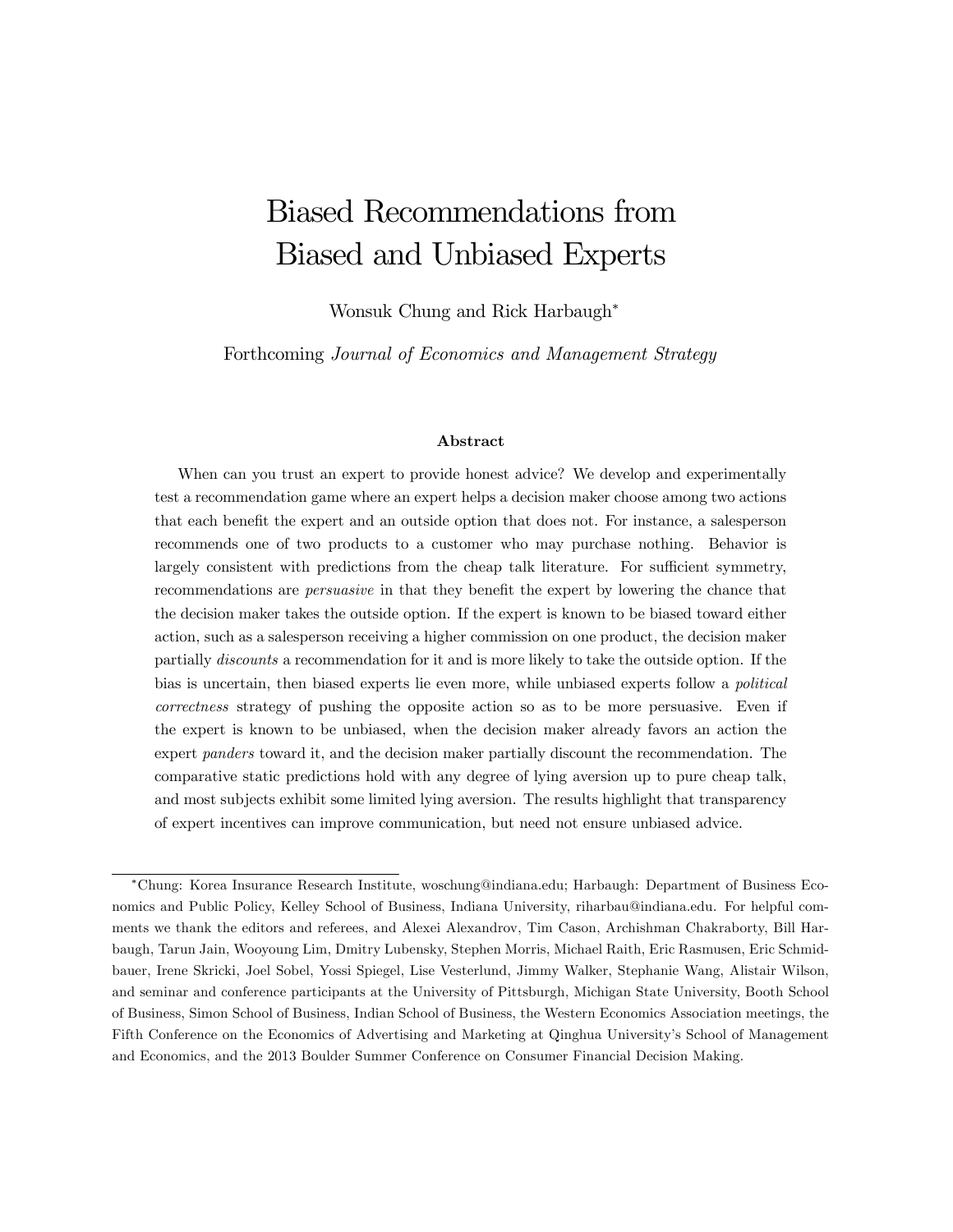# 1 Introduction

Experts provide information about different choices to decision makers. But experts often benefit more from some choices than from others, such as a salesperson who earns a higher commission on a more expensive product and receives nothing if the customer walks away. Can an expert's recommendation still be persuasive with such conflicts of interest, or will it be completely discounted? What if the decision maker suspects that the expert benefits more from one choice but is not sure? And how is communication affected if the expert knows that the decision maker is already leaning toward a particular choice?

These issues are important to the design of incentive and information environments in which experts provide advice. In recent years, the incentives of mortgage brokers to recommend highcost loans (Agarwal et al., 2014), of financial advisors to provide self-serving advice (Egan et al., 2016), of doctors to prescribe expensive drugs (Iizuka, 2012), and of media firms to push favored agendas (DellaVigna and Kaplan, 2007) have all come under scrutiny. Can such problems be resolved by requiring disclosure of any conflicts of interest, or is it necessary to eliminate biased incentives?1 And are unbiased incentives always sufficient to ensure unbiased advice?

To gain insight into such questions, several papers have applied the cheap talk approach of Crawford and Sobel (1982) to discrete choice environments where an expert has private information about different actions and the decision maker has an outside option that is the expert's least favored choice (e.g., De Jaegher and Jegers, 2001; Chakraborty and Harbaugh, 2007, 2010; Che, Dessein, and Kartik, 2013).<sup>2</sup> Based on this literature, we develop and test a simplified recommendation game in which an expert knows which of two actions is better for a decision maker, and may have an incentive to push one of the actions more than the other. The decision maker can take either action or pursue an outside option. Despite its simplicity, the model captures several key phenomena from the literature.

First, for sufficient payoff symmetry, recommendations are "persuasive" in that they benefit the expert by reducing the chance that the decision maker walks away without taking either action. Even though a recommendation is only cheap talk, it is still credible since it raises the expected value of one action at the opportunity cost of lowering the expected value of the other action. Such "comparative cheap talk" is persuasive since the higher expected value of the recommended action

<sup>&</sup>lt;sup>1</sup>Conflict of interest disclosure may be imposed by regulators (see for instance, the SEC's regulation of investment advisors), or voluntarily adopted, as many medical journals have done for authors. Regulations can impose more equal incentives, e.g., requirements for "firewalls" that limit the gains to stock analysts from pushing their firm's clients, and incentives may also be adjusted voluntarily to increase credibility, e.g., Best Buy promotes its "noncommissioned sales professionals" whose "first priority is to help you make the right purchasing decision".

<sup>2</sup>See also Bolton, Freixas, and Shapiro (2007), Inderst and Ottaviani (2012), Chung (2012), and Chakraborty and Harbaugh (2014).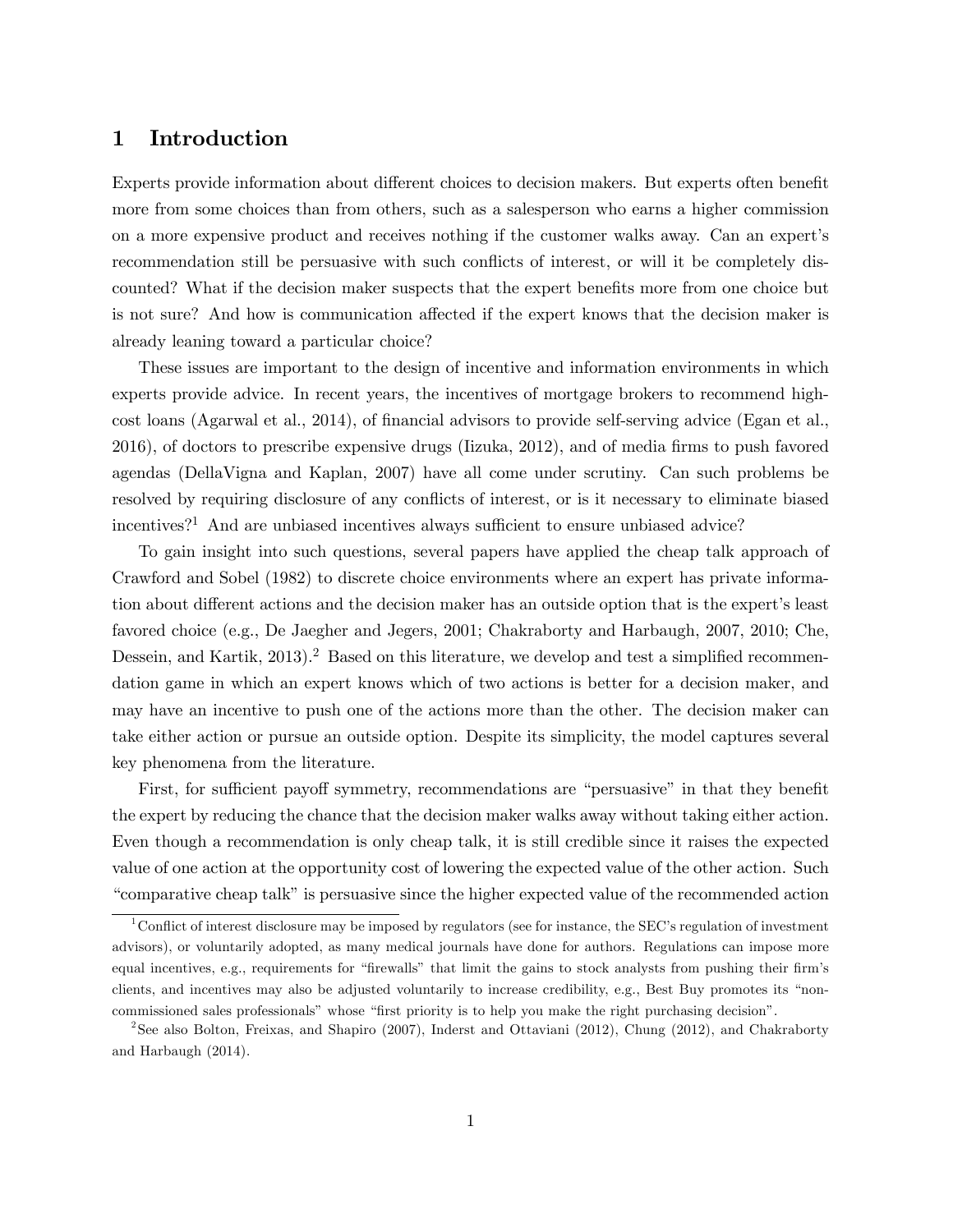is now more likely to exceed the decision maker's outside option. For instance, a customer is more likely to make a purchase if a recommendation persuades him that at least one of two comparably priced products is of high quality. In our experimental results, we find that recommendations are usually accepted, and are almost always accepted when the decision maker's outside option is unattractive.

Second, when the expert is known to be biased in the sense of having a stronger incentive to push one action, a recommendation for that action is "discounted" in that the decision maker is more likely to ignore the recommendation and stick with the outside option. Therefore, in equilibrium, the expert faces a tradeoff where one recommendation generates a higher payoff if it is accepted while the other recommendation is more likely to be accepted. In our experiment, we find that experts are significantly more likely to recommend the more incentivized action than the other action, while decision makers are significantly less likely to accept a recommendation for the more incentivized action than the other action.

Third, when the decision maker is known to already favor one action before listening to the expert, the expert benefits by "pandering" to the decision maker and recommending that action even when the other action is actually better. Hence, biased recommendations can arise even when the expert's incentives for each action are the same (Che, Dessein, and Kartik, 2013). The decision maker anticipates such pandering and, just as in the asymmetric incentives case, discounts a recommendation for that action so that the incentive to lie is mitigated. In our experiment, we find that experts are significantly more likely to recommend the favored action than the other action, and decision makers are significant more likely to discount such a recommendation than when the prior distribution of decision maker values is symmetric.

Finally, when the decision maker is unsure of whether the expert is biased toward an action, a recommendation for that action is suspicious and hence discounted by the decision maker, so an unbiased expert has a "political correctness" incentive to recommend the opposite action even if it is not the better choice (c.f., Morris, 2001). For instance, if a salesperson is suspected to benefit more from selling one product than another product but in fact has equal incentives, then pushing the other product is more attractive since it is more likely to generate a sale. In our experiment we find that, as predicted, lack of transparency induces unbiased experts to make the opposite recommendation from that made by biased experts. Decision makers do not appear to sufficiently discount such recommendations, suggesting that they may not always anticipate how lack of transparency warps the incentives of even unbiased experts.<sup>3</sup>

Most of the experimental literature on cheap talk has focused on testing different implications of the original Crawford and Sobel (1982) model, and typically finds that experts are somewhat

<sup>&</sup>lt;sup>3</sup>Our "unbiased" experts are still biased against the outside option, rather than sharing the decision maker's preferences (e.g., Morgan and Stocken, 2003).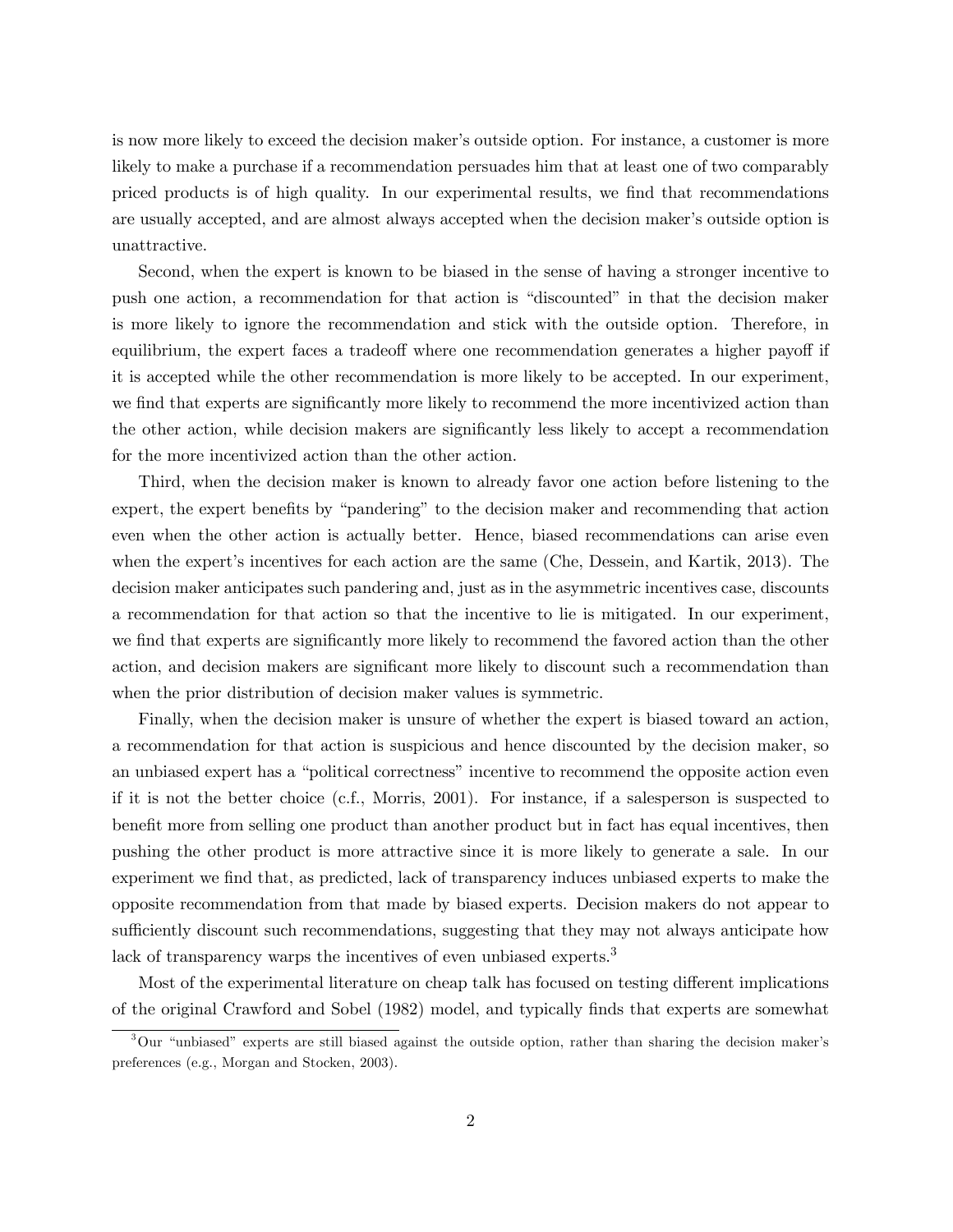lying averse (e.g., Dickhaut, McCabe, and Mukherji, 1995).<sup>4</sup> Based on this literature we expect subjects to be reluctant to lie, and in particular we expect the strength of this aversion to vary across subjects (Gibson et al.,  $2013$ ).<sup>5</sup> Therefore we depart from a "pure" cheap talk approach and assume that the expert has a lying cost that is drawn from a continuous distribution with support that could be arbitrarily concentrated near zero.<sup>6</sup> Lying aversion is not necessary for communication in our game but its inclusion makes the model more testable by eliminating extra equilibria that involve babbling/pooling, that have messages implying the opposite of their literal meanings, and that have strategic mixing between messages.7

In our experimental tests, we cannot control for varying subject preferences against lying, so the exact lying rates and acceptance rates cannot be predicted beforehand. However, we find that the comparative static predictions of the model are the same for any distribution of lying costs, so we can test these predictions even without knowing the exact distribution of subject preferences against lying. Moreover, since communication incentives in the model with lying costs are still driven primarily by the endogenous opportunity cost of messages, these comparative static predictions are the same as in the most intuitive equilibrium of the limiting case of pure cheap talk. Hence the model's predictions are consistent with the insights generated by the theoretical cheap talk literature.

Our experimental results on the benefits of transparency contrast with results in the literature based on different models. Cain, Loewenstein, and Moore (2005) find experimentally that subjects do not fully discount recommendations by experts with known biases. We find that discounting rates by decision makers are instead slightly higher than the best response rate of discounting.

<sup>&</sup>lt;sup>4</sup>See also Cai and Wang (2006), Sánchez-Pagés and Vorsatz (2007), and Wang, Spezio and Camerer (2010). This literature has been extended to test Battaglini's (2002) results on cheap talk by competing experts in a multidimensional version of the Crawford-Sobel model (Lai, Lim, and Wang, 2015; Vespa and Wilson, 2016). In a costly communication model, Lafky and Wilson (2015) investigate how incentives for information provision can both encourage communication and make it less credible. Blume, DeJong, Kim, and Sprinkle (1998, 2001) test players' ability to successfully coordinate on the equilibrium meaning of messages when preferences are aligned or partly aligned. There is also a large literature on pre-play communication about strategic intentions in games with complete information (Crawford, 2003).

<sup>5</sup>We do not consider the range of factors that can affect lying aversion (Gneezy, 2005; Sutter, 2009; Sobel, 2016; Gneezy et al., 2018). To reduce the reputational costs of lying (Abeler, Nosenzo, and Raymond, 2016), we use random matching and emphasize the anonymity of the procedure to subjects.

<sup>&</sup>lt;sup>6</sup>Since messages have a direct effect on payoffs as in a (costly) signaling game, the model is a form of "costly talk" (Kartik, Ottaviani, and Squintani, 2007) or, as lying costs become arbitrarily small, "almost cheap talk" (Kartik, 2009).

<sup>7</sup>With no lying aversion or homogeneous lying aversion, the expert is indifferent in equilibrium and uses a mixed strategy of lying or not. Heterogeneous lying aversion purifies these strategies since experts with lower lying costs strictly prefer to lie while those with higher lying costs strictly prefer to tell the truth. As shown in Section 4.3, we find evidence for heterogeneous lying aversion in our experiment.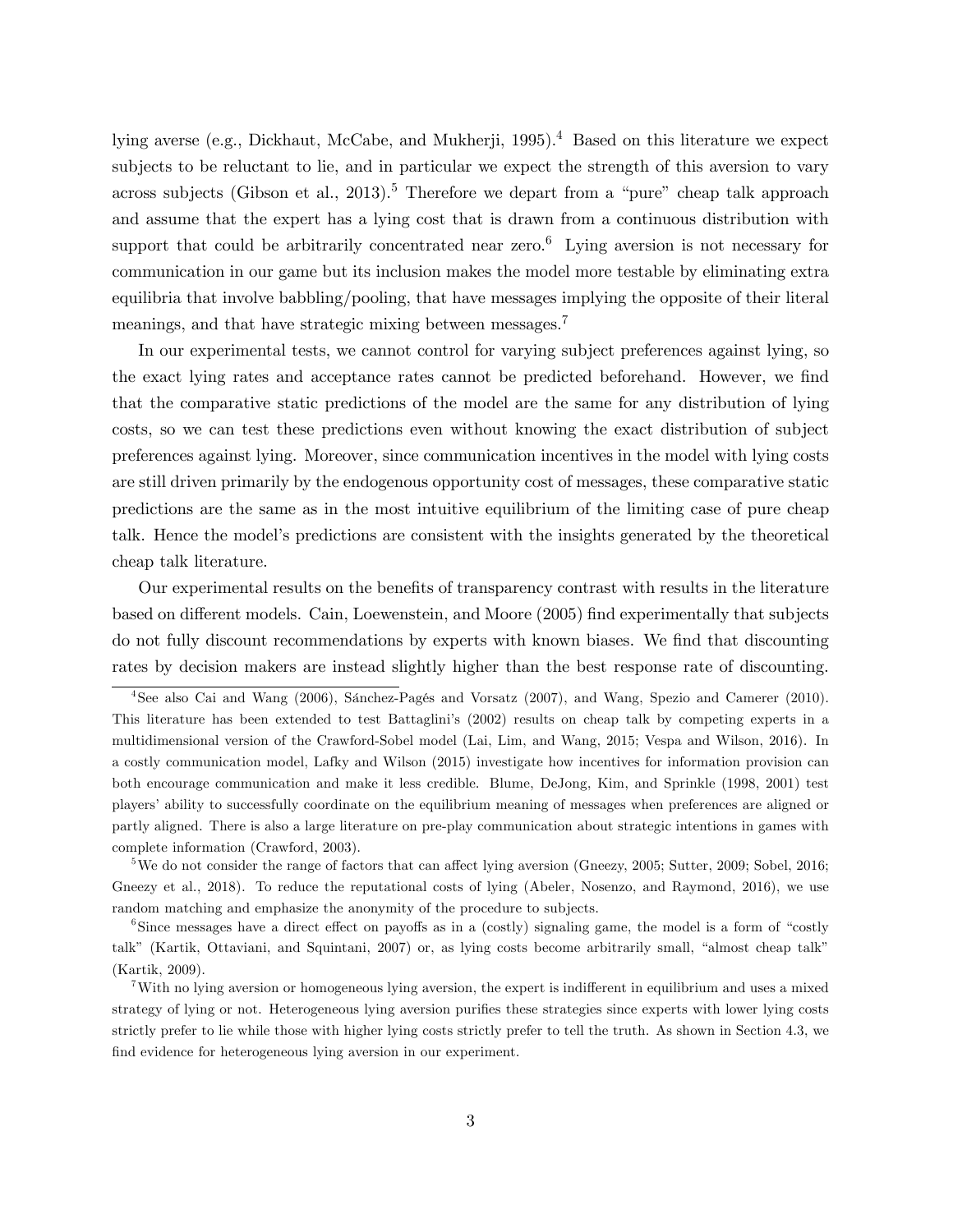They also find that lying is less common when biases are undisclosed because disclosure can allow experts to feel more license to exaggerate. We find that, as predicted, lying rates are higher when decision makers are unsure if the expert is biased. In the theory literature, Li and Madarász (2008) find that disclosure of the expert's bias in the Crawford-Sobel model can harm communication. In a model closer to ours, Chakraborty and Harbaugh (2010) find that disclosure of biases ensures the existence of informative equilibria, while lack of transparency can undermine communication but need not preclude it.

The model's predictions are related to the literature on credence goods, which examines recommendations to buy a cheap or an expensive version of a product (Darby and Karni,  $1973$ ).<sup>8</sup> Building on the Pitchik and Schotter (1987) model, De Jaegher and Jegers (2001) consider a doctor who recommends either a cheap or an expensive treatment to a patient whose condition is either severe or not; the expensive treatment works for both conditions, but the cheap treatment works only if the condition is not severe. For some parameter ranges, their model has a mixed strategy equilibrium with aspects of pandering and discounting since a cheap treatment is more attractive for the patient and an expensive treatment is more lucrative for the doctor.

The predictions are also related to the literature on cheap talk in repeated games with a binary decision and no outside option. Sobel (1985) shows that, in such games, recommendations are discounted based on the strength of the expert's incentive to push their favored action relative to reputational costs. Morris (2001) shows how an unbiased expert avoids making the same recommendation as a biased expert so as to maintain a reputation for not being biased. Our oneperiod model captures similar tradeoffs in an easily testable framework. Rather than leading to a future reputational loss, being perceived as biased leads to the immediate loss that the decision maker is more likely to take the outside option.

In the following section, we present the simplified recommendation game and provide testable hypotheses based on its equilibrium properties. We then outline how we test the hypotheses experimentally and report on the experiment results.

# 2 Recommendation Game

A decision maker chooses one of two actions,  $A$  or  $B$ , or an outside option  $C$ . These options have respective values to the decision maker of  $v_A, v_B$ , and  $v_C$ . An expert knows  $v_A$  and  $v_B$  but the decision maker only knows their distribution. The decision maker knows  $v_C$  but the expert only knows its distribution. The expert earns  $\pi_A > 0$  or  $\pi_B > 0$  if the decision maker chooses action A or B respectively, but earns nothing ( $\pi$  = 0) if the outside option C is chosen. The expert first sends a message  $m \in \{m_A, m_B\}$  to the decision maker. The decision maker observes the message

<sup>8</sup>Dulleck, Kerschbamer, and Sutter (2011) test this problem in a pricing rather than cheap talk context.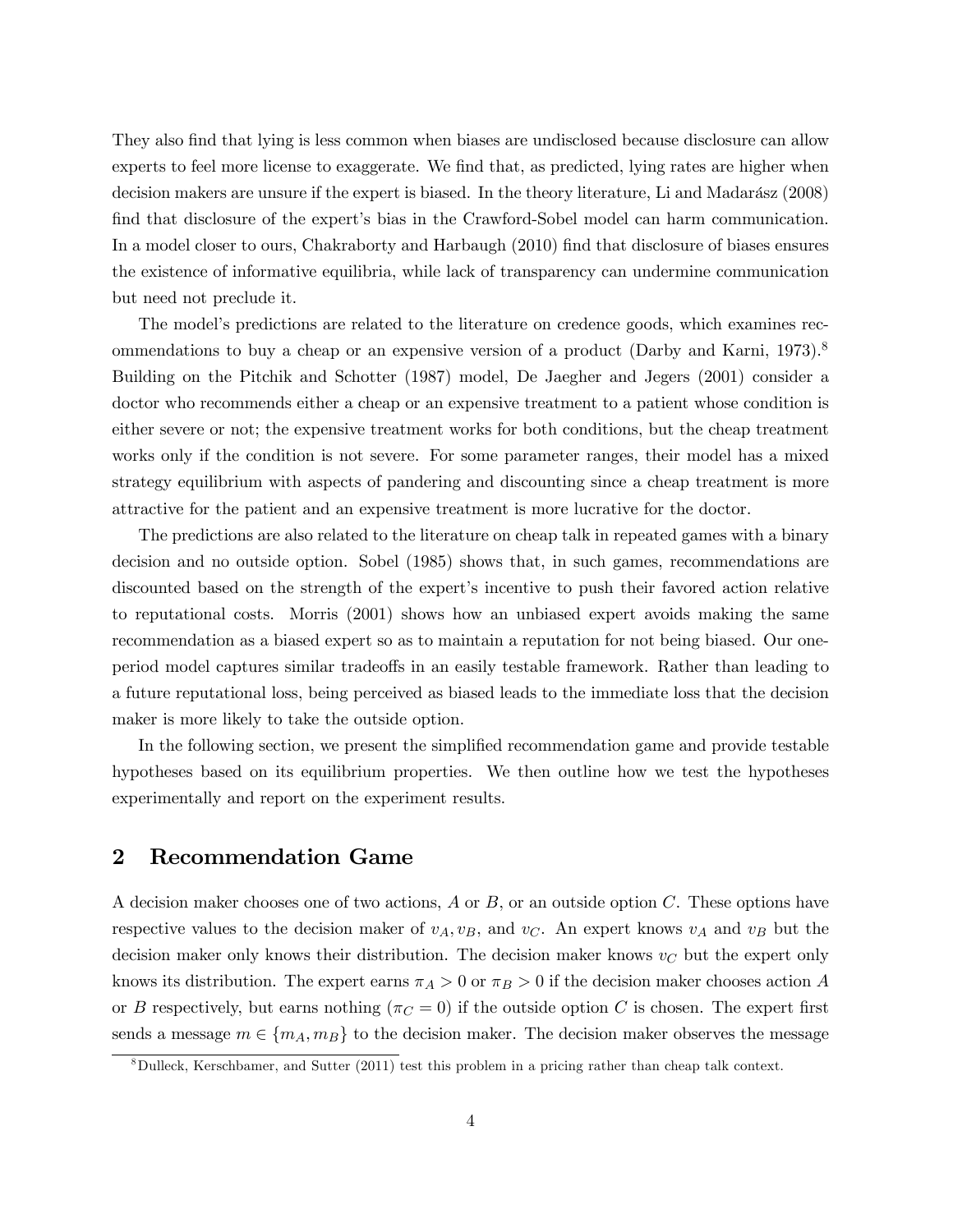m, learns the value  $v_C$ , and then chooses the action A or B or the outside option C to maximize her expected payoffs given her beliefs. The equilibrium concept is Perfect Bayesian Equilibrium so, along the equilibrium path, the decision maker's beliefs follow Bayes rule based on the expert's communication strategy, which maps the expert's information to the message space.

We tailor this general model to facilitate testing in our laboratory experiment. First, we assume that the action values  $v_A$  and  $v_B$  have a two-point distribution where one action is good and one is bad with equal probability,  $Pr[(v_A, v_B) = (a, 0)] = Pr[(v_A, v_B) = (0, b)] = 1/2$  for given  $0 < a, b \leq 1$ . Second, we assume that the outside option value  $v_C$  is independently and uniformly distributed over the interval  $[0, 1]$ . Finally, to reflect previous experimental evidence, we assume that sending  $m_A$  when  $v_B > v_A$  or sending  $m_B$  when  $v_A > v_B$  may incur a lying cost d. We start the analysis with the "pure cheap talk" case of  $d = 0$ .

Let  $P_A$  and  $P_B$  be the respective probabilities that A and B recommendations are accepted, and conjecture an equilibrium where the decision maker either follows the expert's recommendation or takes the outside option, so the expert's expected payoff from recommending  $A$  or  $B$  is  $\pi_A P_A$  or  $\pi_B P_B$ , respectively. For a pure cheap talk equilibrium, the expert cannot strictly benefit from always sending one message or the other, so in equilibrium the payoffs must be equal,

$$
\pi_A P_A = \pi_B P_B. \tag{1}
$$

Hence a higher commission on an action must be offset by a lower probability that a recommendation for the action is accepted. Given the uniform distribution of  $v<sub>C</sub>$ , these probabilities are  $P_A = Pr[E[v_A|m_A] > v_C] = E[v_A|m_A]$  and  $P_B = Pr[E[v_B|m_B] > v_C] = E[v_A|m_A]$ , so the condition is

$$
\pi_A E[v_A|m_A] = \pi_B E[v_B|m_B].\tag{2}
$$

If the expert never lies, then  $E[v_A|m_A] = a$  and  $E[v_B|m_B] = b$ , so complete honesty is only possible if incentives and values are symmetric or if any asymmetries exactly offset each other. But even without such a coincidence, some communication is still possible if the decision maker's estimates are updated based on the equilibrium probability that the expert is lying.

To see this, going forward we assume that  $\pi_A a \geq \pi_B b$  so the overall incentive and value asymmetry favors  $A$ . Let the expert's communication strategy be represented by the probabilities of a "lie" for each state,  $\alpha = \Pr[m_A|v_B > v_A]$  and  $\beta = \Pr[m_B|v_A > v_B]$ . Conjecture that the expert might falsely claim that A is better,  $\alpha \geq 0$ , but never falsely claims B is better,  $\beta = 0$ , so

$$
P_A = E[v_A|m_A] = Pr[v_A > v_B|m_A]a = \frac{1 - \beta}{1 - \beta + \alpha}a = \frac{a}{1 + \alpha},
$$
  
\n
$$
P_B = E[v_B|m_B] = Pr[v_B > v_A|m_B]b = \frac{1 - \alpha}{1 - \alpha + \beta}b = b,
$$
\n(3)

and also  $E[v_B|m_A] = b\alpha/(1+\alpha)$  and  $E[v_A|m_B] = 0$ . As  $\alpha$  rises,  $E[v_A|m_A]$  falls, so an equilibrium is possible where the decision maker suspiciously discounts a recommendation for the favored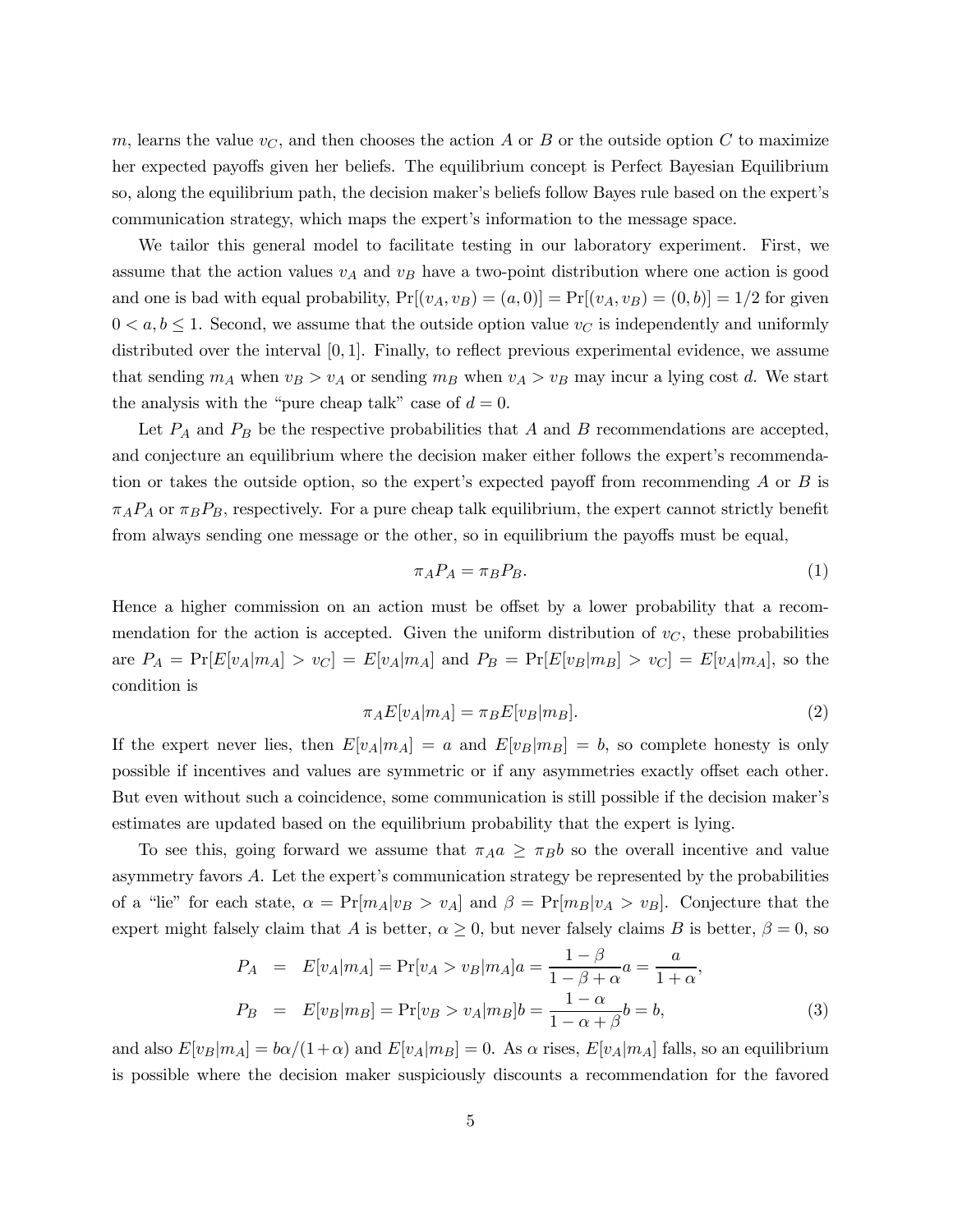action enough that (2) holds. Substituting from (3), in this equilibrium the expert lies in favor of  $A$  and  $B$  with respective probabilities

$$
\alpha = \frac{\pi_A a}{\pi_B b} - 1, \ \beta = 0. \tag{4}
$$

Existence of the equilibrium requires  $\alpha \in [0,1]$ , which from (4) holds if and only if  $\pi_A a/\pi_B b \in$ [1 2]. It also requires that, as assumed above, the decision maker prefers the recommended action to the other action,  $E[v_A|m_A] \geq E[v_B|m_A]$  and  $E[v_B|m_B] \geq E[v_A|m_B]$ . Substituting  $\alpha$  and  $\beta$ from (4), these reduce to  $\pi_A a \leq \pi_B (a + b)$  and to  $b \geq 0$ , which holds by assumption. Combining the conditions, the overall incentive and value asymmetry cannot be too large:

$$
1 \le \frac{\pi_A a}{\pi_B b} \le \min\{2, \frac{a+b}{b}\}.\tag{5}
$$

We use this symmetry restriction, which is necessitated by our simplifying assumption that there are only two states, $9 \text{ in our experimental parameters.}$ 

**Proposition 1 (Pure Cheap Talk)** For incentives and values satisfying (5), there exists a pure cheap talk equilibrium with acceptance and lying rates given by  $(3)$  and  $(4)$ .

Turning now to lying aversion, we assume that the expert knows his own lying cost  $d$ , which is the same for lying in either direction, but the decision maker only knows that  $d$  has a commonknowledge distribution G with no mass points and support on  $[0, \overline{d}]$  for some  $\overline{d} > 0$ . Since experts have heterogeneous lying costs, any lying must come from experts with lower lying costs, so we are now interested in the pure strategies of expert types with different lying costs.

If each message offers the same monetary payoff, no lying occurs, and if one message offers a higher monetary payoff, then lying must be in that direction only, so  $\alpha = 0$  or  $\beta = 0$ . Continuing to focus on the case where (5) holds, conjecture an equilibrium where  $\alpha \geq 0$  and  $\beta = 0$ . Letting  $d_A$  be the lying cost of the marginal expert type who is just indifferent between lying in favor of A or not, the equilibrium condition is

$$
\pi_A P_A - d_A = \pi_B P_B,\tag{6}
$$

where  $P_A$  and  $P_B$  are still given by the expected values of each recommended action. Substituting  $P_A$  and  $P_B$  into (6) and noting that  $d_A(\alpha)$  is the quantile function  $G^{-1}(\alpha)$ , in equilibrium

$$
\alpha = \frac{\pi_A a}{\pi_B b + d_A(\alpha)} - 1, \ \beta = 0,\tag{7}
$$

<sup>9</sup> If the symmetry conditions are violated then communication can become more complicated or break down. In a richer state space, comparative cheap talk of the form analyzed in this paper remains credible and influential for arbitrary asymmetries (Chakraborty and Harbaugh, 2010; Chung, 2012).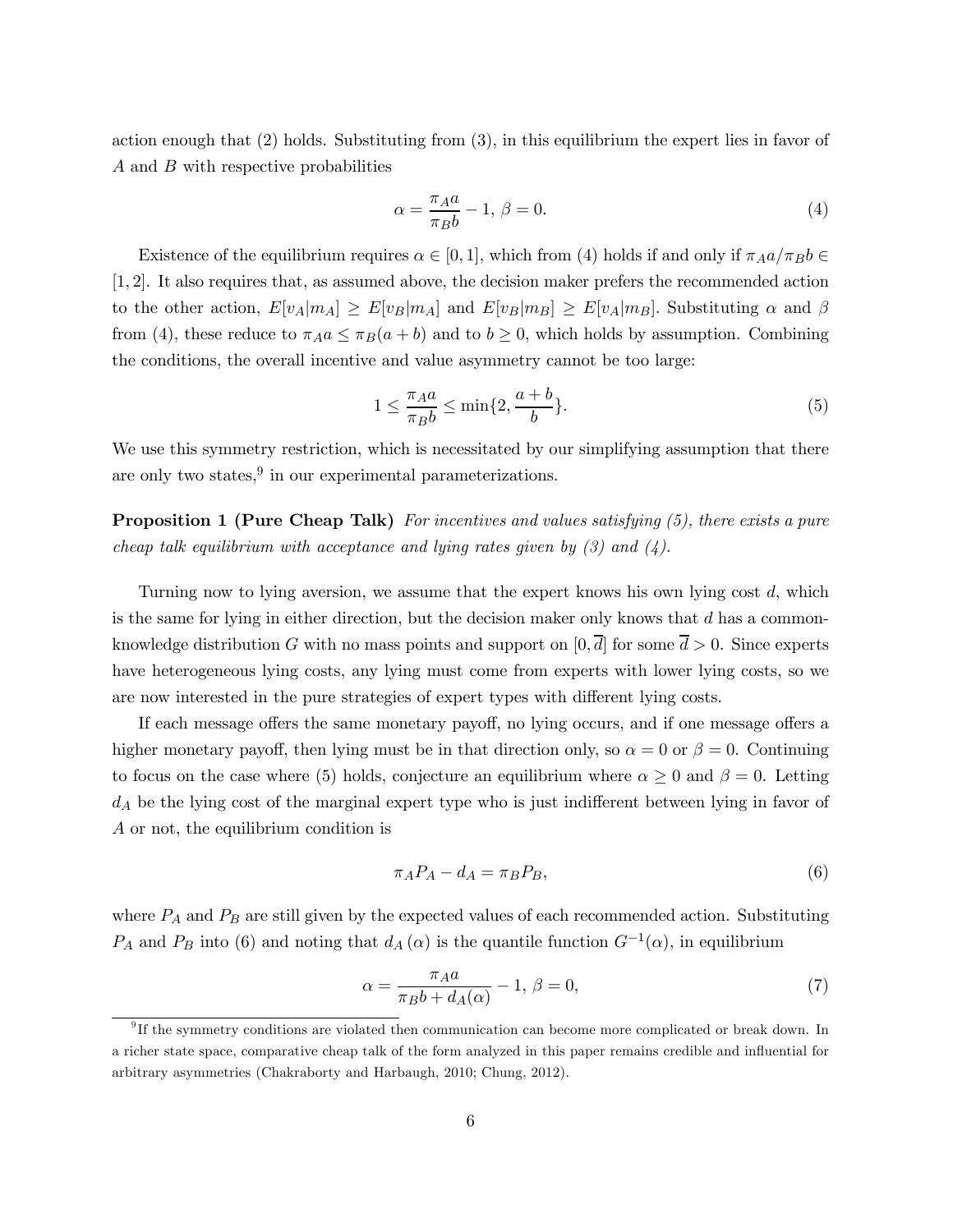where  $\alpha$  and  $\beta$  now represent the fraction of expert types with a pure strategy of lying toward A and  $B$  respectively.

Since G is continuous and strictly increasing in  $\alpha$  so is  $d_A$ , implying that there exists a unique  $\alpha$  that solves (7). The only alternative equilibrium possibility has  $\alpha = 0$  and  $\beta > 0$ , but this requires  $\pi_A a < \pi_B b$ . Hence the equilibrium is unique.

**Proposition 2 (Cheap Talk with Lying Aversion)** For incentives and values satisfying  $(5)$ , the unique equilibrium with lying aversion has acceptance and lying rates given by  $(3)$  and  $(7)$ .

Lying aversion has the qualitative effect of selecting the simple type of cheap talk equilibrium analyzed in Proposition 1, and the quantitative effect of reducing the amount of lying. The strength of lying aversion can be represented by stochastic dominance of different  $G$  distributions. As lying aversion increases, the marginal type  $d_A(\alpha)$  that satisfies the equilibrium condition (6) becomes larger, lying decreases, and  $P_A$  increases accordingly. For instance, if  $G$  is uniform on  $[0, \overline{d}]$ , then  $d_A(\alpha) = \alpha \overline{d}$ , so the equilibrium lying rate  $\alpha$  is decreasing in  $\overline{d}$  from (7). Conversely, if lying aversion is very weak, e.g.,  $\overline{d}$  is sufficiently small, then lying and acceptance rates are arbitrarily close to the pure cheap talk case. We will take  $G$  as given and test comparative static predictions for changes in the expert's incentives and the decision maker's values.

# 3 Testable Implications

We now derive testable comparative static predictions for how expert incentives and decision maker values affect behavior. We use Proposition 1 to provide intuitive proofs for the special case of pure cheap talk, and in the Appendix we use Proposition 2 to show that the same testable implications extend to the general case that allows for lying aversion. Because individuals vary in the strength of lying aversion, the model does not make point predictions but only comparative static predictions. In this section, we also extend the model to allow for uncertainty over sender preferences, and state the results in Proposition 3.

#### 3.1 Symmetric Baseline

To provide a baseline for testing the effects of asymmetries, suppose  $\pi_A = \pi_B = \pi$  and  $a = b = v$ for some  $\pi > 0$  and  $v \in (0,1]$ . From (4) there is a cheap talk equilibrium without lying,  $\alpha = \beta = 0$ , so the recommended action is definitely better. In this equilibrium, the expected value of either recommended action is  $v$ , so the decision maker follows the recommendation if the value of the outside option  $v_{\mathcal{C}}$  is lower than v. Therefore, the decision maker takes the recommended action with probability  $Pr[v_C \leq v] = v$ . Without a recommendation, the expected value of either action is  $v/2$ , so the decision maker will take one of these actions rather than the outside option with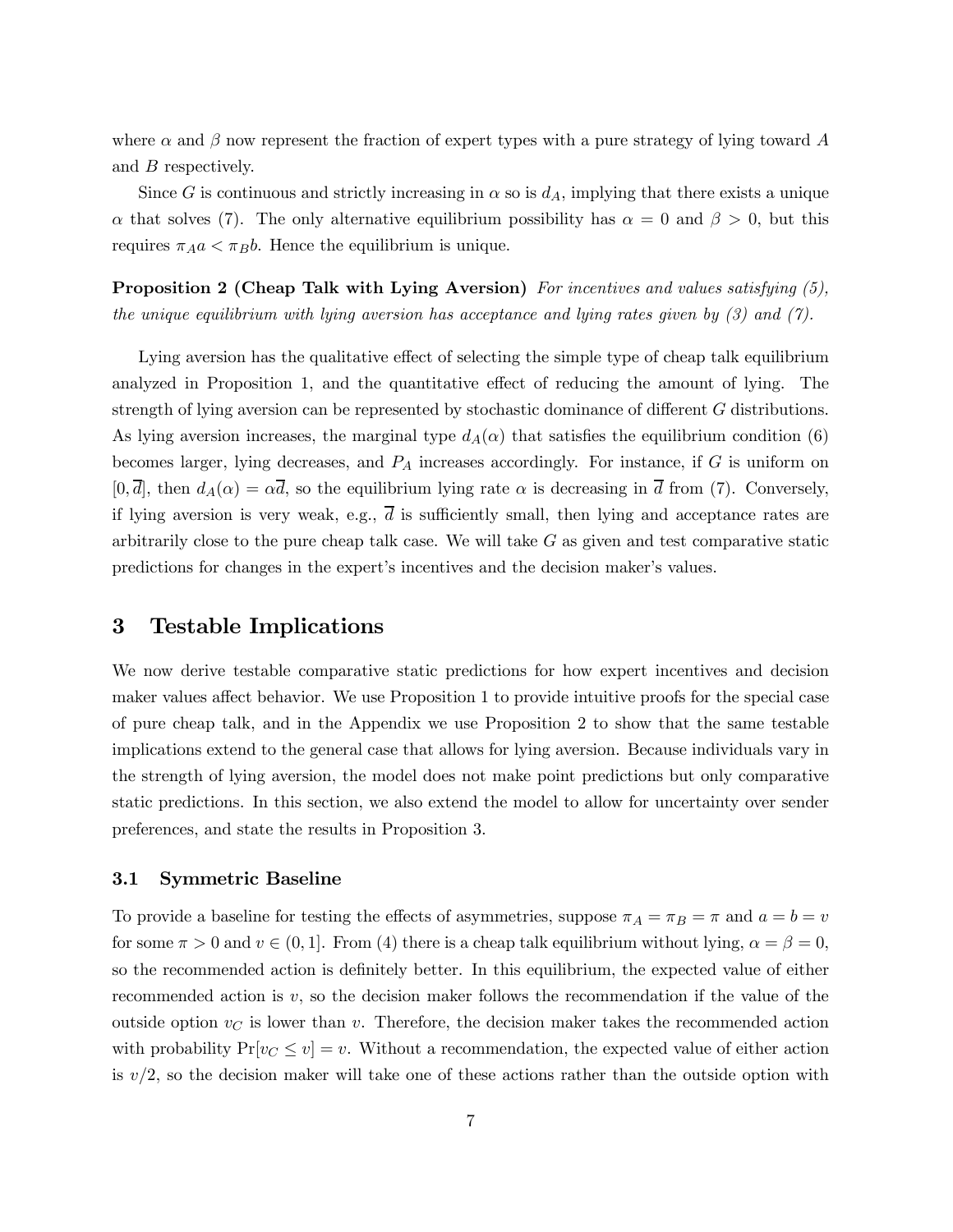probability  $Pr[v_C \leq v/2] = v/2$ . Thus, a cheap talk recommendation doubles the probability that one of the two actions is accepted and thereby doubles the expert's expected payoff. As shown in the Appendix, if payoffs and/or values are higher for one action than the other, communication is still persuasive as long as  $(5)$  is satisfied.<sup>10</sup>

In the Symmetric Baseline (SB) treatment of the experiment, we set  $\pi_A = \pi_B = .8$  and  $a = b = 1$ , so the expert receives 8 if either A or B is chosen regardless of which is actually better, while the decision maker receives 1 from choosing the better action and 0 from choosing the worse action. In this symmetric case, there is a one-to-one relation between the acceptance probability and the expert's payoffs, so we test whether the probability that the expert's recommendation for A or B is accepted after communication,  $P^{SB}$ , is higher than the theoretical probability that A or  $B$  is chosen without communication.<sup>11</sup>

Persuasiveness Hypothesis: Communication increases the probability that the decision maker chooses A or B rather than the outside option,  $P^{SB} > 1/2$ , thereby benefiting the expert.

To see how communication is persuasive in this case and more generally, Figure 1(a) shows the expert's preferences over decision maker estimates of  $v_A$  and  $v_B$  in [0,1]<sup>2</sup>. The figure can capture any prior distribution of  $(v_A, v_B)$ , and shows the case where the prior distribution is evenly distributed on the points  $(1,0)$  and  $(0,1)$  as in the SB treatment.<sup>12</sup> Given any such points, the decision maker's estimates must be a convex combination of them, and hence on a line between them. Above the dashed line,  $E[v_B] > E[v_A]$ , so the decision maker chooses B with probability  $P_B = E[v_B]$  and the expert earns an expected payoff of  $\pi_B E[v_B]$ , as represented by the expert's isopayoff curves. Similarly, below the dashed line, the expert earns  $\pi_A E[v_A]$ .

If the decision maker believes that a recommendation for  $A$  or  $B$  is always honest, the posterior estimates are  $E[(v_A, v_B) | m_A] = (1, 0)$  and  $E[(v_A, v_B) | m_B] = (0, 1)$ . Since  $\pi_A = \pi_B$  in this treatment, these estimates for each message are on the same isopayoff curve so there is no incentive to lie and hence such beliefs are part of an equilibrium, as confirmed by equation (4) where  $\alpha =$  $\beta = 0$ . Moreover this isopayoff curve is higher than that through the prior  $E[( v_A, v_B)] = (.5, .5),$ so the expert benefits from either recommendation relative to no communication.

 $^{10}$ In a logit discrete choice model, Chung (2012) finds that expert preferences are always quasiconvex or quasiconcave, and switch to the latter for sufficient asymmetry, implying that any communication makes the expert worse off (Chakraborty and Harbaugh, 2010).

 $11$  If decision makers are risk-averse, or are competitive and want to hurt the expert, the theoretical acceptance probability will be lower than 12, which biases this test against supporting our hypothesis. However, the opposite holds if they are risk-seeking or altruistic.

<sup>&</sup>lt;sup>12</sup> See Figure 2(a) in Chakraborty and Harbaugh (2010) for the corresponding case where the distribution of v has full support on  $[0, 1]^2$ .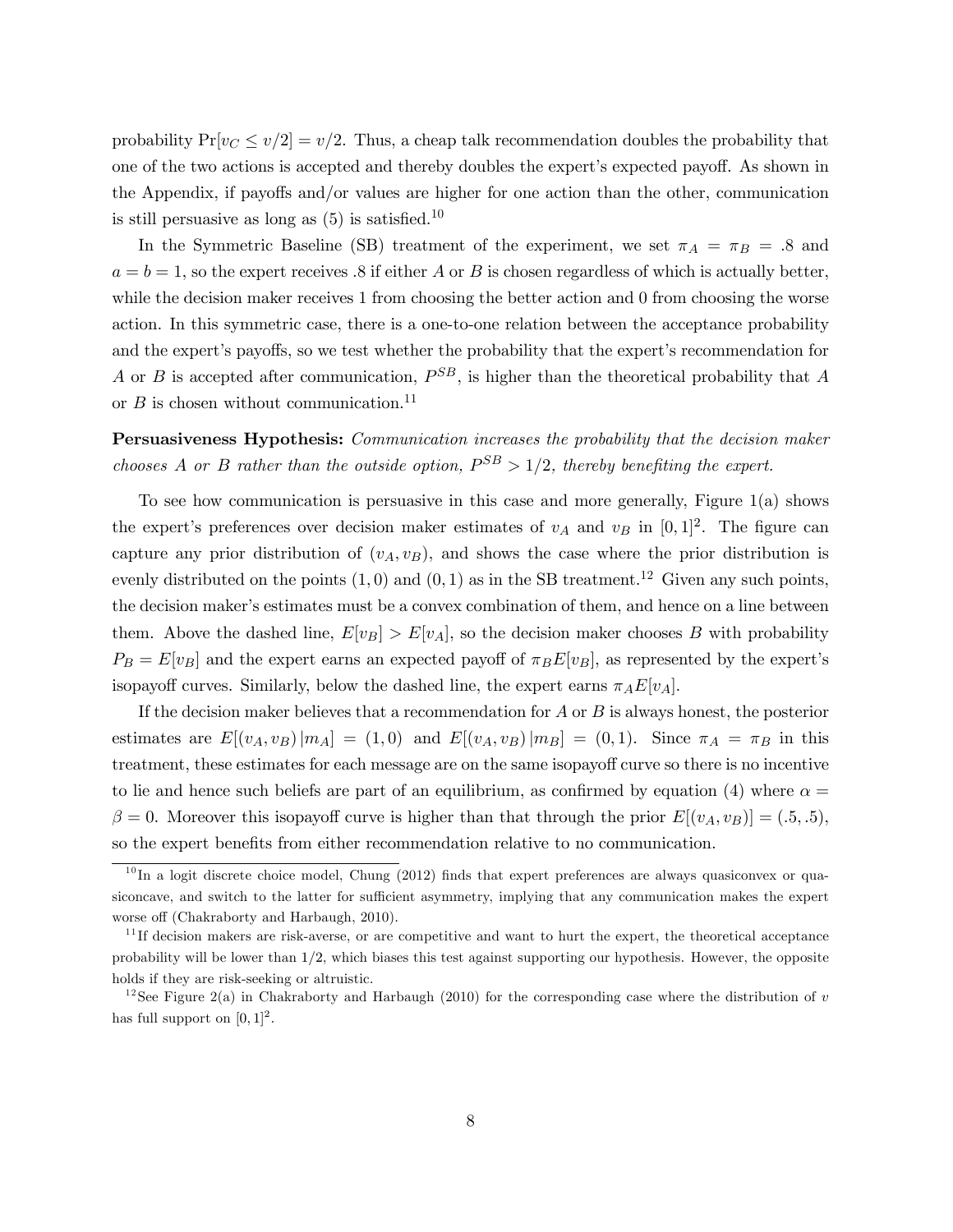

Figure 1: Incentives, Values, and Equilibrium Estimates

#### 3.2 Asymmetric Incentives

When the expert has a financial incentive to recommend one choice, the decision maker should be suspicious of and hence less likely to follow a recommendation for that choice. Such discounting then reduces the gains from lying, so in equilibrium only a fraction of experts lie. We are interested in how this equilibrium interaction between discounting by the decision maker and the probability of lying by the expert changes as incentives change.

Since A is favored overall,  $\pi_A a \geq \pi_B b$ , an increase in  $\pi_A$  raises the asymmetry in favor of A and hence raises the probability  $\alpha$  of lying in favor of A from (4), which implies a lower probability  $P_A = a/(1 + \alpha)$  that a recommendation for A is accepted. Similarly, a decrease in  $\pi_B$  leads to an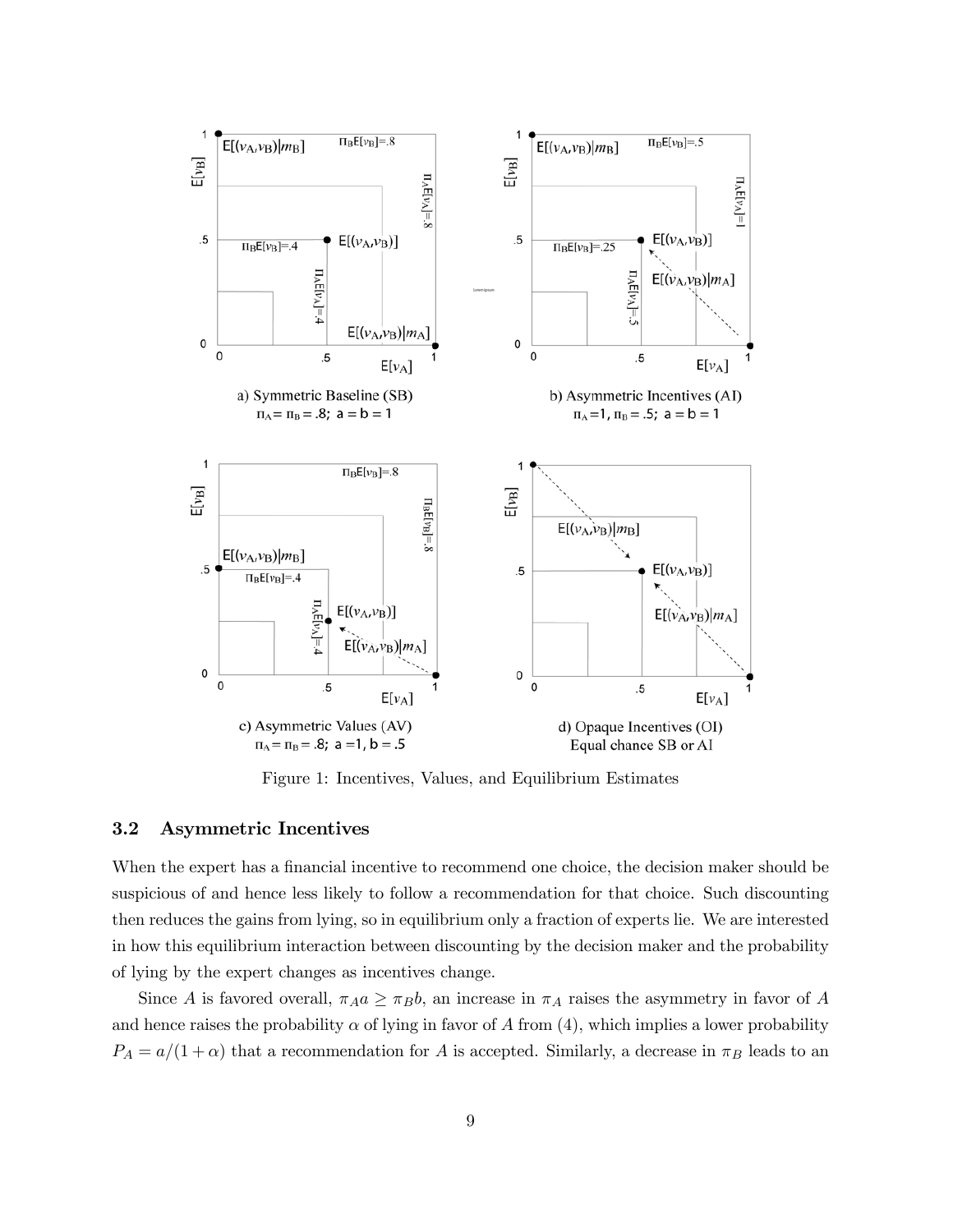increase in  $\alpha$  and a fall in  $P_A$ . In each case the probability of a lie in favor of B remains at  $\beta = 0$ , and the probability of accepting a B recommendation remains at  $P_B = b$ .

In our experiment, we test this discounting hypothesis in the Asymmetric Incentives (AI) treatment by setting  $\pi_A = 1$  and  $\pi_B = .5$  while keeping  $a = b = 1$  as in the SB treatment. With this increase in  $\pi_A$  and decrease in  $\pi_B$  relative to the SB treatment, we predict more lying toward A than B in the AI treatment itself,  $\alpha^{AI} > \beta^{AI}$ , and more lying toward A than in the SB treatment,  $\alpha^{AI} > \alpha^{SB}$ . The chance that the expert follows the expert's A recommendation,  $P_A^{AI}$ , is predicted to fall accordingly.

Discounting Hypothesis: A higher expert incentive for A or lower expert incentive for B increases the probability of a lie that A is better,  $\alpha^{AI} > \beta^{AI}$  and  $\alpha^{AI} > \alpha^{SB}$ , resulting in a lower probability that a recommendation for A is accepted,  $P_A^{AI} < P_B^{AI}$  and  $P_A^{AI} < P_A^{SB}$ .

Figure  $1(b)$  shows this AI treatment, in which the greater incentive to recommend A implies that the isopayoff curves are discontinuous at the dashed line. The expert has an incentive to lie in favor of A if  $E[v_A|m_A] = E[v_B|m_B]$ , but as the lying rate  $\alpha$  increases  $E[v_A|m_A] = 1/(1 + \alpha)$ falls, and  $E[(v_A, v_B)|m_A]$  moves toward the prior (.5, .5). If  $\pi_A \leq 2\pi_B$ , then for some  $\alpha \in [0, 1]$ the estimates reach the same isopayoff curve as that of  $E[( v_A, v_B) | m_B]$ , so the incentive to lie is balanced out by the skepticism of the decision maker. Since  $\pi_A = 2\pi_B$  in the treatment,  $E[v_A|m_A]$ would fall all the way to the prior without lying aversion, but with lying aversion the payoff for falsely claiming A is better is reduced by  $d_A$ , so in equilibrium  $E[v_A|m_A]$  decreases less and the posterior  $E[( v_A, v_B) | m_A]$  does not reach the prior  $E[( v_A, v_B)]$ . The comparative static predictions are unaffected by the strength of lying aversion.

#### 3.3 Asymmetric Values

Che, Dessein and Kartik (2013) show how an expert often has an incentive to "pander" by recommending an action that the decision maker is already leaning toward, with a resulting loss in credibility that hurts both sides. To capture a simplified version of pandering, we consider the case where the incentives are symmetric but the distribution is asymmetric with  $a > b$ , e.g., a consumer is known to favor the design of product  $A^{13}$ .

Pushing  $A$  can benefit the expert more, but is more suspicious to the decision maker, which reduces the expert's incentive to push A. As seen from  $(4)$ , an increase in a or a decrease in b strictly increases  $\alpha$  and has no effect on  $\beta = 0$ . From (3), an increase in a has a positive direct effect on  $P_A$  that is partially counteracted by the lower credibility from the rise in  $\alpha$ ,<sup>14</sup> but no

<sup>&</sup>lt;sup>13</sup>Che, Dessein and Kartik (2013) analyze a strong version of pandering where the expert strictly rather than weakly prefers that the decision maker choose the better of the two actions.

 $14$ For the limiting pure cheap talk case in the sufficiently symmetric parameter range, substituting in (4) yields  $P_A = b \frac{\pi_B}{\pi_A}$  and the effects cancel out.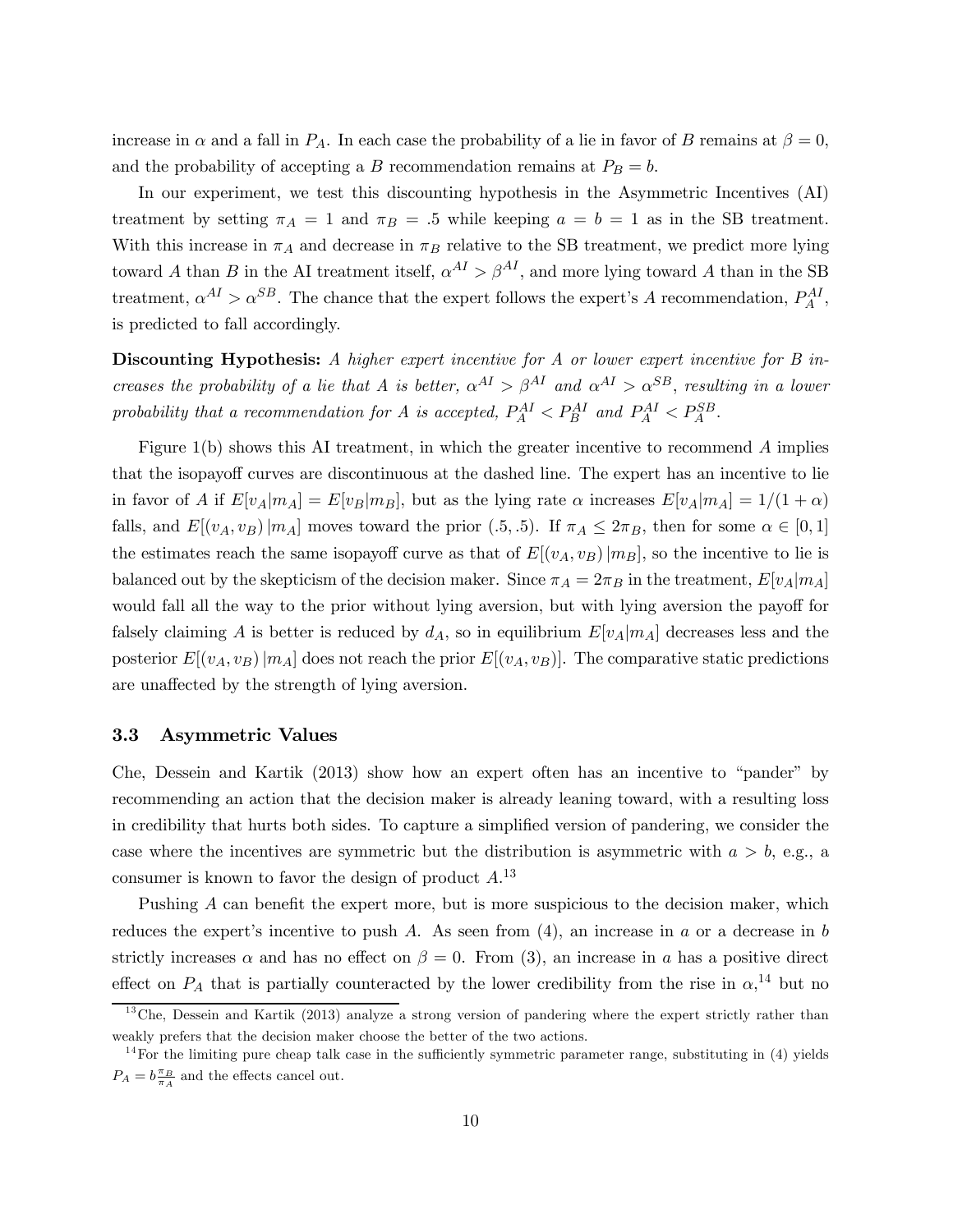effect on  $P_B$ . For a decrease in b, the effect on  $P_A$  via  $\alpha$  is negative and the direct effect on  $P_B$  is also negative, so both acceptance rates fall.

In the Asymmetric Values (AV) treatment, we set  $a = 1$  and  $b = .5$  and keep  $\pi_A = \pi_B = .8$ as in the SB treatment. The decrease in  $b$  relative to the SB treatment should induce more lying toward A and a fall in acceptance rates.

Pandering Hypothesis: A higher relative decision-maker value for A increases the probability of a lie that A is better,  $\alpha^{AV} > \beta^{AV}$  and  $\alpha^{AV} > \alpha^{SB}$ , and a lower-decision maker value for B decreases the probability that a recommendation for either action is accepted,  $P_A^{AV} < P_A^{SB}$  and  $P_B^{AV} < P_B^{SB}$ .

Figure 1(c) shows this AV treatment, in which the prior is evenly distributed on  $(1,0)$  and  $(0, 5)$ . If the decision maker took recommendations literally so  $E[(v_A, v_B)|m_A] = (1, 0)$  and  $E[(v_A, v_B) | m_B] = (0, 0.5)$ , the expert would always lie toward A as seen from the isopayoff curves. As the lying rate  $\alpha$  increases, the decision maker discounts the recommendation and  $E|v_A|m_A|$  $1/(1+\alpha)$  falls as  $E[(v_A, v_B) | m_A]$  approaches the prior. If the asymmetry in values is not too great,  $a \leq 2b$ , this discounting reduces the incentive to lie sufficiently for  $E[(v_A, v_B) | m_A]$  to rest on the same isopayoff curve as  $E[( v_A, v_B) | m_B] = b$ , at which point the incentive to lie is eliminated. Since  $a = 2b$  in the treatment, in a pure cheap talk equilibrium an A recommendation is fully discounted,  $E[( v_A, v_B) | m_A] = E[( v_A, v_B)].$  Any lying aversion induces an equilibrium with less discounting, but with the same comparative static predictions.<sup>15</sup>

#### 3.4 Extension — Opaque Incentives

Often a decision maker is uncertain whether the expert is biased or not, such as a customer who does not know whether a salesperson benefits more from selling one brand or another. To allows for this we now extend the model to assume the expert is biased toward  $A$  with probability  $\gamma \in (0,1)$  so  $\pi_A > \pi_B$ , and is otherwise unbiased so  $\pi_A = \pi_B = \pi_u$  for some  $\pi_u > 0^{16}$  The decision maker knows the probability  $\gamma$  that the expert might be biased toward A. To focus on the incentive issue and simplify the analysis, suppose  $a = b = v$  for some  $v \in (0, 1]$ .

 $15$ We do not test the interesting case of offsetting incentive and value asymmetries. From (4) and as seen in Figures 1(b) and 1(c), the incentive to lie is eliminated if  $a = 2b$  and  $2\pi_A = \pi_B$ . Such countervailing incentives with the strong version of pandering are analyzed by Che, Dessein, and Kartik (2013, Online Appendix) and Chiba and Leong (2015). We also do not consider the case where the expert is uncertain over the decision maker's values, which directly mitigates the loss from pandering in this environment, and can allow for communication in other environments even with extreme biases (Chakraborty and Harbaugh, 2014).

 $16$ The closest analysis of incentive uncertainty is in Chakraborty and Harbaugh (2010, Online Appendix). We focus on the case where one expert type is unbiased, but the same analysis applies if both types are biased toward one of the actions with different strengths or they are each biased toward different actions. There may also be a range of possible expert biases, which can further undermine communication (Diehl and Kuzmics, 2018).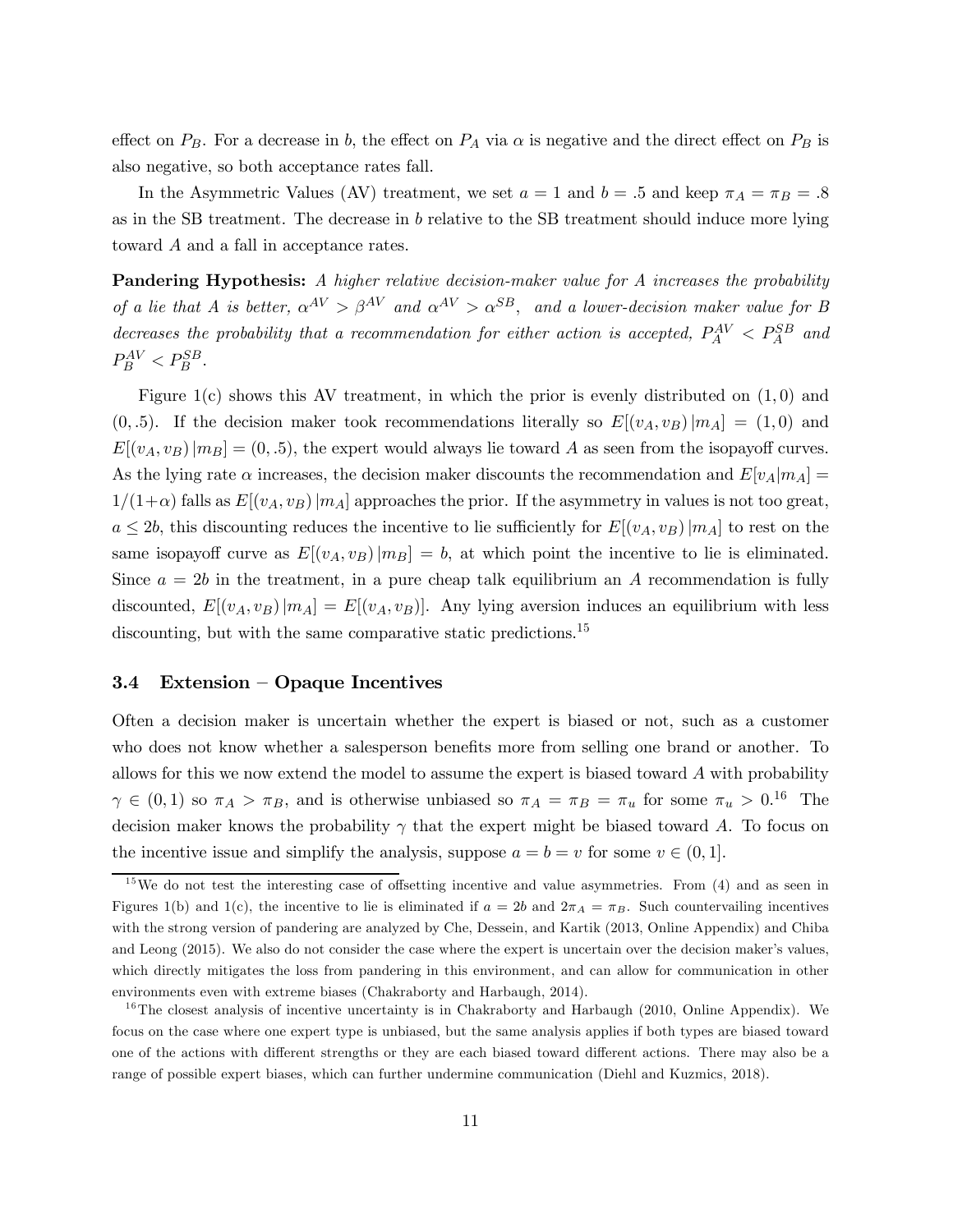For the expert type that is biased toward  $A$ , recommending  $A$  is less suspicious than it would be if the bias were known, so the incentive to lie is strengthened. For the unbiased expert who has equal incentives to recommend  $A$  or  $B$ , the decision maker's suspicion of an  $A$  recommendation creates an incentive to recommend  $B$  even when  $A$  is actually better. When uncertainty is at the maximum,  $\gamma = 1/2$ , such lying by both types leaves the decision maker with no information unless there is some lying aversion. Letting subscripts  $b$  and  $u$  denote lying rates by biased and unbiased types, respectively, we have the following result. The proof is in the Appendix.

**Proposition 3 (Opaque Incentives)** For symmetric values, (i) if  $\gamma$  < 1/2, there exists an informative pure cheap talk equilibrium with  $\alpha_b = 1$ ,  $\beta_b = 0$ ,  $\alpha_u = 0$ ,  $\beta_u \in (0,1)$ ; (ii) if  $\gamma = 1/2$ , there exists an uninformative pure cheap talk equilibrium with  $\alpha_b = 1$ ,  $\beta_b = 0$ ,  $\alpha_u = 0$ ,  $\beta_u = 1$ , and an informative pure cheap talk equilibrium does not exist; (iii) if  $\gamma > 1/2$  and  $\pi_A/\pi_B$  is sufficiently close to 1, there exists an informative pure cheap talk equilibrium with  $\alpha_b \in (0,1)$ ,  $\beta_b = 0, \ \alpha_u = 0, \ \beta_u = 1; \ and \ (iv) \ in \ any \ equilibrium \ with \ lying \ costs, \ \alpha_b > 0, \ \beta_b = 0, \ \alpha_u = 0,$  $\beta_u > 0.$ 

The Opaque Incentives (OI) treatment tests the maximum uncertainty case of  $\gamma = 1/2$  where each expert is equally likely to be assigned the unbiased incentives in the SB treatment or the biased incentives in the AI treatment. We predict more lying by biased types toward than in the AI treatment, and expect lying by unbiased types toward  $B$  where none was predicted in the AI and SB treatments. Regarding acceptance rates, since we predict lying in favor of both A and in the OI treatment, and no lying in the SB treatment, lack of transparency is predicted to reduce acceptance rates for  $A$  and  $B$  recommendations relative to the SB treatment. Since there is lying in favor of  $A$  but not  $B$  in the AI treatment, the acceptance rate for  $B$  is expected to be lower than in the AI treatment. The effect on the acceptance rate for  $A$  relative to the AI treatment is ambiguous since the credibility of an A recommendation is enhanced by the presence of unbiased experts who do not lie in favor of  $A$ , but undermined by biased experts' stronger incentive to lie in favor of  $A$ .

Noting that the main insight of this model is similar to that of the political correctness theory of Morris (2001), we have the following hypothesis, which is proven in the Appendix.

Political Correctness Hypothesis: For symmetric values, if  $\gamma = 1/2$  so the expert is equally likely to be biased toward  $A$  or unbiased, then  $(i)$  biased and unbiased experts lie in opposite directions,  $\alpha_b^{OI} > \beta_b^{OI}$  and  $\alpha_u^{OI} < \beta_u^{OI}$ , and are more likely to lie than if the expert is known to be biased or known to be unbiased,  $\alpha_b^{OI} > \alpha^{AI}, \alpha^{SB}$  and  $\beta_u^{OI} > \beta^{AI}, \beta^{SB}$ , and (ii) the probability that a recommendation for either A or B is accepted is lower than if the expert is known to be unbiased,  $P_A^{OI} < P_A^{SB}$  and  $P_B^{OI} < P_B^{SB}$ , and the probability that a recommendation for B is accepted is lower than if the expert is known to be biased,  $P_B^{OI} < P_B^{AI}$ .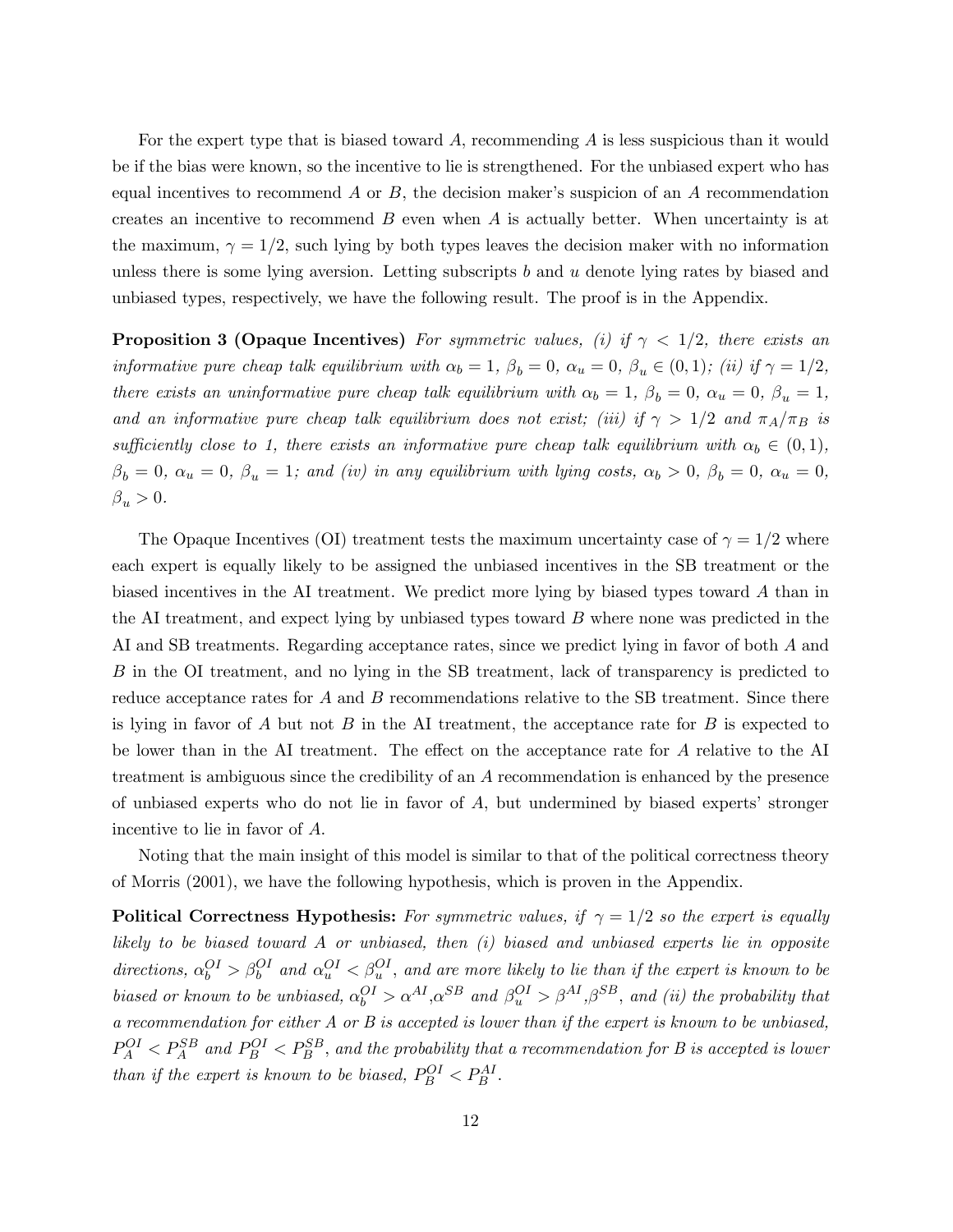Figure 1(d) shows the OI treatment for this most unfavorable case where  $\gamma = 1/2$ . To see how communication with pure cheap talk unravels as lying encourages more lying, suppose a biased expert type always lies toward  $A$ , and an unbiased type never lies. An  $A$  recommendation is then a weighted average of  $(v_A, v_B) = (1, 0)$  from the unbiased types who recommend A half the time, and  $(v_A, v_B) = (1/2, 1/2)$  from the biased types who always recommend A, so  $E[(v_A, v_B) | m_A] =$  $(2/3, 1/3)$ . Since a *B* recommendation is always from an unbiased type,  $E[(v_A, v_B) | m_B] = (0, 1)$ . Hence  $P_B = E[v_B|m_B] = 1 > 2/3 = E[v_A|m_A] = P_A$ , so unbiased types have an incentive to lie toward  $B$ . If they lie half the time toward  $B$  then the recommendation is discounted to  $E[(v_A, v_B) | m_B] = (1/3, 2/3)$ , which would set  $P_A = P_B$ . However  $P_A = E[v_A | m_A]$  now falls further since only a quarter of  $A$  recommendations come from unbiased rather than biased types, which gives even more incentive for unbiased types to lie toward  $B$ , etc.<sup>17</sup> Only when both types always lie and  $E[( v_A, v_B) | m_i]$  reaches the prior is the unbiased type made indifferent; at that point, the decision maker learns nothing. Allowing for some lying aversion reduces equilibrium lying in both directions, but the comparative static predictions for lying rates and acceptance probabilities are the same.

### 4 Experiment

#### 4.1 Experimental Design

Following the exact model introduced in Section 2, we conduct an experiment using the parameter values for the different treatments in Section 3. In each treatment, a "consultant" (expert) has two projects,  $A$  and  $B$ , one of which is better for the "client" (decision maker). The probability that either project is the better one is  $1/2$  independently in each round. The client has an alternative project  $C$  with a value that is drawn from a uniform distribution independently in each round. The consultant knows the realized values of projects  $A$  and  $B$  and the client knows the realized value of the alternative project  $C$ . After learning the realized values of projects  $A$ and  $B$ , the consultant sends one of two messages to the client: either "I recommend Project A" or "I recommend Project B". The client learns the realized value of the alternative project  $C$  and sees the client's message. The client then chooses project  $A, B$ , or  $C$  and the decision and the outcome are displayed to both players.

We conduct four sessions with 20 subjects each, all drawn from undergraduate classes at Indiana University's Kelley School of Business in 2011. We follow a within-subject design in

<sup>&</sup>lt;sup>17</sup>With lying costs, more lying by unbiased types also encourages more lying by biased types since  $P_B$  falls faster than  $P_A$ . As shown in the proof of the political correctness hypothesis, lying by each type is a strategic complement to lying by the other type.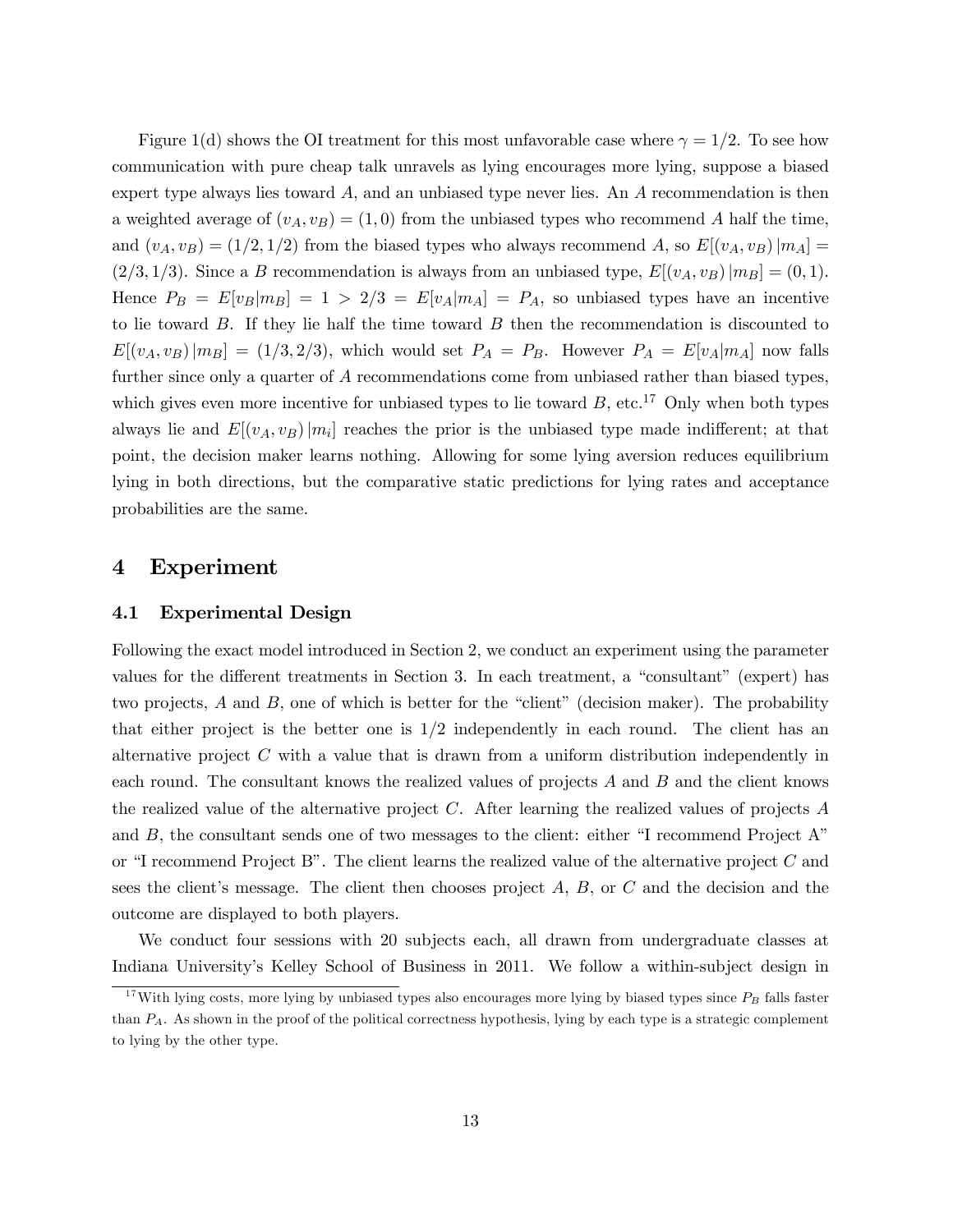which the same subjects are exposed to all four treatments in the sequence SB-AI-OI-AV.18 This sequence minimizes the potential for confounding treatment effects with learning effects or experimenter-demand effects, since from each treatment to the next subjects do not have an incentive to either just follow their previous behavior or just switch to the opposite behavior. In the first treatment (SB), experts have no incentive to lie; in the second treatment (AI), experts have an incentive to lie if  $B$  is better; in the third treatment (OI), an expert is equally likely to be biased, with an incentive to lie if  $B$  is better, or unbiased, with an incentive to lie if  $A$  is better; in the final treatment  $(AV)$ , all experts have an incentive to lie if  $A$  is better. However, learning effects may still confound some predictions as discussed below.

The experiments are conducted on computer terminals at the university's Interdisciplinary Experimental Lab using z-Tree software (Fischbacher, 2007). In each session, the subjects are randomly assigned to play the role of one of 10 consultants or 10 clients. Each of the four treatments (or "series" as they are described to subjects) in a session lasts 10 rounds; over these rounds, every client is matched anonymously with every consultant once and only once. At the end of the experiment, one round from each treatment is randomly chosen as the round that the subjects are paid for to reduce earnings effects. Subjects privately learn which rounds were chosen and privately receive cash payments. No record of their actions mapped to their identity is maintained. The monetary payoffs are 10 times larger in US dollar terms than indicated in Figure 1, but there is a 1 in 10 chance of each round being chosen, so the expected values for each round are the same. The average earnings in the 90-minute experiment are, excluding a \$5 show-up payment, \$22.02 for consultants and \$27.78 for clients. The detailed procedures and verbal instructions are in Appendix B. Sample screenshots are in Appendix C.

#### 4.2 Results and Analysis

In each of the four identical sessions there are four treatments, each with ten rounds. Since there are 20 subjects in a session, each round has 10 pairs of recommendations and decisions. To allow for some learning, we base the statistical analysis on behavior in the last 5 rounds of each treatment.<sup>19</sup> In these rounds there are 50 recommendations and 50 decisions in each session for each treatment, but these data points are not independent since players make multiple decisions

<sup>&</sup>lt;sup>18</sup>Given the complexity of the OI treatment, an alternative between-subject design would require either a large number of rounds, in which case reputation effects would be hard to eliminate, or some practice rounds with and without expert bias for the subjects to better understand the game. The within-subject design keeps track of behavior from such "practice rounds" in the simpler SB and AI treatments and allows it to be compared with behavior in the more complicated OI and AV treatments.

 $19$ The significance results are qualitatively the same if we base the tests on behavior frequencies over all 10 rounds, with one exception, which is discussed in Footnote 23. Due to a coding error, data for the first round of the Asymmetric Values Treatment was not recorded, so only 9 rounds of data are available for this treatment.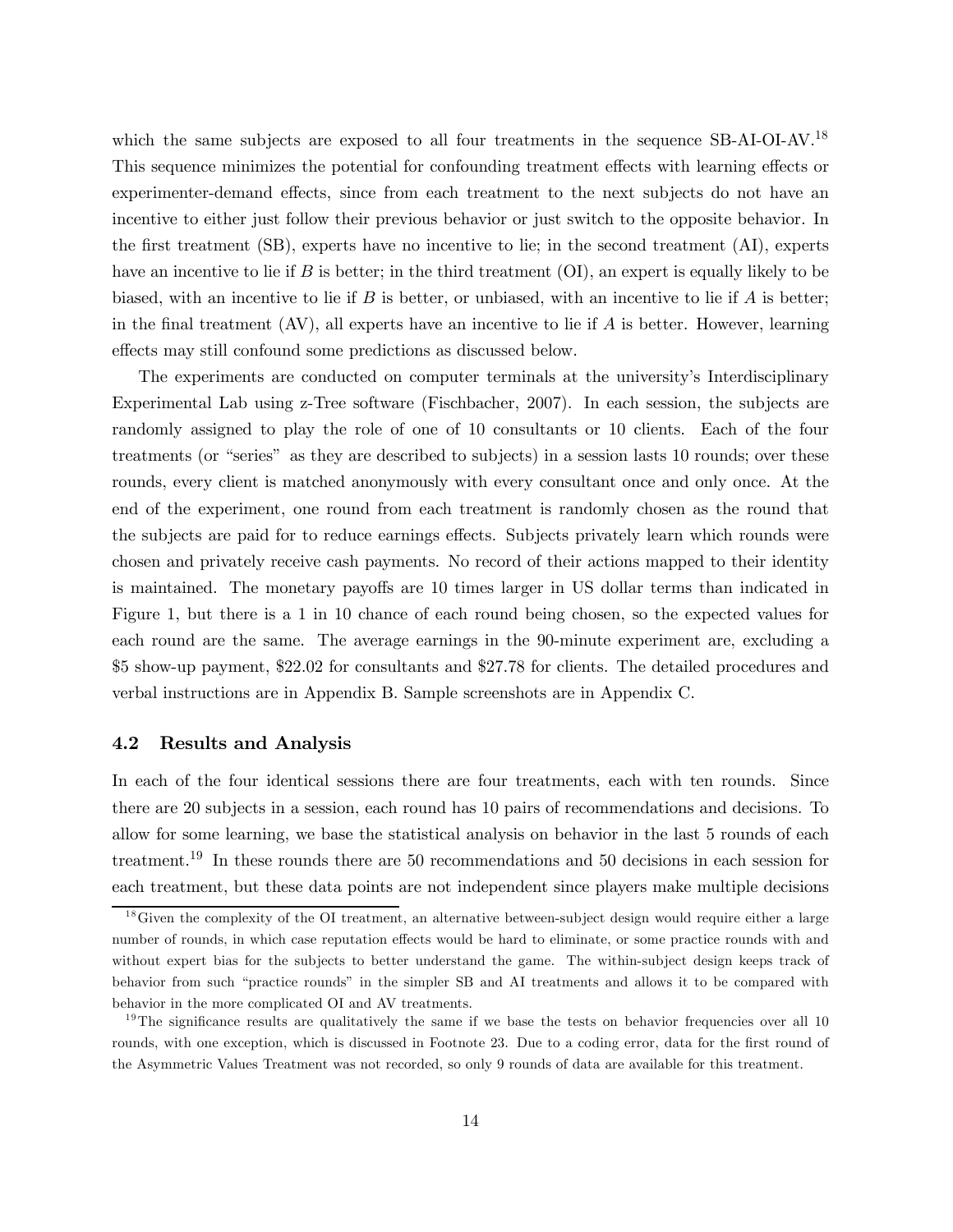and learn from interactions with other players. To allow for such interdependence, our statistical analysis follows the most conservative approach of analyzing behavior at the session level rather than the subject or subject-round level. In particular, we treat the frequency of a behavior in the last five rounds of a treatment for each session as the unit of analysis, and use paired tests to reflect the within-subject design. Since there are only four independent data points for a treatment, one for each session, statistical significance requires consistent differences in behavior frequencies across treatments within each of the four sessions. These frequencies are reported in Table 1. We do not formally model learning; however, for comparison, Figures 2 and 3 indicate frequencies for the first five rounds using dashed gray lines and frequencies for the last five rounds using solid gray lines. We limit our discussion of learning to cases involving large or unexpected differences between the first five and last five rounds.

For the SB treatment, the incentives and payoffs are symmetric, so the Persuasiveness Hypothesis implies that decision makers are less likely to choose  $C$  than if there were no communication. Since we treat the data generating process as being at the session level for each treatment, we are interested in whether the overall rate of acceptance for  $A$  and  $B$  is significantly above  $1/2$ . Consistent with the prediction, from Table 1 we see that this frequency  $P^{SB}$ , which is a weighted average of  $P_A^{SB}$  and  $P_B^{SB}$ , is above  $1/2$  in each session.<sup>20</sup> For any possible distribution, the probability that this would occur if the hypothesis were false is lower than  $(1/2)^4 = 1/16$ , which is the  $p$ -value for the one-sided Wilcoxon signed rank test, as seen in Table 2. The one-sided  $t$ -test (which, in contrast to the subsequent tests, is a one sample test and thus not paired) indicates the difference is significant at the  $5\%$  confidence level. We report t-test results for completeness, though clearly the normality assumption is not valid in our context.

Figure 2(a) shows the overall acceptance rates, and Figure 3(a) shows that a decision maker is less likely to follow an expert's recommendation as the outside option becomes more attractive. For comparison with the other treatments, the "Expert Lies" bar in Figure  $2(a)$  shows the frequency at which experts recommend A when B is the better option  $(\alpha^{SB})$  and the frequency at which experts recommends B when A is the better option ( $\beta^{SB}$ ).

 $^{20}$ Lower acceptance rates in the first two sessions may reflect the effects of one expert in each session who repeatedly lies for no material benefit, as discussed in Section 4.3. Consistent with such unexpected lying affecting subsequent decision-maker behavior, acceptance rates in the first five rounds of Sessions 1 and 2 are close to those of Sessions 3 and 4, but diverge in the last five rounds. Our use of session-level data prevents correlated error terms for subjects within a session from biasing inference.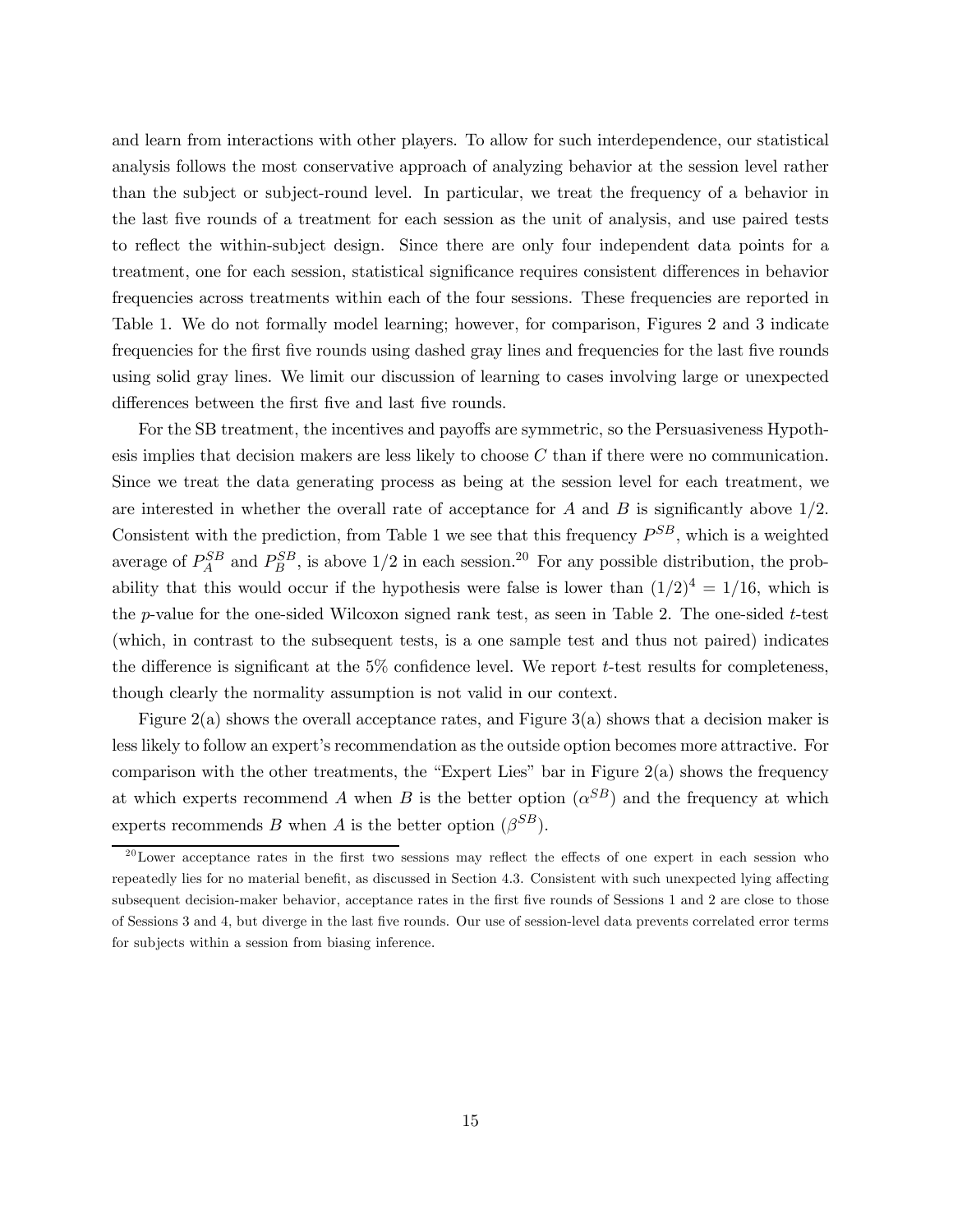|                                         | Var.            | Ses.1   | Ses. 2           | Ses.3 | Ses.4 | Overall |
|-----------------------------------------|-----------------|---------|------------------|-------|-------|---------|
| <b>Symmetric Baseline Treatment</b>     |                 |         |                  |       |       |         |
| Recommend $A$ When $B$ Better           | $\alpha^{SB}$   | .14     | .13              | .11   | .07   | .11     |
| Recommend B When A Better               | $\beta^{SB}$    | .14     | .15              | .04   | .04   | .10     |
| A Recommendation Accepted               | $P^{SB}_A$      | .63     | .77              | .92   | .96   | .81     |
| B Recommendation Accepted               | $P_B^{SB}$      | $.39\,$ | .71              | .88   | 1.00  | .76     |
| $A$ or $B$ Recommendation Accepted      | $P^{SB}$        | $.52\,$ | .74              | .90   | .98   | .79     |
| <b>Asymmetric Incentives Treatment</b>  |                 |         |                  |       |       |         |
| Recommend $A$ When $B$ Better           | $\alpha^{AI}$   | .35     | .31              | .52   | .53   | .41     |
| Recommend B When A Better               | $\beta^{AI}$    | .21     | .24              | .04   | .06   | .13     |
| A Recommendation Accepted               | $P^{AI}_A$      | .36     | .32              | .53   | .53   | .45     |
| B Recommendation Accepted               | $P^{AI}_{B}$    | .68     | .80              | .71   | 1.00  | .77     |
| <b>Opaque Incentives Treatment</b>      |                 |         |                  |       |       |         |
| Biased: Recommend $A$ When $B$ Better   | $\alpha_h^{OI}$ | .45     | .45              | .58   | .78   | .56     |
| Biased: Recommend B When A Better       | $\beta_h^{OI}$  | .36     | .07              | .00.  | .31   | .19     |
| Unbiased: Recommend $A$ When $B$ Better | $\alpha_u^{OI}$ | $.33\,$ | $.15\,$          | .00.  | .00   | .13     |
| Unbiased: Recommend $B$ When $A$ Better | $\beta_u^{OI}$  | .38     | .58 <sub>0</sub> | .58   | .50   | .51     |
| A Recommendation Accepted               | $P^{OI}_{A}$    | $.58\,$ | .28              | .68   | .54   | $.52\,$ |
| $B$ Recommendation Accepted             | $P^{OI}_{B}$    | $.54\,$ | .64              | .80   | .92   | .72     |
| <b>Asymmetric Values Treatment</b>      |                 |         |                  |       |       |         |
| Recommend A When B Better               | $\alpha^{AV}$   | .46     | .68              | .63   | .70   | .62     |
| Recommend B When A Better               | $\beta^{AV}$    | .00     | .05              | .00.  | .09   | .03     |
| A Recommendation Accepted               | $P^{AV}_A$      | .46     | .40              | .68   | .75   | .58     |
| B Recommendation Accepted               | $P^{AV}_B$      | .62     | .30              | .44   | .40   | .45     |

Table 1: Lying and Acceptance Frequencies in Rounds 6-10 of Each Treatment

In the AI treatment where action  $A$  is more incentivized, the Discounting Hypothesis states that decision makers are less likely to accept a recommendation for  $A$  since experts often lie in favor of A. Consistent with the predictions for false claim rates in this hypothesis, we see in Table 1 and Figure 2(b) that experts falsely claim  $\tilde{A}$  to be better 41% of the time and falsely claim  $\tilde{B}$ to be better  $13\%$  of the time. From Table 1, we see that false claims are higher for A than B  $(\alpha^{AI} > \beta^{AI})$  in each session of the treatment, which would occur with probability  $(1/2)^4 = 1/16$ in any distribution if the hypothesis were false, as seen in Table 2. We also see that false claims in favor of A are always higher than in the SB treatment  $({\alpha}^{AI} > {\alpha}^{SB})$ , which again implies a pvalue of  $1/16$ . Using a paired one-sided t-test, both of these false claim differences are statistically significant at the 5% level or better. Going forward, we will refer to a difference as significant if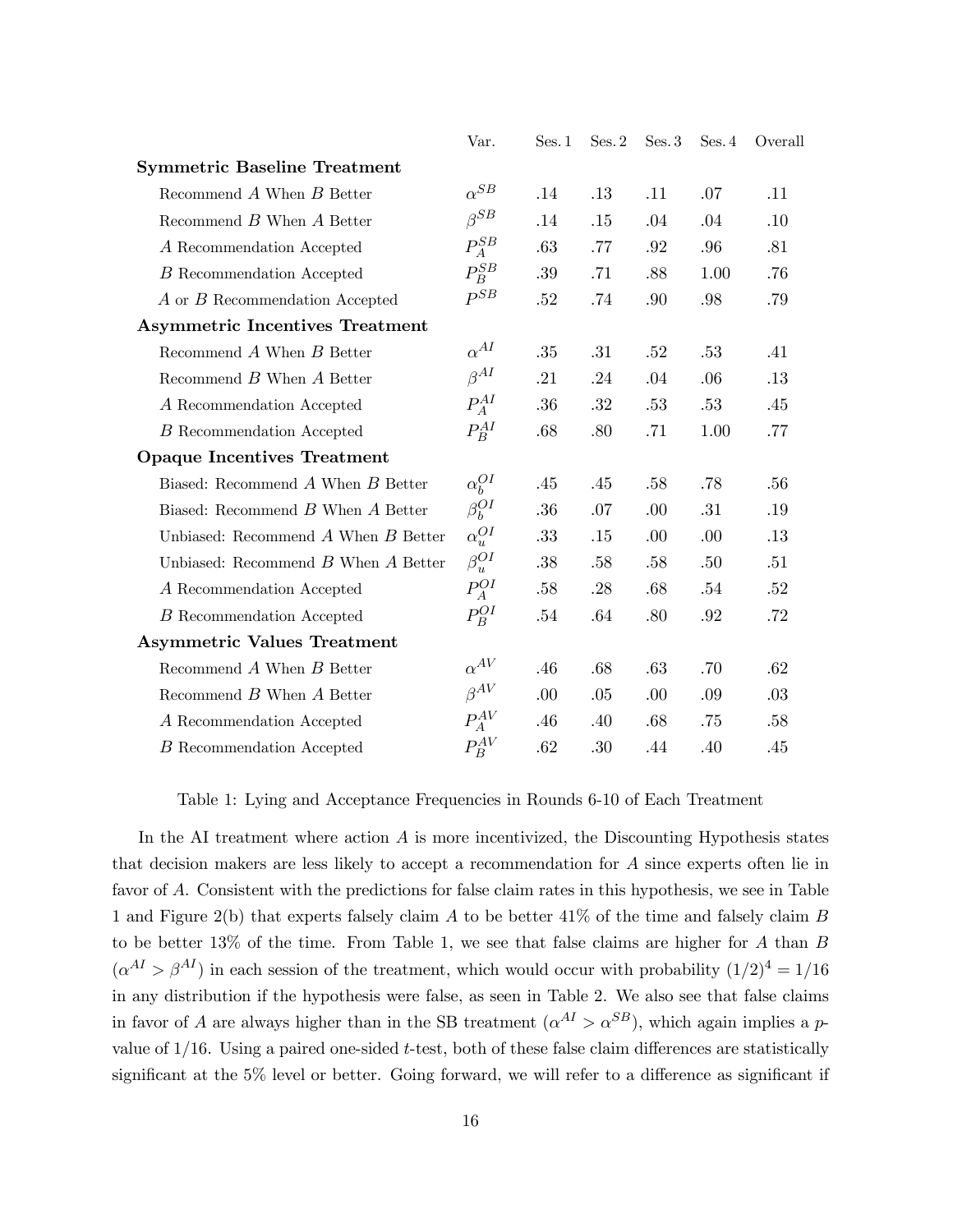

Figure 2: Lying and Acceptance Frequencies

the p-value for the Wilcoxon signed rank test reaches this lowest attainable level of  $p = 1/16$  and the paired one-sided  $t$ -test also indicates significance at the  $5\%$  level or better.

Regarding acceptance rates in the AI treatment, as seen in Table 1 and Figure 2(b), decision makers accept the recommendation  $45\%$  of the time when A is recommended and 77% of the time when  $B$  is recommended. From Table 1, we see that acceptance rates in the treatment are lower for A than for B in each session  $(P_A^{AI} < P_B^{AI})$ . Also, acceptance rates for A are lower in the AI treatment than in the SB treatment  $(P_A^{AI} < P_A^{SB})$ . As seen in Table 2, both of these differences are significant. Based on Figure  $3(b)$ , decision makers are unlikely to accept A recommendations when the outside option  $v<sub>C</sub>$  is favorable.

In the OI treatment, from the Political Correctness Hypothesis we expect that a biased expert type is more likely to falsely claim  $A$  is better and, of particular interest, an unbiased expert type is more likely to falsely claim  $B$  is better. Consistent with the prediction, the summary data in Table 1 and Figure 2(c) show that biased experts falsely claim  $\tilde{A}$  is better 56% of the time and falsely claim  $B$  is better 19% of the time, while unbiased experts falsely claim  $A$  is better 13% of the time and falsely claim  $B$  is better 51% of the time. Notice from the dashed gray line in Figure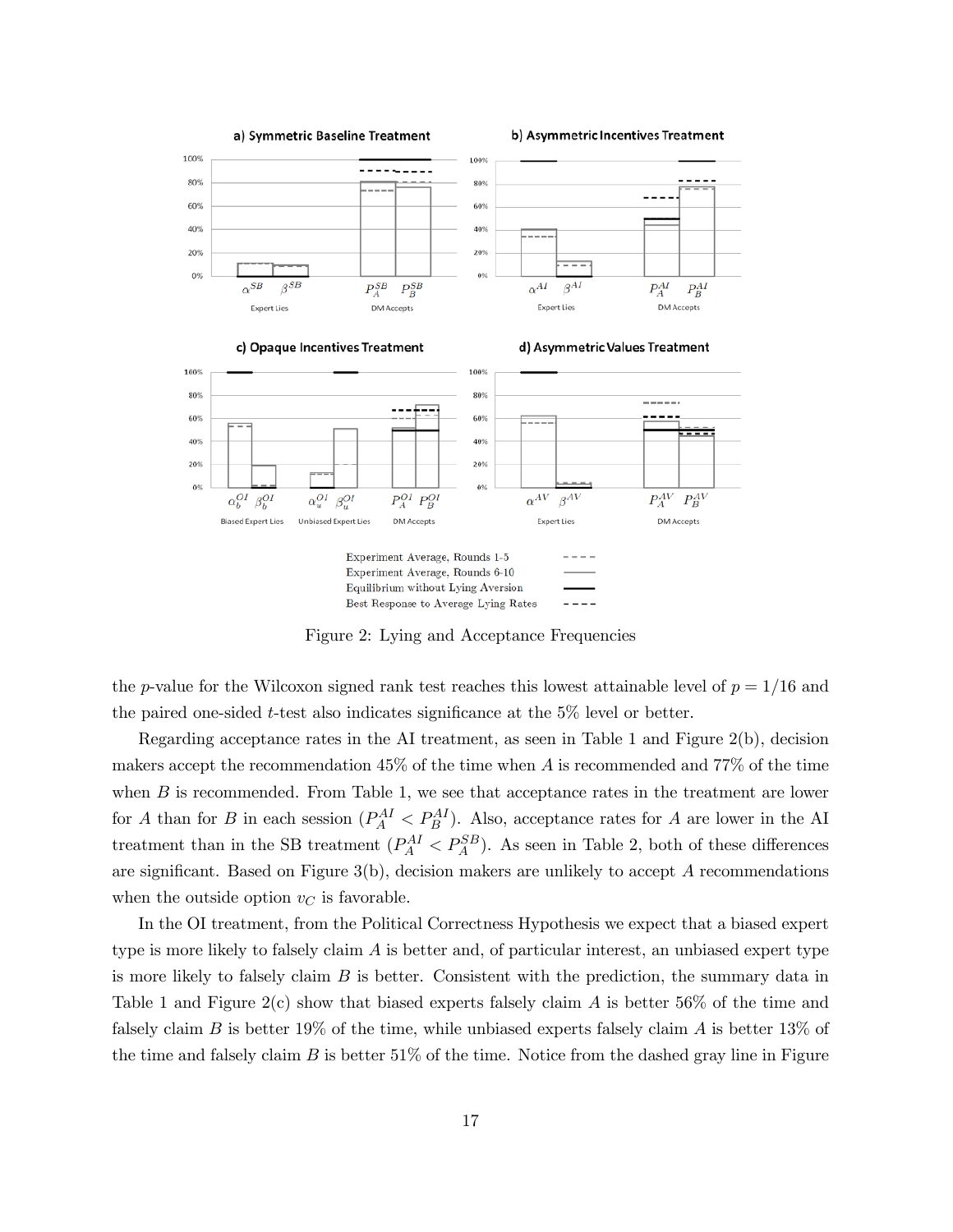

Figure 3: Acceptance Frequencies by Value of Outside Option

2(c) that unbiased experts do not immediately appear to recognize the benefits of lying toward , but learn strongly over the course of the experiment. From Table 2, both of the false claim differences for the last five rounds are significant  $(\alpha_b^{OI} > \beta_b^{OI}$  and  $\alpha_u^{OI} < \beta_u^{OI})$ . If we compare this behavior with that in the SB treatment, we find that in each session in the OI treatment biased experts are more likely to falsely claim  $A$  is better and unbiased experts are more likely to falsely claim B is better  $(\alpha_b^{OI} > \alpha^{SB} \text{ and } \beta_u^{OI} > \beta^{SB})$ , and both differences are significant. Comparing this behavior with that in the AI treatment, we find that biased experts are more likely to falsely claim A is better and unbiased types are more likely to falsely claim B is better  $(\alpha_b^{OI} > \alpha^{AI})$  and  $\beta_u^{OI} > \beta^{AI}$ , and that the differences are significant. However, note that biased experts in the OI treatment may be continuing behavior that they learned in the AI treatment, so this higher rate of lying might reflect learning instead.<sup>21</sup>

For acceptance rates in the OI treatment, the results are more mixed. Theory predicts that decision makers should be more suspicious of an  $A$  recommendation than in the SB treatment  $(P_A^{OI} < P_A^{SB})$  and the differences are significant. Theory also predicts that decision makers should

 $2<sup>1</sup>$  Arguing for a learning interpretation, the extra incentive to lie in the Opaque Incentives treatment is weak for biased experts (compared to unbiased experts, whose political correctness behavior is the focus of this treatment). Arguing against such an interpretation, Figure 1(b-c) shows a bigger jump in lying between the treatments than between the first and second half of each treatment.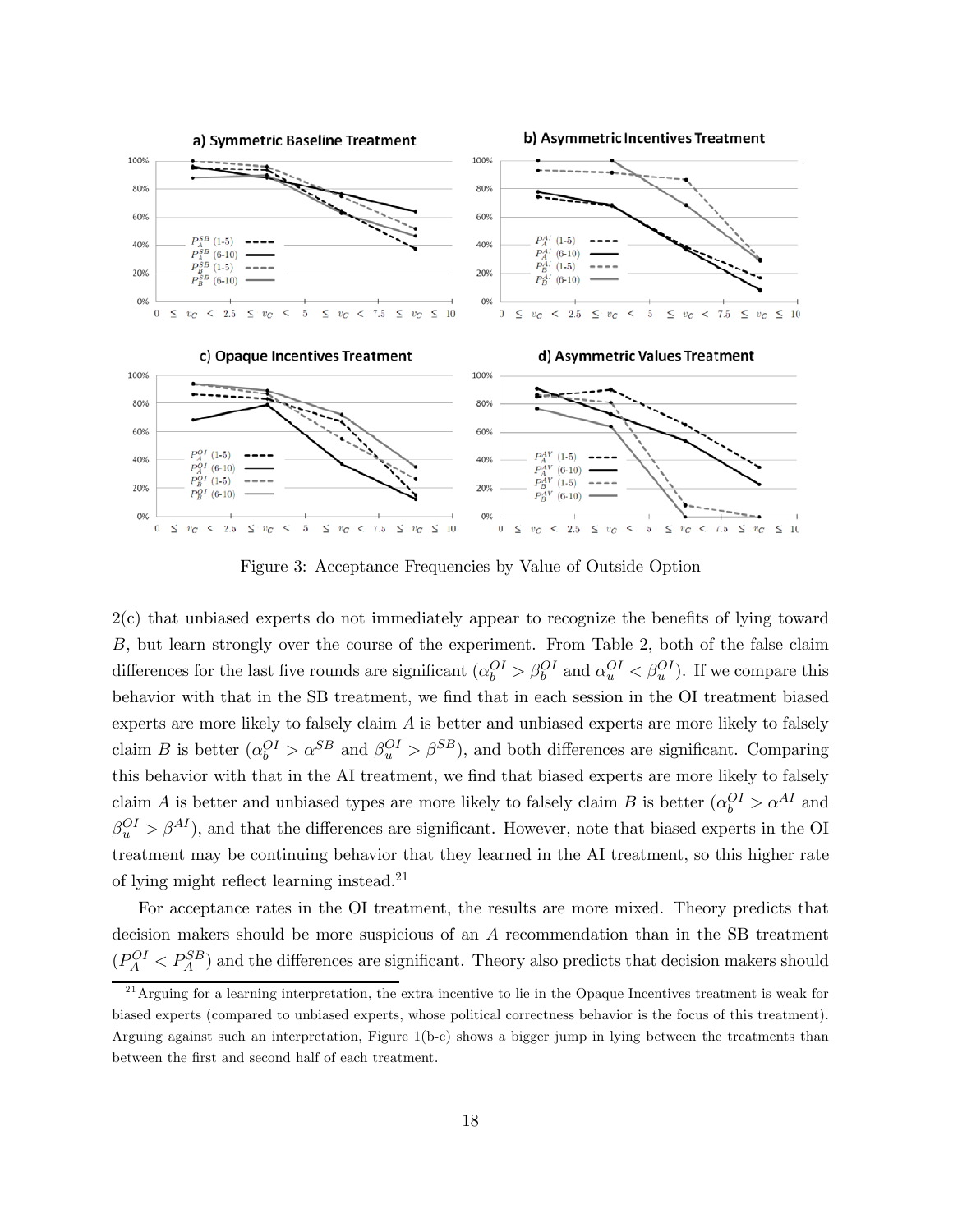be more suspicious of a B recommendation than in either the SB or AI treatments  $(P_B^{OI} < P_B^{SB})$ and  $P_B^{OI} < P_B^{AI}$ ), though neither difference is significant. Hence, it seems that decision makers are correctly suspicious of an  $A$  recommendation, and that unbiased experts correctly anticipate this and falsely claim that  $B$  is better, but it does not appear that decision makers fully anticipate such lying by unbiased experts.<sup>22</sup> However, the power of our test is limited by the small sample size, so even if decision makers did fully anticipate lying toward  $B$ , it might not be significant in our test. From the gray dashed line in Figure  $2(c)$ , decision makers do not appear to become more suspicious of  $B$  recommendations over the course of the experiment, but rather are more likely to accept *B* recommendations in later rounds.<sup>23</sup> This pattern also appears in Figure 3(c), where decision makers with a favorable outside option become less rather than more suspicious of  $B$  recommendations over time. We did not use a role-reversal mechanism to speed up learning, so ten rounds might have provided insufficient opportunity for decision makers to successfully learn their optimal responses.

Finally, in the AV treatment, the Pandering Hypothesis states that experts are more likely to falsely claim that A is better than to falsely claim that B is better  $({\alpha}^{AV} > {\beta}^{AV})$ . Consistent with this prediction, Table 1 and Figure 2(d) show false claim rates for  $A$  and  $B$  of 62% and 3%, respectively. The difference between these rates is statistically significant (see Table 2). Comparing the frequency of false claims for  $A$  in this treatment with that in the SB treatment (11%), the difference is also significant ( $\alpha^{AV} > \alpha^{SB}$ ). Note that subjects who were assigned to be unbiased in the OI treatment were more likely to lie (toward  $A$ ) in the subsequent AV treatment. After eventually recognizing that the indirect benefit from lying toward  $B$  in the OI treatment, these subjects may have been more likely to recognize the benefit from lying toward  $A$  in the AV treatment.<sup>24</sup> Regarding acceptance rates, as predicted they fall for both  $A$  and  $B$  in the AV treatment relative to the SB treatment  $(P_A^{AV} < P_A^{SB}$  and  $P_B^{AV} < P_B^{SB})$ , but only the former decline is significant. Moreover, as seen from Figure 2(d) and Figure 3(d), decision makers take some time to become suspicious of  $A$  recommendations.<sup>25</sup>

<sup>&</sup>lt;sup>22</sup> Such behavior may reflect level- $k$  thinking in which subjects do not fully consider the entire chain of strategic interactions (e.g., Stahl and Wilson, 1995; Nagel, 1995; Crawford, 2003).

<sup>&</sup>lt;sup>23</sup>Since behavior is initially closer to the equilibrium prediction, the difference in session means for  $P_B^{OI}$  and  $P_B^{SB}$ is significant if we include the first 5 rounds rather than restricting the analysis to the final 5 rounds.

 $^{24}$ However the results have the same significance if we exclude this group. This pattern may also reflect an experimenter demand effect, whereby subjects anticipate that their behavior is expected to change between sessions and alter their behavior accordingly. However, we did not see such a reversal between the AI and OI treatments, and the OI randomization ensures that there is no predictable pattern across treatments in the direction of lying incentives.

<sup>&</sup>lt;sup>25</sup> Acceptance probabilities are higher for A than B. While B is never a good choice when  $v_c > 5$ , A can still be a good choice for lower values of  $v<sub>C</sub>$  if there is some chance that the expert is not lying.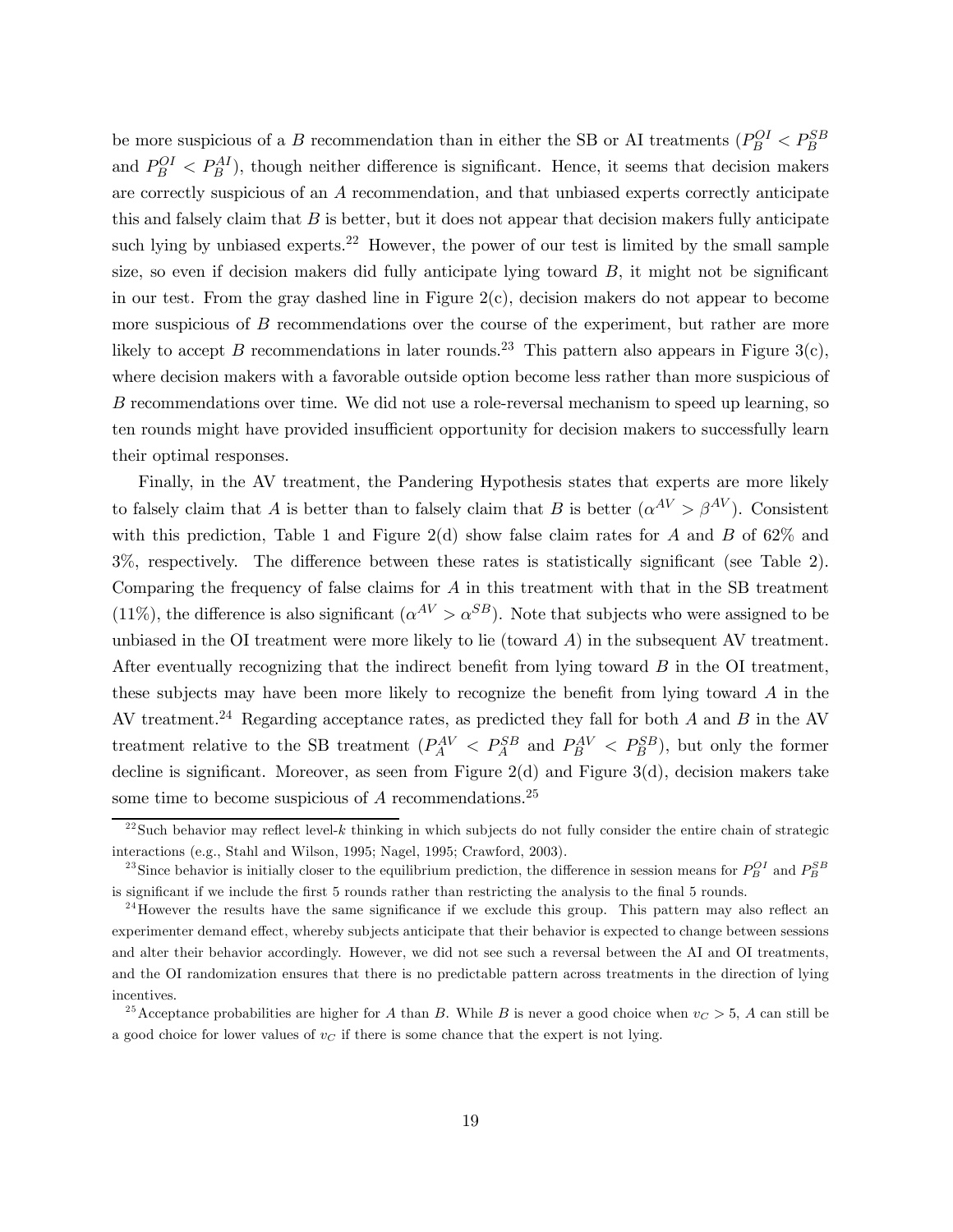|                                            | Hypothesis                     | Signed    | Paired |
|--------------------------------------------|--------------------------------|-----------|--------|
|                                            |                                | rank test | t-test |
| Persuasiveness Hypothesis                  |                                |           |        |
| A and B Acceptance Rate: SB Treatment      | $P^{SB} > 1/2$                 | .063      | .032   |
| Discounting Hypothesis                     |                                |           |        |
| A vs. B Lying Rate: AI Treatment           | $\alpha^{AI} > \beta^{AI}$     | .063      | .037   |
| A Lying Rate: AI vs. SB Treatment          | $\alpha^{AI} > \alpha^{SB}$    | .063      | .010   |
| A vs. B Acceptance Rate: AI Treatment      | $P_A^{AI} < P_B^{AI}$          | .063      | .007   |
| A Acceptance Rate: AI vs. SB Treatment     | $P_A^{AI} < P_A^{SB}$          | .063      | .001   |
| <b>Political Correctness Hypothesis</b>    |                                |           |        |
| A vs. B Lying Rate: Biased OI Treatment    | $\alpha_h^{OI} > \beta_h^{OI}$ | .063      | .017   |
| A vs. B Lying Rate: Unbiased OI Treatment  | $\alpha_u^{OI} < \beta_u^{OI}$ | .063      | .022   |
| A Lying Rate: Biased OI vs. SB Treatment   | $\alpha_h^{OI} > \alpha^{SB}$  | .063      | .008   |
| B Lying Rate: Unbiased OI vs. SB Treatment | $\beta_u^{OI} > \beta^{SB}$    | .063      | .004   |
| A Lying Rate: Biased OI vs. AI Treatments  | $\alpha_h^{OI} > \alpha^{AI}$  | .063      | .018   |
| B Lying Rate: Unbiased OI vs. AI Treatment | $\beta_u^{OI} > \beta^{AI}$    | .063      | .008   |
| A Acceptance Rate: OI vs. SB Treatment     | $P_4^{OI} < P_4^{SB}$          | .063      | .027   |
| B Acceptance Rate: OI vs. SB Treatment     | $P_R^{OI} < P_R^{SB}$          | .438      | .372   |
| B Acceptance Rate: OI vs. AI Treatment     | $P_R^{OI} < P_R^{AI}$          | .188      | .137   |
| Pandering Hypothesis                       |                                |           |        |
| A vs. B Lying Rate: AV Treatment           | $\alpha^{AV} > \beta^{AV}$     | .063      | .000   |
| A Lying Rate: AV vs. SB Treatment          | $\alpha^{AV} > \alpha^{SB}$    | .063      | .002   |
| A Acceptance Rate: AV vs. SB Treatment     | $P_A^{AV} < P_A^{SB}$          | .063      | .005   |
| B Acceptance Rate: AV vs. SB Treatment     | $P_R^{AV} < P_R^{SB}$          | .125      | .096   |

Table 2: p-values for One-Sided Hypothesis Tests,  $n = 4$ 

The above results are for paired tests, which typically generate lower  $p$ -values for withinsubject designs since they control for subject-specific factors.<sup>26</sup> However, in our case, the treatment effects are so strong relative to any such factors that in almost every case the unpaired tests have equal or lower  $p$ -values than the paired tests. As seen in Table 1, for all but one hypothesis about false claim rates  $(\alpha_b^{OI}$  vs.  $\alpha^{AI})$ , all four rates for one treatment are ranked above all four rates for the other treatment, which is the strongest possible ranking and implies  $p = .014$  for the unpaired Wilcoxon (Mann-Whitney) rank order test. All of the differences in acceptance rates also remain significant with equal or lower  $p$ -values in unpaired tests, with one exception: there

 $^{26}$ Since we treat each session with 20 subjects as one data point, subject-specific factors are largely averaged out, but there may also be session-specific factors such as the evolution of play due to strategic interactions.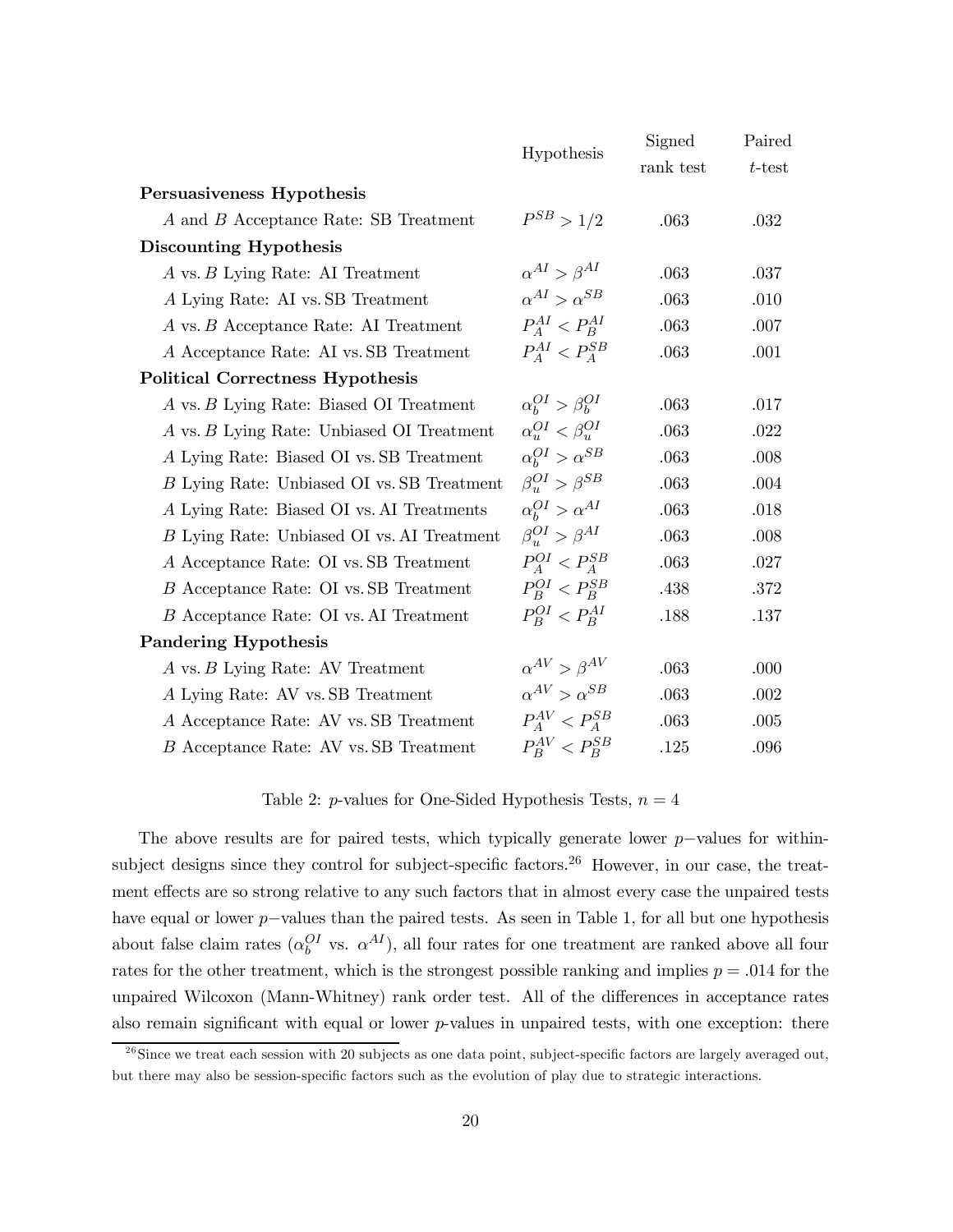is still no significant tendency in the OI treatment for decision makers to appropriately discount recommendations in the opposite direction of biased experts.

#### 4.3 Expert Lying Aversion

The model assumes heterogeneous lying aversion, but as shown in Proposition 2, the comparative static predictions of the model do not depend on the exact distribution of lying costs. The experiment is not designed to estimate the distribution of lying costs since it does not include treatments that systematically vary the incentive to lie. Figure 4 shows the lying frequencies for the 40 different experts, 10 in each of the four sessions. The experts are ordered according to their frequency of lying in the predicted direction, i.e., the percentage of times that the expert lies in the direction for which there is a material incentive to lie in equilibrium. This is a weighted average of  $\alpha^{AI}, \alpha_b^{OI}, \beta_u^{OI}$ , and  $\alpha^{AV}$ , where the weights depend on the actual number of opportunities to lie, which vary randomly based on whether  $A$  or  $B$  was in fact the better action. To reduce noise, data for all 10 rounds is shown.

Figure 4 shows substantial variation in how frequently experts lie in the predicted direction. Of the 40 experts, 7 lie at least 80% of the time, 25 lie between 20% and 80% of the time, and 8 lie less than 20% of the time or not at all. With pure cheap talk, the equilibrium and best response is to always lie in these cases, so the pattern appears roughly consistent with our assumption from the literature that a substantial fraction of experts are averse but not categorically opposed to lying, and that the strength of this aversion varies. Of course, some natural variation in lying rates should occur even by chance.  $^{27}$ 

Lying aversion in our experiment could reflect a true preference against lying, but may also be a reduced form for other considerations, such as an altruistic concern for the payoff to the decision maker (Hurkens and Kartik, 2009). Note that one expert in each of Sessions 1 and 2 lies consistently in a non-predicted direction, which hurts the decision maker without benefiting the expert materially.<sup>28</sup> Lying frequencies in a direction for which there is no material incentive to lie are also shown in Figure 4. These frequencies are a weighted average of  $\alpha^{SB}$ ,  $\beta^{SB}$ ,  $\beta^{AI}$ ,  $\beta^{OI}_b$ ,  $\alpha_u^{OI}$ , and  $\beta^{AV}$ . Such lying may confuse decision makers and lead to further effects on play in the session, but our statistical analysis is unaffected by such interdependence between rounds since it is based on session-level data.

An implication of heterogeneous lying aversion is that experts with lower lying costs should benefit financially in the AI, AV, and OI treatments from taking advantage of the extra credibility

 $27$  With homogeneous lying costs, in the mixed strategy equilibrium there would be heterogeneity in realized lying behavior, and with anonymity there could also be heterogeneity in the mixed strategy lying rate by each player.

 $^{28}$ Such lying might reflect competitive or "nasty" preferences (Abbink and Sadrieh, 2009), or might just reflect expert confusion about the best strategy.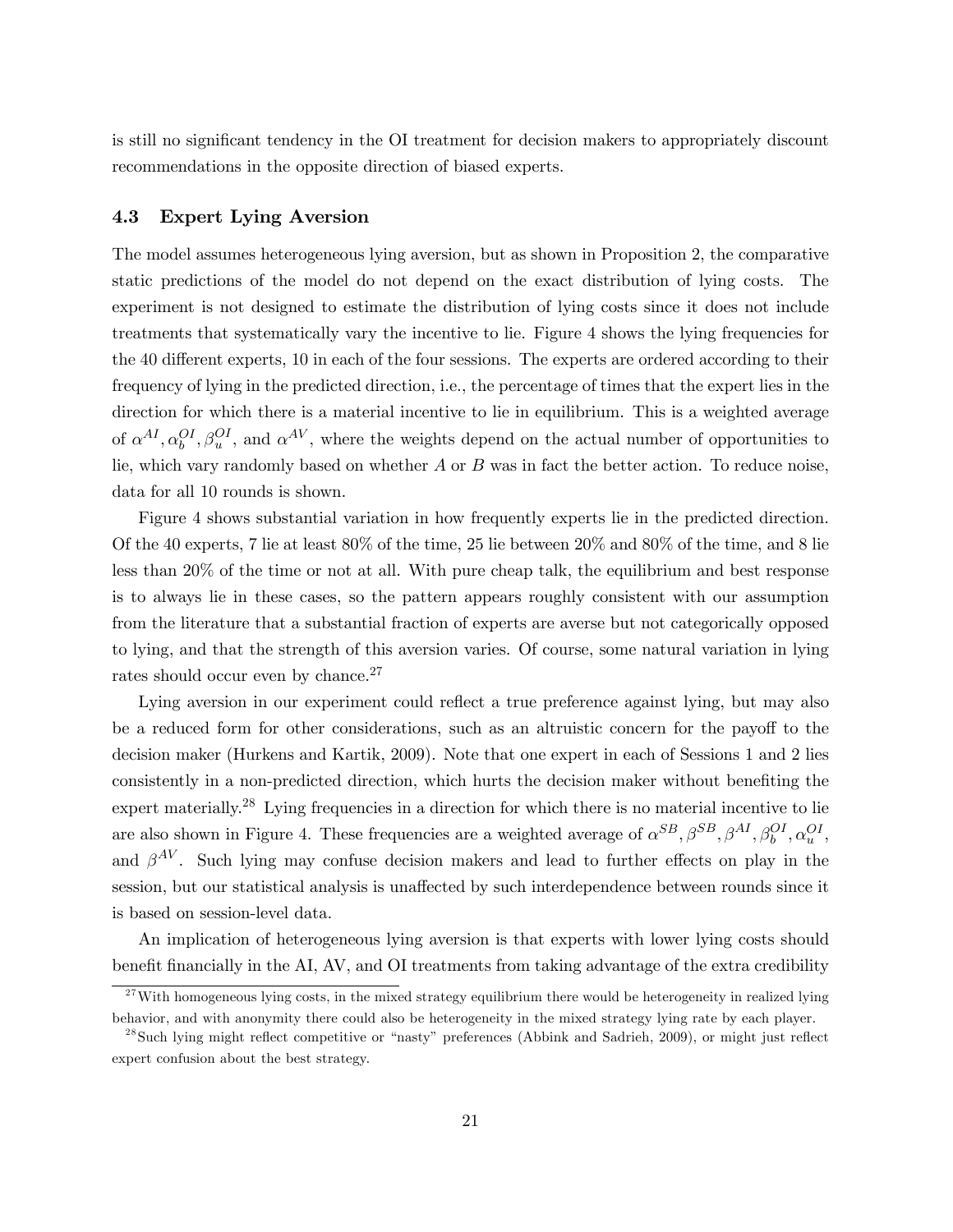

Figure 4: Overall Frequency of Lying by Each Expert

generated by experts with higher lying costs. We cannot observe lying aversion directly, but we expect a positive correlation between lying in the predicted direction and earnings. Regressing the observed lying rates against earnings, we find that over the three sessions, a 10% higher lying rate implies an extra \$0.40 in earnings for the expert.<sup>29</sup>

#### 4.4 Decision Maker Best Responses

The decision maker can take a certain payoff of  $v<sub>C</sub>$  from the outside option or accept the expert's recommendation and, depending on whether the expert lied or not, receive either zero or 10 (or 5 for action  $B$  in the AV treatment). A risk-neutral decision maker's best response acceptance rates from (3) are shown in the dark dashed lines in Figure 2 based on the empirical lying rates in each treatment. Expected monetary payoffs from deviating are small near the best response and increase in the square of the size of the deviation. Actual acceptance rates are on average 8% below these best response rates, which may reflect risk aversion. Overall, if (risk-neutral) decision makers best responded they would have made \$30.06 on average (net of the show-up payment)

<sup>&</sup>lt;sup>29</sup>This effect is significant at the  $1\%$  level, though the conditions for OLS are not satisfied in our environment. We exclude rounds in which an expert lied in the opposite direction from that predicted. Similar results hold if we exclude any experts who lied in the wrong direction from the predicted direction at least once. To reduce noise, these calculations are for the average earnings over all rounds in a session rather than for the randomly selected payment round only.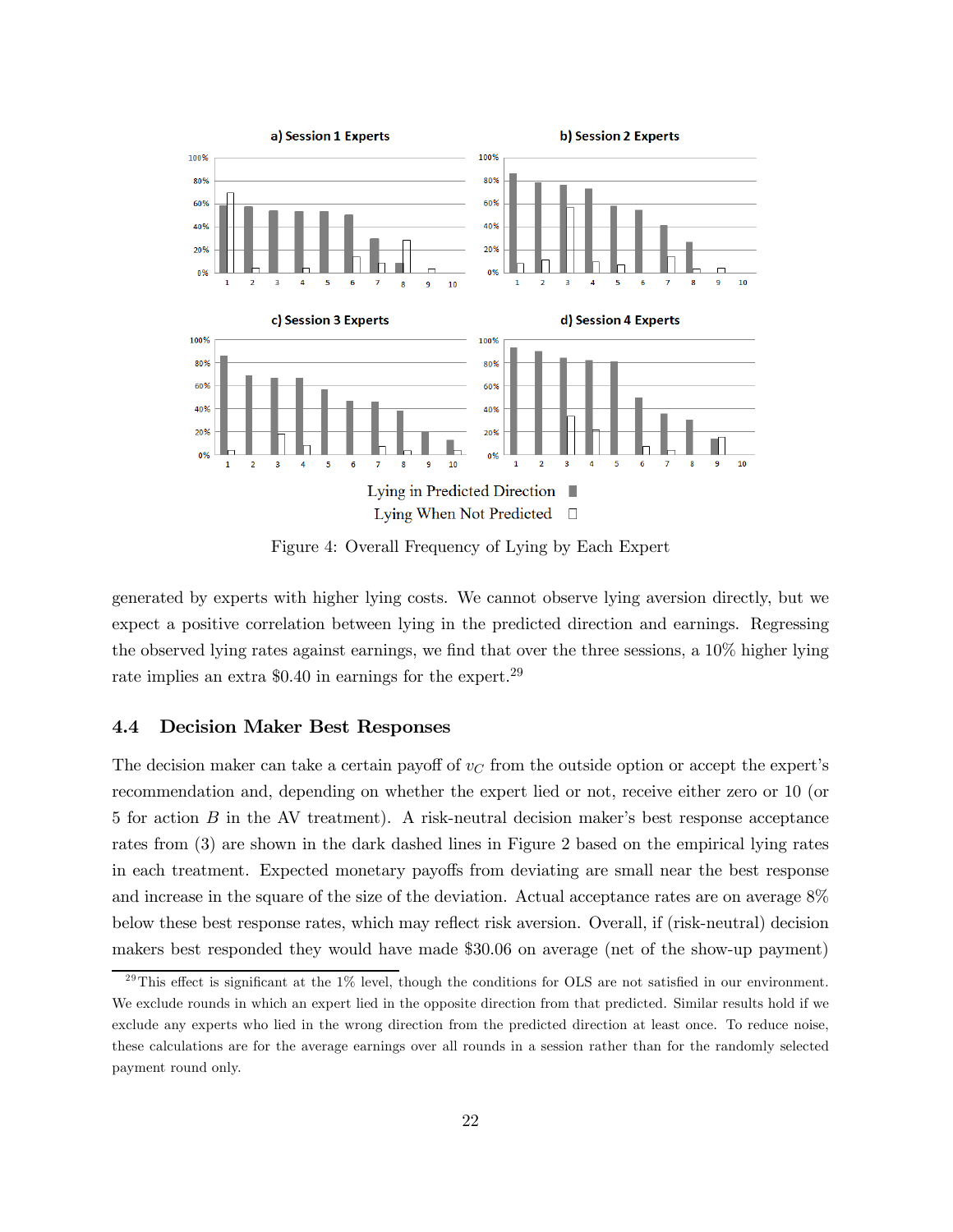

Figure 5: Overall Frequency of Behavior by Each Decision Maker

but instead made \$27.42 on average.<sup>30</sup> For comparison, if they had always ignored the experts and chosen C, decision makers would have made \$20 on average.<sup>31</sup> If the experts never lied and the decision makers always selected the best response to such honesty, decision makers would have made  $$37.50$  on average.<sup>32</sup>

Cases where acceptance rates diverge the most from the general pattern may reflect failure by decision makers to properly account for expert behavior. First, in the AI treatment, the lying rates of  $41\%$  for A and  $13\%$  for B imply from (3) that the expected value of A when it is recommended is  $(1 - .13)/(1 - .13 + .41) = .68$ , implying a best response acceptance rate of 68% for  $A$ . In contrast, the actual rate is only 45%. Such strong discounting of  $A$  recommendations suggests that decision makers underestimate how much communication is possible from a biased expert. Second, in the OI treatment, the combined lying rates for biased and unbiased experts of  $33\%$  for A and  $35\%$  for B imply from (3) that the expected value of B when it is recommended is  $(1-.35)/(1-.35 + .33) = .66$ , so the best response acceptance rate for B is 66%. However, the actual acceptance rate is  $72\%$ . Insufficient discounting of B recommendations, especially when

 $30$ These calculations are based on the last five rounds of each treatment, in which the decision makers use the lying rates for their own sessions to calculate  $P_A$  and  $P_B$ . Actual payoffs, which allowed for an equal chance of any round (not just the last five) being chosen in each session as the payoff round, were \$27.92.

<sup>&</sup>lt;sup>31</sup>In the pure cheap talk equilibrium with honest recommendations in the SB treatment and lying in the other treatments, decision makers would have made  $10+7.50+7.50+6.75=831.75$  and experts would have made  $(1/2)8+$  $(1/2)7.50 + (1/2)7.75 + (1/2)8.00 = $15.63$ .

<sup>&</sup>lt;sup>32</sup>In this case, experts would have received  $8 + (10 + 5)/2 + (10 + 5 + 8 + 8)/4 + (8 + 8)/2 = $29.25$  on average rather than \$22.02, and would have suffered no utility loss from lying. Hence, as is common in cheap talk games, lack of trust hurts both the sender and receiver.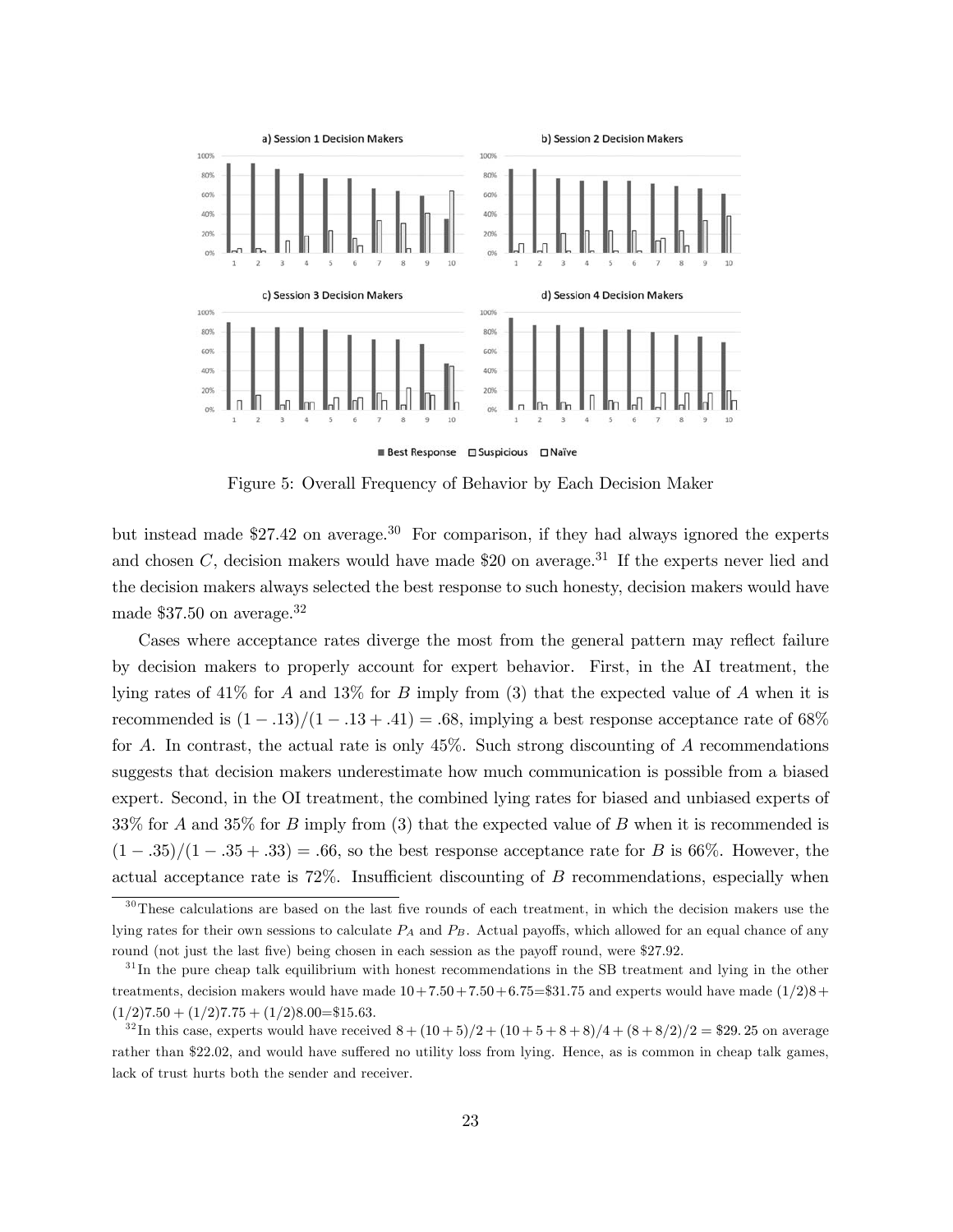risk aversion appears to induce excess discounting in every other situation, is consistent with the inference from Table 1 and from the learning patterns in Figures  $2(c)$  and  $3(c)$  that some decision makers may not recognize how opaque incentives give even unbiased experts an incentive to lie. However, as discussed above, more data would be required to draw any firm conclusions.

Figure 5 orders the 10 decision makers in each session according to their best response rates over all four treatments, using data for all 10 rounds to reduce noise. Ignoring a recommendation even when it offers the highest expected value among the three choices is categorized as "suspicious" (or risk-averse), and following a recommendation even when it does not offer the highest expected value is categorized as "naive" (or risk-loving). The observed variation in behavior might reflect actual preference differences or different experiences as the participants figure out the game and learn about unobservables such as the distribution of expert lying aversion. To see whether such learning is a factor, we look at all rounds where a decision maker accepted a recommendation and compare their behavior in the next round after being lied to or told the truth in the previous round. We find that after being lied to, the "naive" action frequency decreases to 10% from 6%, and the "suspicious" action frequency increases from  $8\%$  to  $15\%$ .<sup>33</sup>

# 5 Conclusion

This paper combines insights from the literature on cheap talk recommendations into a simple, easily testable model. These insights were originally developed under varying assumptions, but they are sufficiently general that their main implications continue to hold. The model shows how recommendations can be persuasive even when the expert always wants the decision maker to take an action rather than no action, how limited asymmetries in incentives and values can distort communication but need not preclude it, and how lack of transparency about the expert's incentives can lead even an expert with unbiased incentives to offer a biased recommendation. When experts are lying averse, there is a unique equilibrium with testable comparative static predictions that do not depend on the exact distribution of lying costs.

In the first experimental tests of these predictions from the literature, we find that for every hypothesis regarding expert behavior we can reject the null hypothesis of no change in the hypothesized direction. The false claim rates by experts change as predicted overall and in every session. Of particular interest is that when incentives are opaque we find that biased experts are more likely to lie, and that unbiased experts appear to recognize that they are more persuasive if they sometimes lie in order to avoid the recommendation favored by a biased expert. For the hypotheses regarding decision maker behavior, the acceptance rates also change as predicted and

<sup>&</sup>lt;sup>33</sup> However these effects are quite noisy due in part to variation in  $v<sub>C</sub>$  and there is no significant pattern across session averages.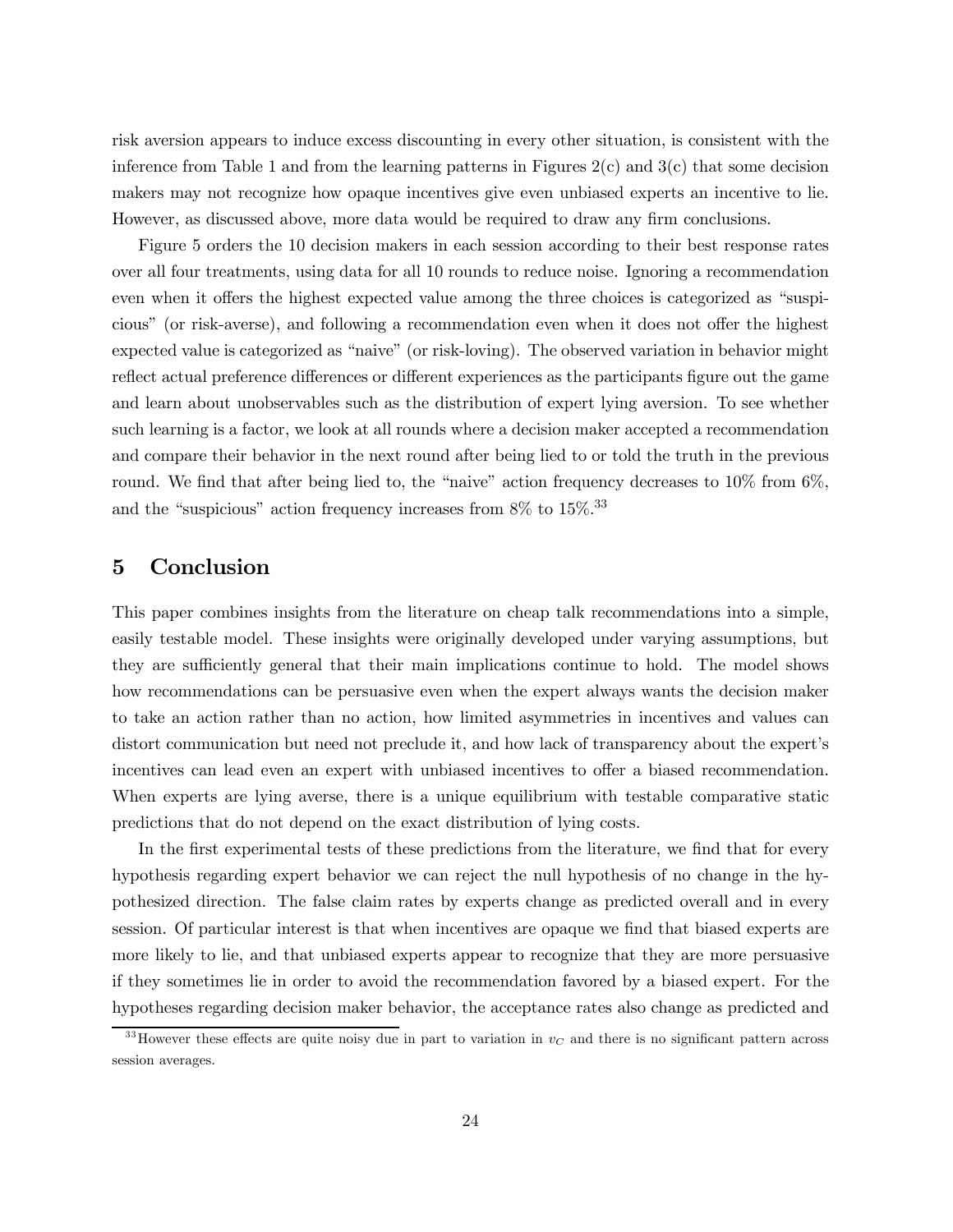the changes are also statistically significant except for the Opaque Incentives treatment. Within the limited sample in the experiment, decision makers do not consistently discount the recommendation that is the opposite of that favored by the biased expert. Whether this represents a general failure of decision makers to understand how lack of transparency warps the incentives of even unbiased experts, or whether it is just a small sample artifact of our experiment, is an open question.

Since biased incentives make communication less reliable, and lack of transparency further undermines communication, these results provide theoretical and empirical support for policy measures that try to eliminate biases or at least make them more transparent. However, there are two important caveats. First, as shown by Inderst and Ottaviani (2012), disclosure requirements can lead to endogenous changes in incentives that affect the equilibrium of the subsequent communication game, and there may also be other endogenous changes in the payoff or information structure in response to disclosure requirements or other measures. Second, as seen from the theoretical results by Che, Dessein and Kartik (2013) that our experiment supports, an expert will often inefficiently pander to the decision maker even when the problems of biased incentives and lack of transparency are both solved.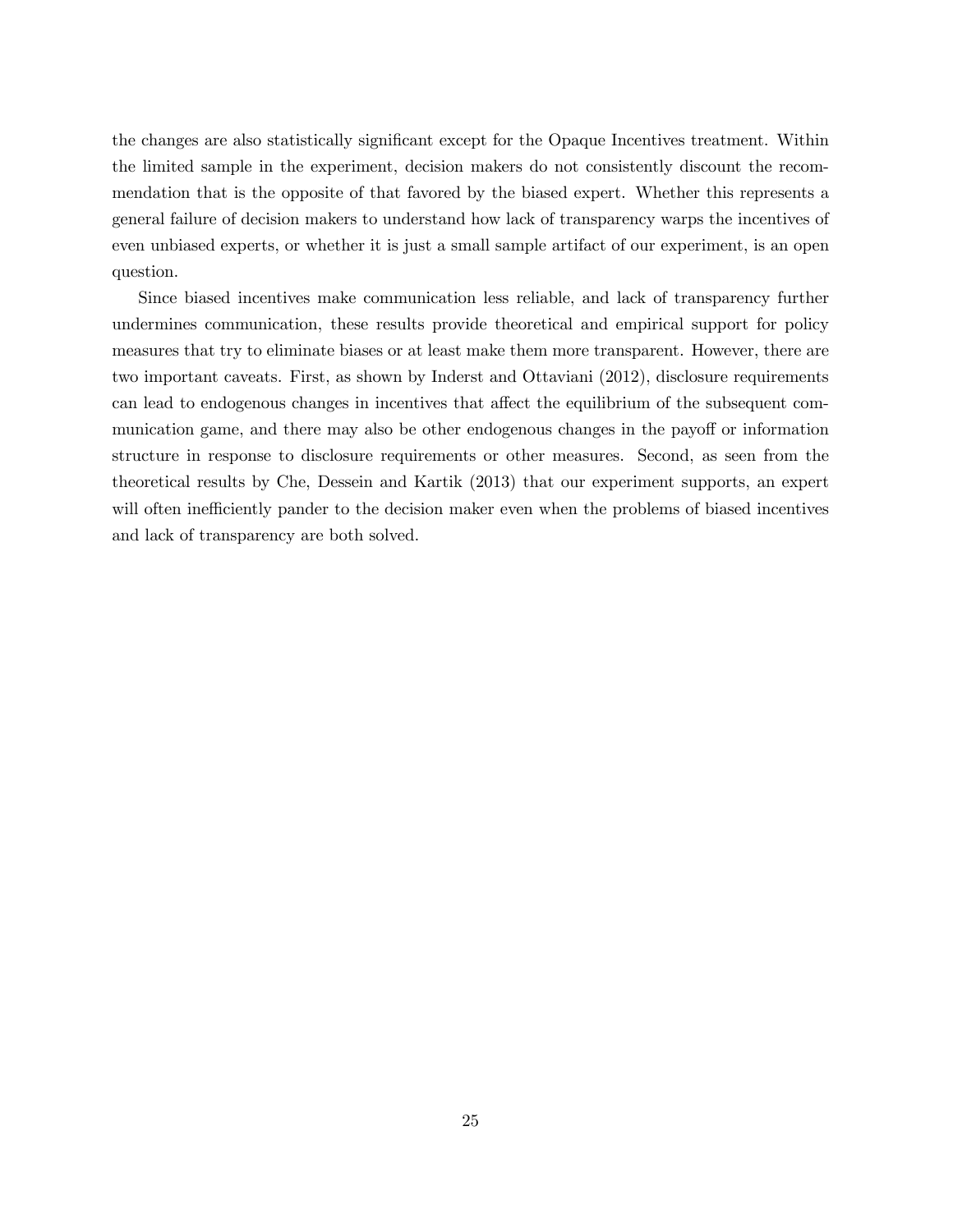# 6 Appendix  $A -$ Proofs

**Proof of Persuasiveness Hypothesis:** Since (5) holds by assumption the equilibrium is given by  $(3)$  and  $(7)$ . Half the time A is better, in which case there is no lying, and half the time B is better, in which case there is lying toward A with probability  $\alpha$ , so the probability that A is taken is  $\frac{1}{2}P_A + \frac{1}{2}\alpha P_A = a/2$  and the probability that B is taken is  $\frac{1}{2}(1-\alpha)P_B = \frac{1}{2}(1-\alpha)b$ . Hence the overall probability that A or B is taken is  $P = (a + b - \alpha b)/2$ . From (7),  $\alpha$  is strictly smaller with lying costs than with pure cheap talk, so substituting from  $(4)$ ,

$$
P > \frac{a + b - (\pi_A a / \pi_B b - 1)b}{2}.
$$
\n(8)

Note that  $(a + b - (\pi_A a/\pi_B b - 1)b)/2 - a/2 = (2\pi_B b - \pi_A a)/(2\pi_B) \geq 0$  where the inequality follows from the recommendation condition in (5), so  $P > a/2$ . Also note that  $(a+b-(\pi_A a/\pi_B b (1)b/2 - b/2 = (\pi_B a - \pi_A a + \pi_B b)/(2\pi_B) \geq 0$  where the inequality follows from the acceptance condition in (5), so  $P > b/2$ .

Without communication, the decision maker will either take the outside option  $C$  or take the action A or B offering the highest expected payoff where  $E[v_A] = a/2$  and  $E[v_B] = b/2$ . So without communication  $P = \max\{a/2, b/2\}$ , which is lower than with communication.

Regarding expert payoffs, with communication from  $(7)$  if  $B$  is better then expert types with a lying cost lower than  $d_A$  lie and receive a higher payoff than  $\pi_B b$ , while expert types with a lying cost above  $d_A$  tell the truth and receive  $\pi_B b$ . If A is better the expert receives  $\pi_A a$ . So, since  $\pi_A a > \pi_B b$  by assumption, the lowest payoff for any expert type is  $\pi_B b$ . Without communication the expert receives  $\max{\lbrace \pi_{A}a/2, \pi_{B}b/2 \rbrace} = \pi_{A}a/2$ , so communication benefits every expert type weakly and some types strictly if  $\pi_B b \geq \pi_A a/2$ , as required by (5).

**Proof of Discounting Hypothesis:** Totally differentiating (7),  $d\alpha/d\pi_A = a/(\pi_B b + d_A +$  $\alpha d'_{A}$ ) > 0 and  $d\alpha/d\pi_{B} = -\alpha b/(\pi_{B}b + d_{A} + \alpha d'_{A}) < 0$  where the derivative  $d'_{A}$  exists and is strictly positive by the assumption that G has full support with no mass points. So an increase in  $\pi_A$  or decrease in  $\pi_B$  implies there is strictly more lying and hence from (3) that  $P_A$  is strictly lower.

**Proof of Pandering Hypothesis:** Totally differentiating (7),  $d\alpha/da = \pi_A/(\pi_B b + d_A +$  $\alpha d'_{A}$ ) > 0 and  $d\alpha/db = -\alpha \pi_B/(\pi_B b + d_A + \alpha d'_{A})$  < 0 so an increase in *a* or decrease in *b* implies there is strictly more lying toward  $A$ . For an increase in  $a$  this implies from  $(3)$  that, in addition to the direct positive effect on  $P_A$ , there is an indirect negative effect from the rise in  $\alpha$ . The direct effect must strictly dominate since from (6)  $\alpha$  only increases if  $P_A$  increases. For a decrease in b there is the strictly negative direct effect on  $P_B$ , and a strictly negative indirect effect on  $P_A$ from the rise in  $\alpha$ .

**Proof of Proposition 3 (Opaque Incentives):** Using the assumption that  $a = b = v > 0$ ,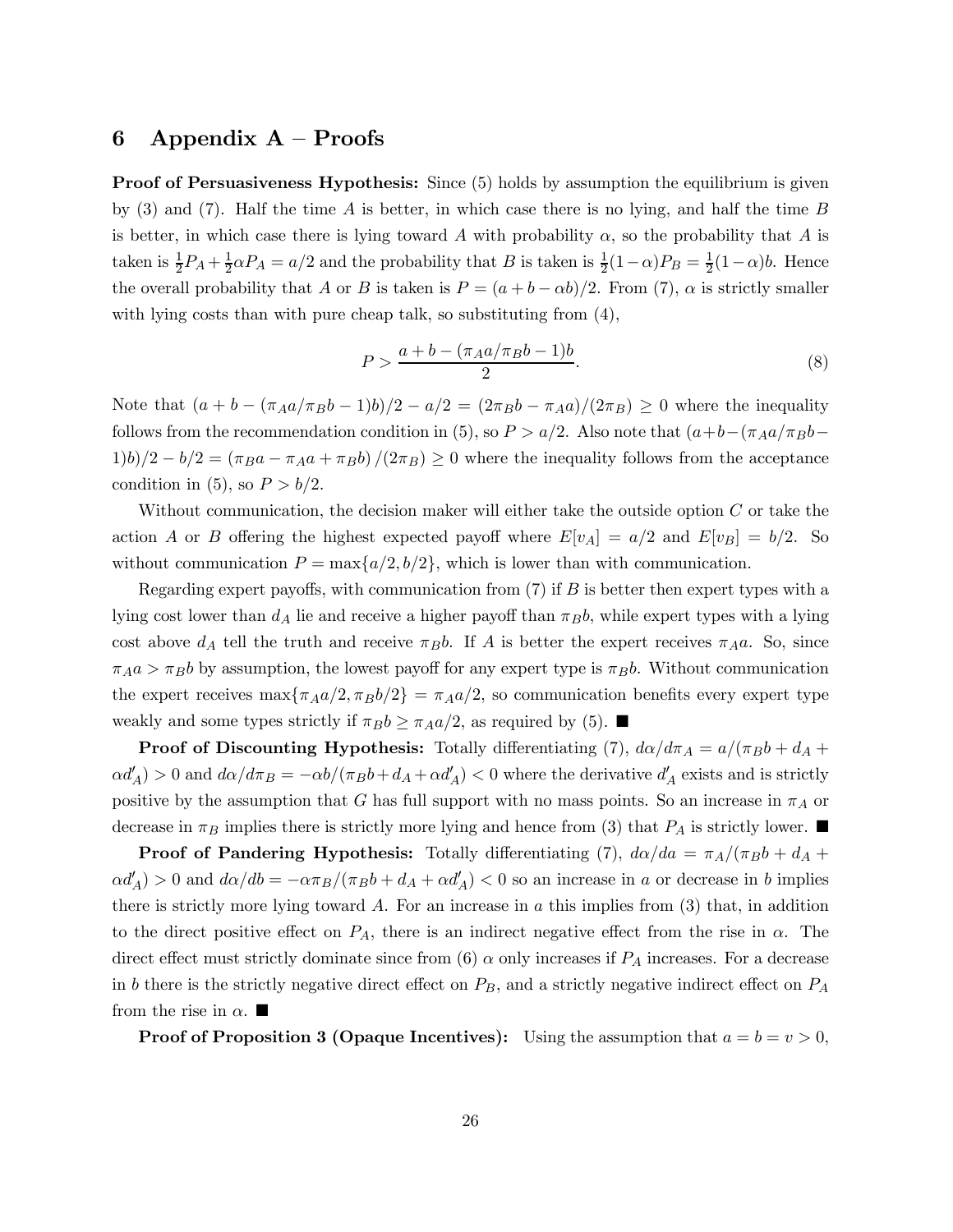the expected value of the recommended actions are

$$
E[v_A|m_A] = \Pr[v_A > v_B|m_A]v = \frac{\gamma (1 - \beta_b) + (1 - \gamma)(1 - \beta_u)}{\gamma (1 - \beta_b) + (1 - \gamma)(1 - \beta_u) + \gamma \alpha_b + (1 - \gamma)\alpha_u}v \tag{9}
$$

$$
E[v_B|m_B] = \Pr[v_B > v_A|m_B]v = \frac{\gamma (1 - \alpha_b) + (1 - \gamma)(1 - \alpha_u)}{\gamma (1 - \alpha_b) + (1 - \gamma)(1 - \alpha_u) + \gamma \beta_b + (1 - \gamma)\beta_u}v \tag{10}
$$

and the expected values of the unrecommended actions are  $E[v_B|m_A] = (1 - Pr[v_A > v_B|m_A])v$ and  $E[v_A|m_B] = (1 - Pr[v_B > v_A|m_B])v$ .

(i) For  $\gamma$  < 1/2 suppose  $\alpha_b = 1$ ,  $\beta_b = 0$ ,  $\alpha_u = 0$ ,  $\beta_u < 1$ , so the biased expert has a strict incentive to lie toward  $A$ , but the unbiased expert is made indifferent to lying toward  $B$ . Note that  $E[v_A|m_A] > E[v_B|m_A]$  and  $E[v_B|m_B] > E[v_B|m_A]$  so the acceptance probabilities are  $P_A = E[v_A|m_A]$  and  $P_B = E[v_B|m_B]$ . So  $\pi_u P_A = \pi_u P_B$  and  $\pi_A P_A > \pi_B P_B$  if there exists a  $\beta_u$  < 1 such that  $P_A = P_B$ , or substituting,

$$
\frac{\gamma + (1 - \gamma)(1 - \beta_u)}{2\gamma + (1 - \gamma)(1 - \beta_u)} = \frac{1}{1 + \beta_u}.\tag{11}
$$

Solving,  $\beta_u = \gamma/(1 - \gamma)$  so the equilibrium exists.

(ii) In the candidate uninformative equilibrium  $\alpha_u = 0$ ,  $\beta_u = 1$  and  $\alpha_b = 1$ ,  $\beta_b = 0$ , implying  $E[v_A|m_A] = E[v_B|m_A]$  and  $E[v_A|m_B] = E[v_B|m_B]$ . For  $v_C < v$  the decision maker is indifferent between following the recommendation or taking the other action, so suppose they follow it. The unbiased type is indifferent between messages so loses nothing from always reporting  $m_B$ , while the biased type strictly prefers sending  $m_A$ . So the equilibrium exists.

Informative cheap talk requires  $Pr[m_A], Pr[m_B] > 0$  and  $E[(v_A, v_B) | m_A] \neq E[(v_A, v_B) | m_B]$ . By the law of iterated expectations, it cannot be that  $E[v_A|m_i] < E[v_B|m_i]$  or  $E[v_B|m_i]$  $E[v_A|m_i]$  for all i, or that  $E[v_A|m_i] \neq E[v_B|m_i]$  and  $E[v_A|m_j] = E[v_B|m_j]$  for any i, j, which leaves two possibilities.

Suppose  $E[v_A|m_A] > E[v_B|m_A]$  and  $E[v_B|m_B] > E[v_A|m_B]$ . First, suppose in equilibrium  $\pi_u P_A = \pi_u P_B$  so  $\pi_A P_A > \pi_B P_B$ , which implies  $\alpha_b = 1, \beta_b = 0$ . Then from (9) and (10),  $\pi_u P_A = \pi_u P_B$  requires for  $\gamma = 1/2$  either  $\alpha_u = 0$ ,  $\beta_u = 1$  or  $\alpha_u = 1$ ,  $\beta_u = 0$ . The former implies  $E[v_A|m_A] = E[v_B|m_A]$  and  $E[v_A|m_B] = E[v_B|m_B]$ , a contradiction, and the latter implies only  $m_A$  is sent. Second, suppose in equilibrium  $\pi_A P_A = \pi_B P_B$  so  $\pi_u P_A < \pi_u P_B$ , which implies  $\beta_u = 1$  and  $\alpha_u = 0$ . Then from (9) and (10),  $\pi_A P_A = \pi_B P_B$  requires for  $\gamma = 1/2$  that  $\alpha_b = 0$ and  $\beta_b = 1$ , which implies  $E[v_A|m_A] = E[v_B|m_A]$  and  $E[v_A|m_B] = E[v_B|m_B]$ , a contradiction. Finally, suppose in equilibrium neither  $\pi_u P_A = \pi_u P_B$  nor  $\pi_A P_A = \pi_B P_B$ . Then both types will send either the same message or opposing messages. In the former case one message is never sent and in the latter case  $E[v|m_A] = E[v|m_B]$ .

Suppose  $E[v_A|m_A] < E[v_B|m_A]$  and  $E[v_B|m_B] < E[v_A|m_B]$ . Then messages imply the opposite of their literal meanings but otherwise the above analysis is the same.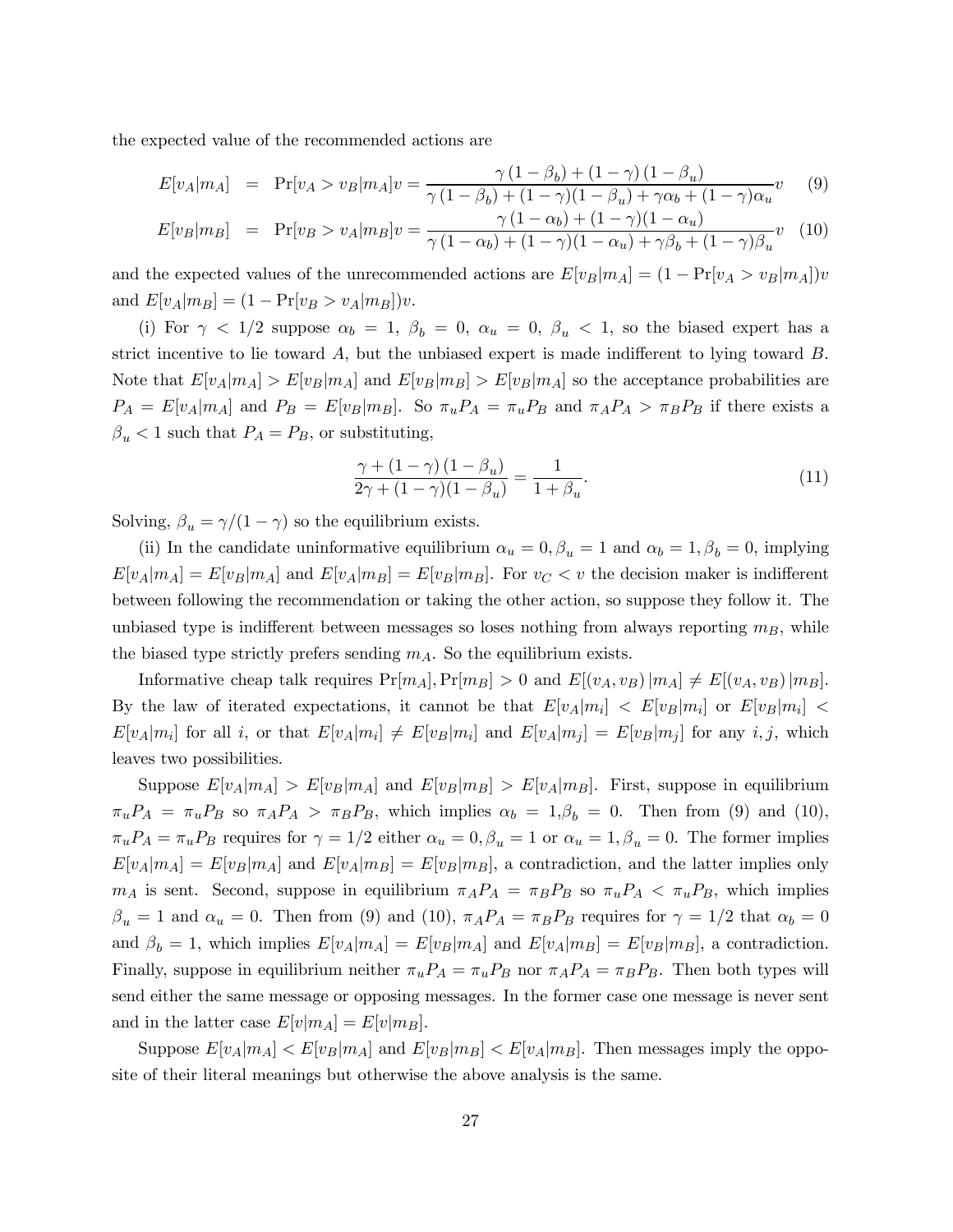(iii) For  $\gamma > 1/2$  suppose  $\alpha_b < 1$ ,  $\beta_b = 0$ ,  $\alpha_u = 0$ ,  $\beta_u = 1$  so instead the biased expert is made indifferent, while the unbiased expert has a strict incentive to lie. Again  $E[v_A|m_A] >$  $E[v_B|m_A]$  and  $E[v_B|m_B] > E[v_B|m_A]$ , so the acceptance probabilities are  $P_A = E[v_A|m_A]$  and  $P_B = E[v_B|m_B]$ . The equilibrium exists if, letting  $r = \pi_A/\pi_B$ , there is an  $\alpha_b < 1$  such that  $E[v_A|m_A] = E[v_B|m_B]$  or

$$
\frac{r}{1+\alpha_b} = \frac{\gamma(1-\alpha_b) + (1-\gamma)}{\gamma(1-\alpha_b) + 2(1-\gamma)}.
$$
\n(12)

For any given  $\gamma \in (1/2, 1)$  consider the implicit function  $\alpha_b(r)$  that solves (12). For  $r = 1$ , note  $\alpha_b(1) = (1 - \gamma)/\gamma$  and  $d\alpha_b/dr = 1/(2\gamma - 1)$  so the function exists and is continuous in a neighborhood of  $r = 1$ . Hence for  $r < 1$  sufficiently close to 1 there is an  $\alpha_b \in (0,1)$  that solves (12), so the equilibrium exists.

(iv) For each of the two actions, each of the two expert types can sometimes lie toward the action or never lie, so there are 16 cases. By elimination we want to show that only  $\alpha_b > 0$ ,  $\beta_b = 0,\, \alpha_u = 0,\, \beta_u > 0$  is possible in equilibrium.

If  $\alpha_b > 0$  the biased types are lying toward A so it must be that  $\pi_A P_A > \pi_B P_B$  and if  $\beta_b > 0$ it must be that  $\pi_A P_A < \pi_B P_B$ , so any case with both  $\alpha_b, \beta_b > 0$  is not possible. Similarly any case with  $\alpha_u, \beta_u > 0$  is not possible.

If  $\alpha_b = \alpha_u = 0$  then it must be that  $\pi_A P_A \leq \pi_B P_B$  and  $\pi_u P_A \leq \pi_u P_B$ . From (9),  $Pr[v_A >$  $|v_B|m_A| = 1$  and  $Pr[v_B > v_A|m_B] = 1/(1 + \gamma \beta_b + (1 - \gamma)\beta_u) > 1/2$ , so  $E[v_A|m_A] > E[v_B|m_A]$  and  $E[v_B|m_B]$  >  $E[v_A|m_B]$  and the acceptance probabilities are  $P_A = v$  and  $P_B = v/(1 + \gamma \beta_b + (1 \gamma$ ) $\beta_u$ ). This implies  $P_A \ge P_B$ , a contradiction with  $\pi_A P_A \le \pi_B P_B$  since  $\pi_A > \pi_B$ , so any case with  $\alpha_b = \alpha_u = 0$  is not possible.

If  $\beta_b = \beta_u = 0$  then it must be that  $\pi_A P_A \geq \pi_B P_B$  and  $\pi_u P_A \geq \pi_u P_B$ . From (10),  $Pr[v_A >$  $v_B[m_A] = 1/(1 + \gamma \alpha_b + (1 - \gamma) a_u)$  and  $Pr[v_B > v_A | m_B] = v$ , so  $E[v_A | m_A] > E[v_B | m_A]$  and  $E[v_B|m_B] > E[v_A|m_B]$  and the acceptance probabilities are  $P_A = v/(1 + \gamma \alpha_b + (1 - \gamma) a_u)$  and  $P_B = v$ . This implies  $P_A < P_B$ , a contradiction with  $\pi_u P_A \ge \pi_u P_B$  since  $\pi_u > 0$ , so any case with  $\beta_b = \beta_u = 0$  is not possible.

Therefore we are left with two cases,  $\alpha_b = 0$ ,  $\beta_b > 0$ ,  $\alpha_u > 0$ ,  $\beta_u = 0$  and  $\alpha_b > 0$ ,  $\beta_b = 0$ ,  $\alpha_u =$  $0, \beta_u > 0$ , both of which imply  $E[v_A|m_A] > E[v_B|m_A]$  and  $E[v_B|m_B] > E[v_A|m_B]$  so again  $P_A = E[v_A|m_A]$  and  $P_B = E[v_B|m_B]$ . The former case implies that the financial benefit is higher for biased types to recommend B and for unbiased types to recommend A,  $\pi_A P_A < \pi_B P_B$  and  $\pi_u P_A > \pi_u P_B$ , which cannot both hold for  $\pi_A > \pi_B$ , so only the latter case is possible.

Proof of Political Correctness Hypothesis: From Proposition 3(iv) we know that  $\alpha_b > 0, \beta_b = 0, \alpha_u = 0, \beta_u > 0$  so the equilibrium indifference conditions are

$$
\pi_A P_A - d_A = \pi_B P_B \qquad \text{for } v_B > v_A \tag{13}
$$

$$
\pi_u P_A = \pi_u P_B - d_B \qquad \text{for } v_A > v_B \tag{14}
$$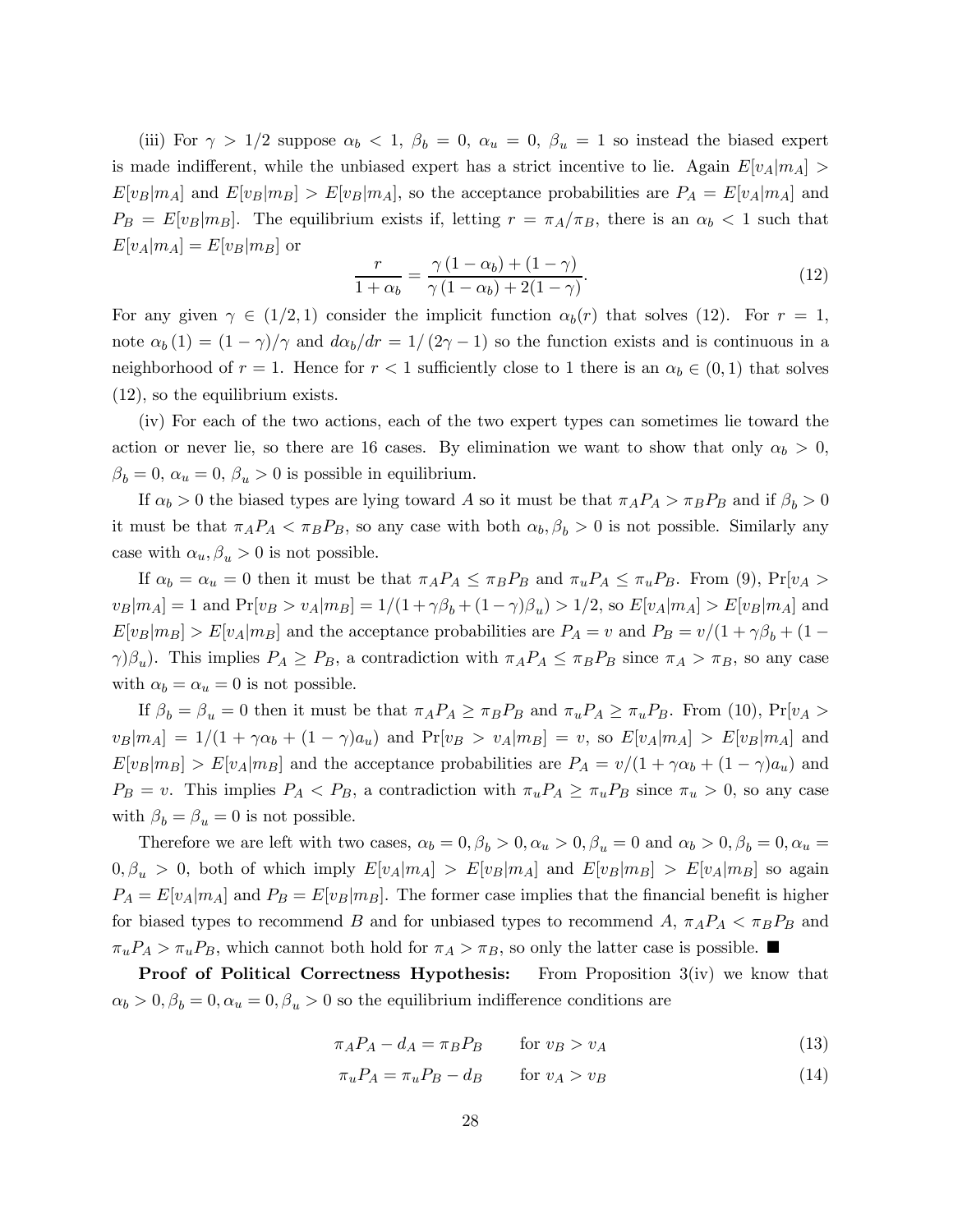for the biased and unbiased types respectively where  $d_A = G^{-1}(\alpha_b)$  and  $d_B = G^{-1}(\beta_u)$ .

Regarding existence of equilibria, for any given  $\beta_u$  the LHS of (13) is greater than the RHS starting at  $\alpha_b = 0$ , so either there is an  $\alpha_b \in (0,1)$  that solves (13) or  $\alpha_b = 1$ . Similarly for any given  $\alpha_b$  the RHS of (14) is greater than or equal to the LHS starting at  $\beta_u = 0$ , so either there is a  $\beta_u \in (0,1)$  that solves (13) or  $\beta_u = 1$ . Considering the corresponding implicit functions  $\alpha_b(\beta_u)$ and  $\beta_u(\alpha_b)$ , from (13) and (14),

$$
\frac{d\alpha_b}{d\beta_u} = -\frac{\pi_A \frac{\partial P_A}{\partial \beta_u} - \pi_B \frac{\partial P_B}{\partial \beta_u}}{\pi_A \frac{\partial P_A}{\partial \alpha_b} - \pi_B \frac{\partial P_B}{\partial \alpha_b} - \frac{\partial d_A}{\partial \alpha_b}} > 0
$$
\n(15)

$$
\frac{d\beta_u}{d\alpha_b} = -\frac{\pi_u \frac{\partial P_A}{\partial \alpha_b} - \pi_u \frac{\partial P_B}{\partial \alpha_b}}{\pi_u \frac{\partial P_A}{\partial \beta_u} - \pi_u \frac{\partial P_B}{\partial \beta_u} + \frac{\partial d_B}{\partial \beta_u}} > 0
$$
\n(16)

where the inequalities follows since  $\partial P_B/\partial \alpha_b < \partial P_A/\partial \alpha_b < 0$  and  $\partial P_B/\partial \beta_u < \partial P_A/\partial \beta_u < 0$  from (9) and (10), since  $\pi_A > \pi_B$ , and since  $d_A$  and  $d_B$  are increasing functions. Hence the solutions are unique and the implicit functions exist and are continuous on  $(0, 1)$  and, by the continuous extension theorem, on  $[0, 1]$ . Therefore they intersect at least once in  $[0, 1]^2$  by the Brouwer fixed point theorem, so an equilibrium with lying by both types exists.

Multiple such equilibria may exist, but we can still use the equilibrium requirement  $\alpha_b$  $0, \beta_b = 0, \alpha_u = 0, \beta_u > 0$  to compare equilibrium behavior with the case of transparent incentives. For an unbiased expert there is no lying when incentives are transparent, so there is more lying with opaque incentives. For a biased expert there is an incentive to lie in favor of  $A$  when incentives are transparent, so the question is whether lying is higher with opaque incentives. From (13), the incentive to lie toward A is increasing in  $P_A$  and decreasing in  $P_B$ . The latter must be lower with opaque incentives since there is no lying in favor of  $B$  when incentives are transparent, so  $P_A$  must be smaller with opaque incentives if the lying rate is smaller. But from  $(9)$  and  $(3)$  this requires  $(2 - \beta_u)/(2 - \beta_u + \alpha_b) > 1/(1 + \alpha)$  or  $\alpha_b + \alpha \beta_u > 2\alpha$  where  $\alpha$  is the lying rate with transparent incentives. This in turn requires  $\alpha_b > \alpha$ , so lying by biased experts must still be higher with opaque incentives.

Regarding acceptance probabilities, compared to when the expert is known to be unbiased, the increases in lying in both directions imply  $P_A$  and  $P_B$  both decrease. Compared to when the expert is known to be biased,  $P_B$  falls due to lying toward  $B$  by unbiased types, but the impact on  $P_A$  is ambiguous since biased types lie more toward  $A$  but with some chance the expert is unbiased and never lies toward  $A$ .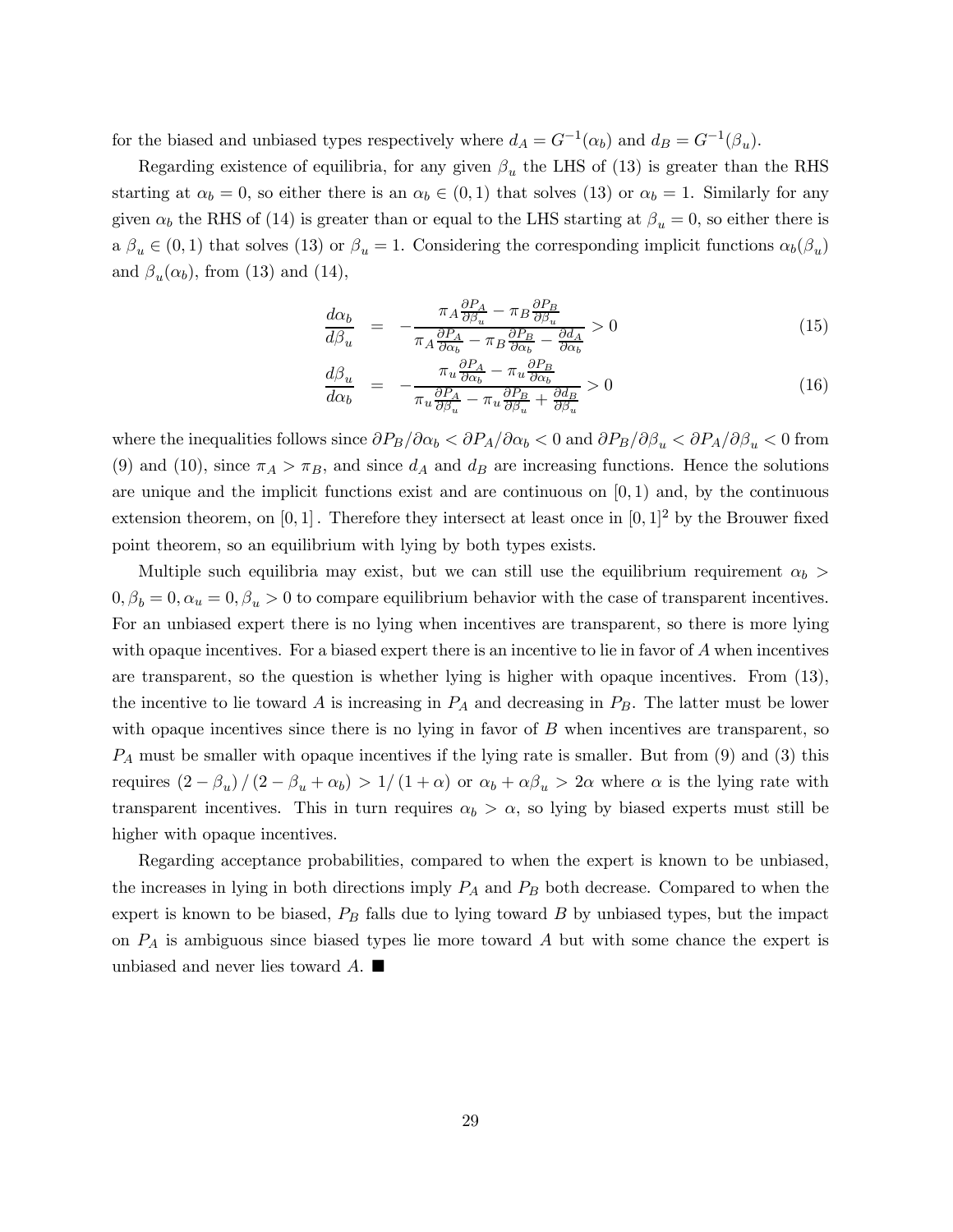# 7 Appendix  $B$  – Instructions and Procedures

Subjects are led into the computer room and told to sit in front of any of 20 terminals. Instructions are provided on the terminals for the consultants and clients as the experiment progresses, and summaries are read aloud to ensure that information is common knowledge. A screenshot of the main introductory screen is in Appendix C and a summary is read aloud after subjects are seated.

After all subjects have clicked through the introductory instructions on their own terminals they see a screen which assigns them their roles for the rest of the experiment and provides instructions for the first Symmetric Baseline treatment (or "first series" as described to subjects). Screenshots of these instructions for both the consultant and client are included in Appendix C. The following summary is read aloud.

First Series [Symmetric Baseline Treatment]: The consultant has two projects - Project A and Project B. One is a good project worth \$10 to the client and the other is a bad project worth \$0 to the client. Each round the computer randomly assigns one project to be good and tells the consultant. The client does not know which project is good and which is bad.

The client has his/her own project - Project C. Each round Project C is randomly assigned by the computer to be worth any value between \$0.00 and \$10.00. Any such value is equally likely. The computer tells the client how much Project C is worth, but the consultant does not know.

The consultant will give a recommendation to the client via the computer. The recommendation will be "I recommend Project A" or "I recommend Project B".

After getting the recommendation, the client will make a decision. The client earns the value of the project that is chosen. If the client chooses Project A or Project B the consultant will earn \$8 in that round. However, if the client chooses his/her own Project C instead, the consultant will earn \$0. One round from this series will be randomly chosen at the end as the round you are actually paid for.

After subjects click through the instructions on their screen, in each round consultants see the values of  $A$  and  $B$  and make their recommendations, and clients see the recommendations and the values of  $V_C$  and make their choices. Screenshots for these recommendations and choices are also included in Appendix C. The realized values and choices are then revealed to each consultantclient pair at the end of each round. Subjects only see the realized values and choices for their own pairing in that round. After the 10 rounds are completed subjects see a summary of their actions and payoffs in each round. They then see a screen with instructions for the next Asymmetric Incentives treatment ("second series") and the following summary is read aloud.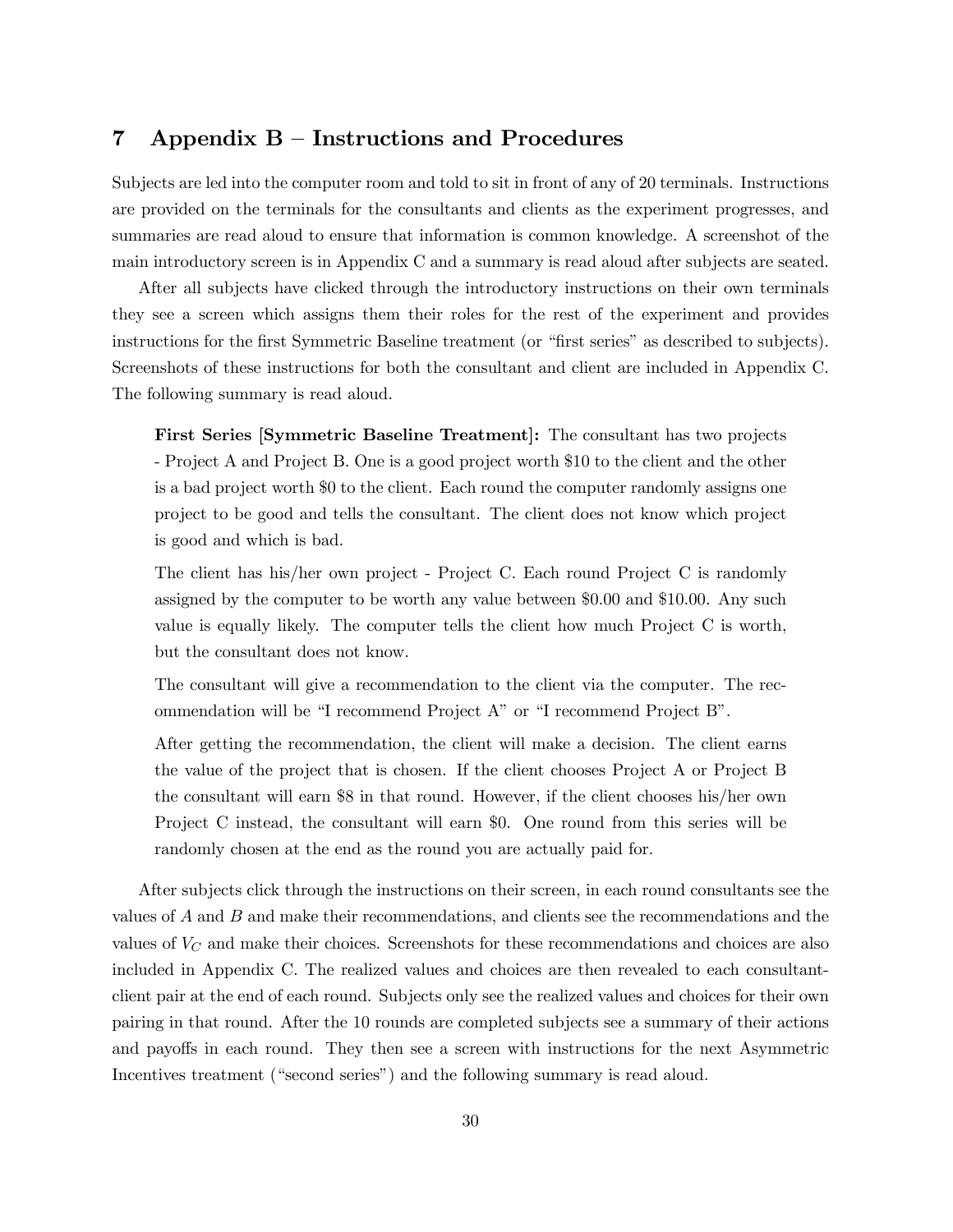Second Series [Asymmetric Incentives Treatment]: Everything is the same as the first series, except if the client chooses Project A the consultant will earn \$10 and if the client chooses Project B the consultant will earn \$5.

After the Asymmetric Incentives treatment is completed in the same manner as the Symmetric Baseline treatment, the Opaque Incentives treatment ("third series") begins. This is the most complicated treatment but its description is facilitated by its being a mix of the first two treatments. Each consultant is assigned the incentives of the first or the second treatment with equal chance. The assignment is block random and is for the duration of the treatment. The consultants know their incentives, but the clients do not know whether the consultant in any given round is biased or not. The following summary of the treatment is read aloud while subjects see a screen with the detailed description.

Third Series [Opaque Incentives Treatment]: Everything is the same as before, except the Computer will randomly assign the consultant's payoff scheme. Half of the consultants will earn \$8 if either Project A or B is chosen, and half of consultants will earn \$10 if project A is chosen but only \$5 if project B is chosen. The consultant knows his/her payoff scheme but the client does not know which payoff scheme the Computer assigned the consultant.

After the Opaque Incentives treatment is completed, the Asymmetric Values treatment ("fourth series") begins. The following summary of the treatment is read aloud while subjects see a screen with the detailed description.

Fourth Series [Asymmetric Values Treatment]: Everything is the same as the first series, including the consultant's payoff scheme of earning \$8 if either Project A or B is chosen, except the value of Project B to the client if it is good is only \$5 instead of \$10. If project A is good its value to the client is still \$10. A bad project is still worth \$0 to the client.

After the Asymmetric Values treatment is completed, subjects see a screen summarizing their actions and payoffs across all 40 rounds. On this screen they are also told what rounds have been randomly chosen as the rounds they will be paid for. They enter into the computer a number 1-20 that has been randomly placed next to the terminal and they are called out in sequence by this number to be paid by the experimenter. They do not see the payments for any other subjects, they sign for their payment next to their number without a printed name, and the record of their signature is preserved separately by the university's bookkeeping department. Other than the signature, no personally identifying records are maintained.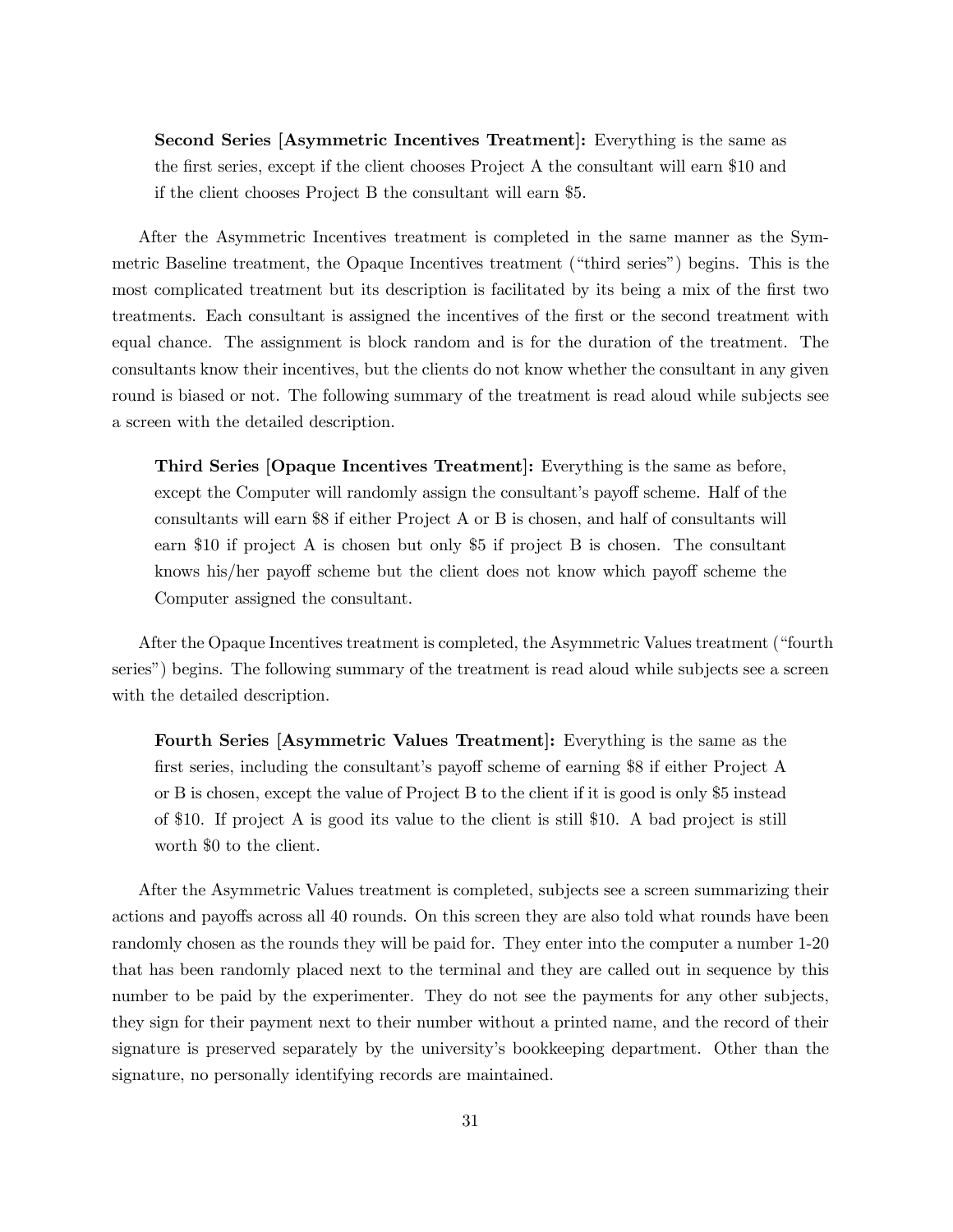# 8 Appendix C — Sample Screenshots

Main introductory screen:

| Screen of Instructions: 2 out of 2                                                                                                                                                                                            |  |
|-------------------------------------------------------------------------------------------------------------------------------------------------------------------------------------------------------------------------------|--|
|                                                                                                                                                                                                                               |  |
| <b>This Experiment</b>                                                                                                                                                                                                        |  |
| You will be a CONSULTANT or a CLIENT in this experiment.                                                                                                                                                                      |  |
| This experiment consists of FOUR series of TEN rounds each. In each series, you will have a different treatment.                                                                                                              |  |
| <b>Random Matching and Anonymity</b>                                                                                                                                                                                          |  |
| In each round, you will be randomly matched with another person. YOU WILL NEVER HAVE THE SAME PARTNER IN THE SAME SERIES AND<br>YOU WILL NEVER LEARN WHO YOUR PARTNER IN A ROUND WAS.                                         |  |
| For cash payment purposes, you will be assigned a random identification number (ID) that you will enter the ID number into the computer when the<br>experiment is finished. You are the only person who knows your decisions. |  |
| <b>Cash Payment</b>                                                                                                                                                                                                           |  |
| At the end of the experiment, ONE round from each SERIES will be randomly chosen as the round that everyone is paid for.                                                                                                      |  |
| You will be told which FOUR rounds were randomly chosen and you will be paid in cash for those FOUR rounds.                                                                                                                   |  |
|                                                                                                                                                                                                                               |  |
| When you are finished reading this screen, press the Continue button. You will not be able to return to this screen.                                                                                                          |  |
|                                                                                                                                                                                                                               |  |
|                                                                                                                                                                                                                               |  |
|                                                                                                                                                                                                                               |  |
| Continue                                                                                                                                                                                                                      |  |

Consultant instructions for Symmetric Baseline treatment:

| <b>CONSULTANT Instructions for the FIRST SERIES</b>                                                                                                                                                                                                                                     |
|-----------------------------------------------------------------------------------------------------------------------------------------------------------------------------------------------------------------------------------------------------------------------------------------|
| You are a CONSULTANT                                                                                                                                                                                                                                                                    |
| You have two projects - Project A and Project B.                                                                                                                                                                                                                                        |
| One is a good project worth \$10 to your CLIENT and the other is a bad project worth \$0 to your CLIENT. Each round the computer randomly assigns<br>one project to be good and tells you. Your CLIENT knows that one project is good and one is bad, but does not know which is which. |
| Your CLIENT has his/her own project - Project C.                                                                                                                                                                                                                                        |
| Each round Project C is randomly assigned by the computer to be worth any value between \$0.00 and \$10.00. Any number in the range is equally likely.<br>The computer tells your CLIENT how much Project C is worth, but you do not know.                                              |
| Recommendation                                                                                                                                                                                                                                                                          |
| You will give a recommendation to your CLIENT. The recommendation will be "I recommend Project A" or "I recommend Project B".                                                                                                                                                           |
| Payoffs in each round                                                                                                                                                                                                                                                                   |
| If your CLIENT chooses Project A or Project B you will earn \$8.                                                                                                                                                                                                                        |
| However, if your CLIENT chooses his/her own Project C instead you will earn \$0.                                                                                                                                                                                                        |
| Your CLIENT's payoff is the value of the project he/she chooses.                                                                                                                                                                                                                        |
| ONE round from this SERIES will be randomly chosen at the end of the experiment as the round everyone is actually paid for.                                                                                                                                                             |
| YOUR CLIENT IS RANDOMLY ASSIGNED IN EACH ROUND AND IS NEVER THE SAME IN THIS SERIES.                                                                                                                                                                                                    |
| When you are finished reading this screen, press the Continue button. You will not be able to return to this screen.                                                                                                                                                                    |
|                                                                                                                                                                                                                                                                                         |
|                                                                                                                                                                                                                                                                                         |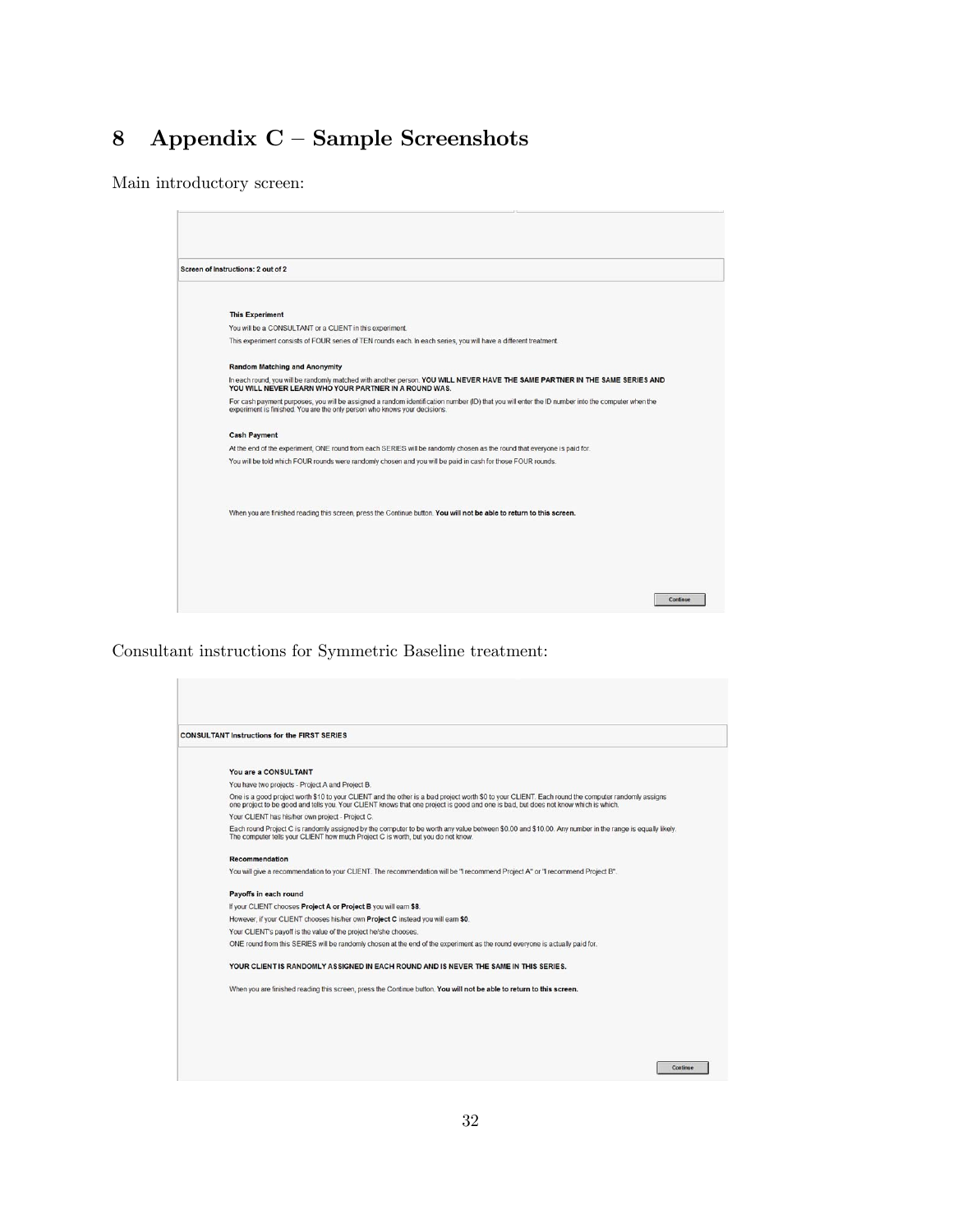Consultant decision screen for Symmetric Baseline treatment:



Client instructions for Symmetric Baseline treatment:

| <b>CLIENT Instructions for the FIRST SERIES</b>                                                                                                                                                                                                                                                    |
|----------------------------------------------------------------------------------------------------------------------------------------------------------------------------------------------------------------------------------------------------------------------------------------------------|
| You are a CLIENT                                                                                                                                                                                                                                                                                   |
| Your CONSULTANT has two projects - Project A and Project B.                                                                                                                                                                                                                                        |
| One is a good project worth \$10 to you and the other is a bad project worth \$0 to you. Each round the computer randomly assigns one project to be<br>good and one project to be bad and tells your CONSULTANT. You know that one project is good and one is bad, but do not know which is which. |
| You also have your own project - Project C - that you can choose instead.                                                                                                                                                                                                                          |
| The value of Project C is a random number chosen by the computer between \$0.00 and \$10.00. Any number in the range is equally likely to be chosen.<br>The computer tells you how much Project C is worth but does not tell your CONSULTANT.                                                      |
| <b>Recommendation and Choice</b>                                                                                                                                                                                                                                                                   |
| Via the computer, your CONSULTANT will state either "I recommend Project A" or "I recommend Project B".                                                                                                                                                                                            |
| After seeing your CONSULTANT's recommendation, you will choose Project A, B, or C.                                                                                                                                                                                                                 |
| Payoffs in each round                                                                                                                                                                                                                                                                              |
| Your payoff is the value of the project you choose.                                                                                                                                                                                                                                                |
| If you choose one of the CONSULTANT's projects, Project A or B, your CONSULTANT will earn \$8.                                                                                                                                                                                                     |
| However, if you choose your own Project C your CONSULTANT will earn \$0.                                                                                                                                                                                                                           |
| ONE round from this SERIES will be randomly chosen at the end as the round you are actually paid for.                                                                                                                                                                                              |
| YOUR CONSULTANT IS RANDOMLY ASSIGNED IN EACH ROUND AND IS NEVER THE SAME IN THIS SERIES.                                                                                                                                                                                                           |
| When you are finished reading this screen, press the Continue button. You will not be able to return to this screen.                                                                                                                                                                               |
|                                                                                                                                                                                                                                                                                                    |
|                                                                                                                                                                                                                                                                                                    |
|                                                                                                                                                                                                                                                                                                    |
| Continue                                                                                                                                                                                                                                                                                           |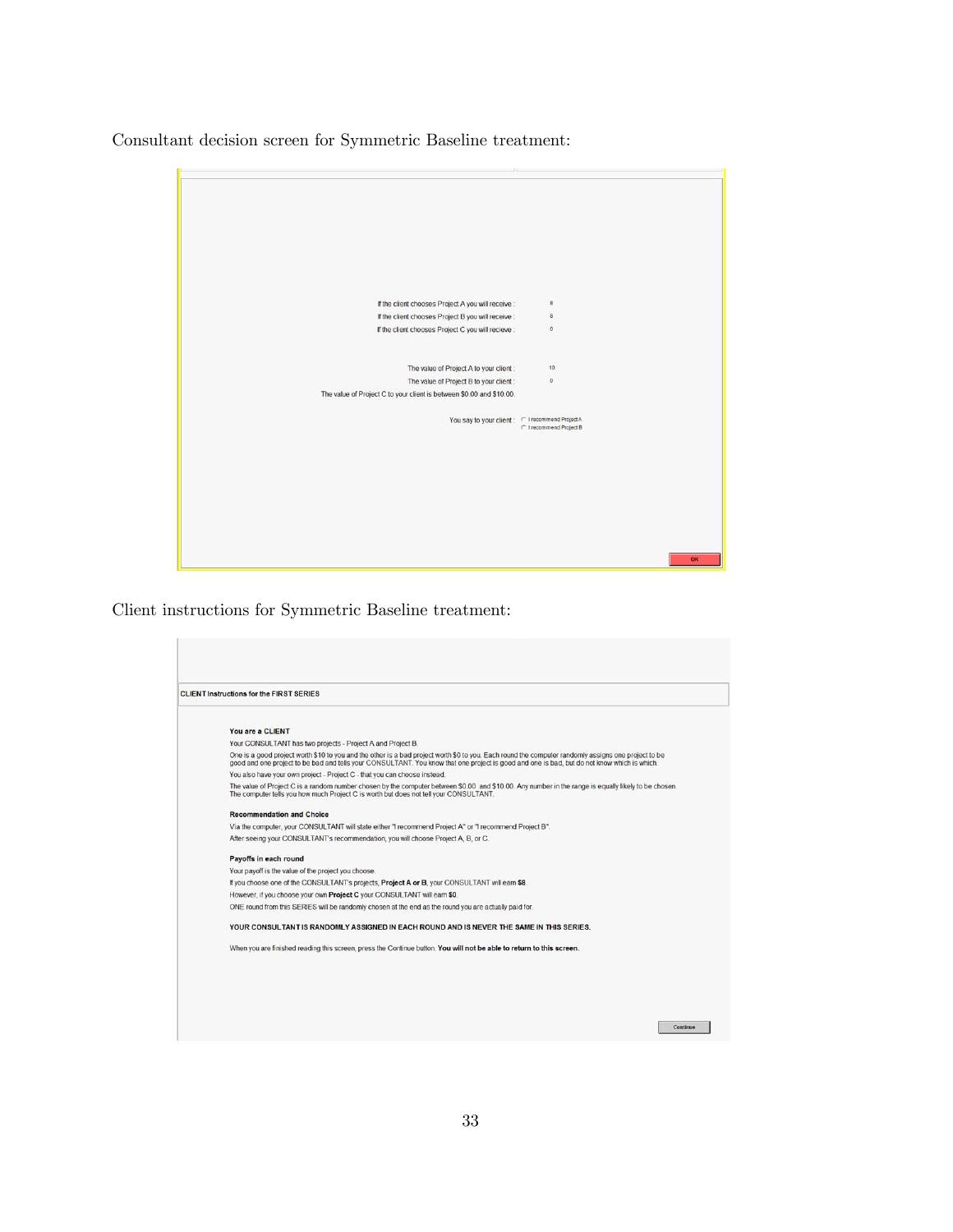Client decision screen for Symmetric Baseline treatment:



Client payoff screen for Symmetric Baseline treatment:

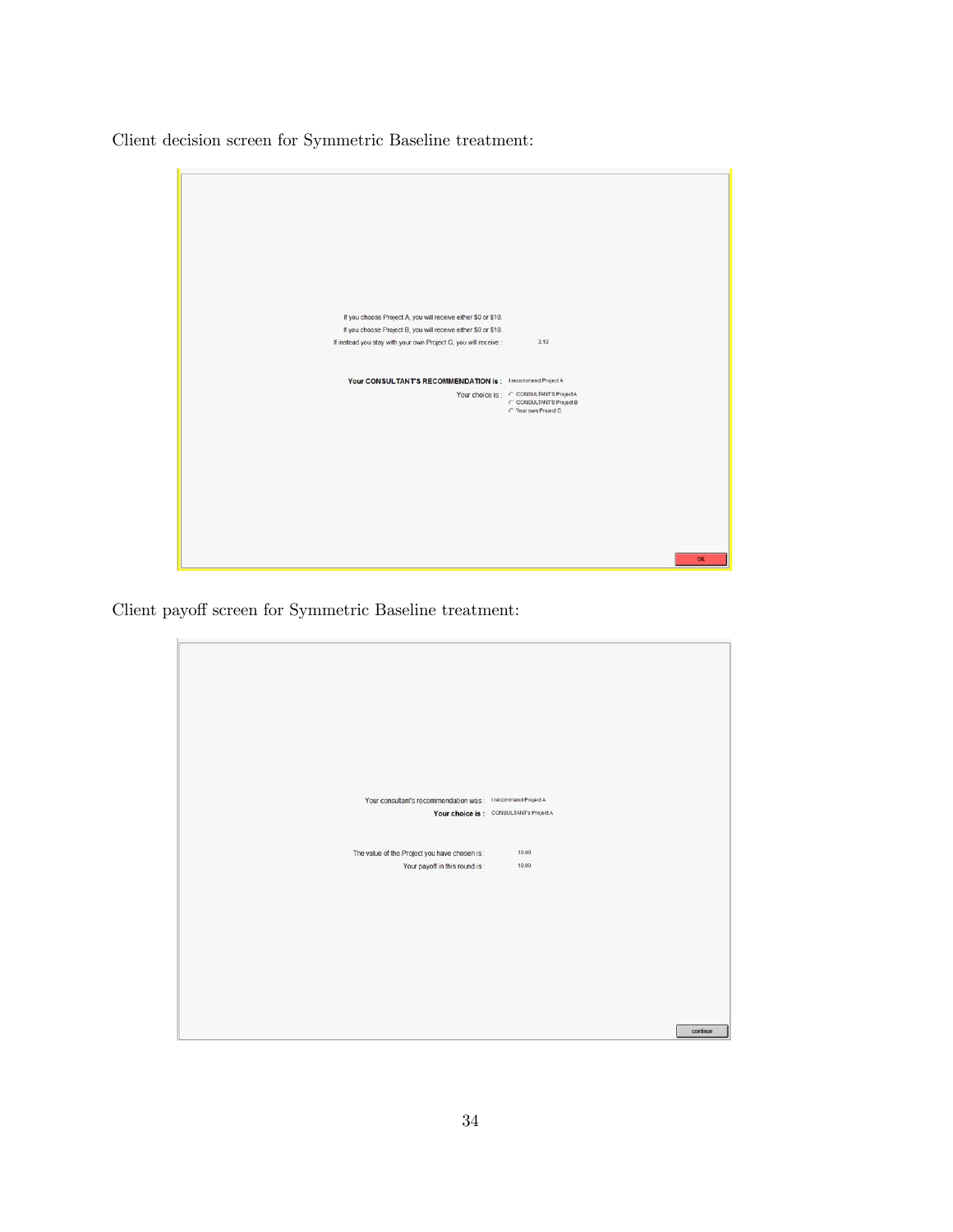# References

- [1] Abbink, Klaus and Abdolkarim Sadrieh. 2009. The pleasure of being nasty. Economics Letters 105(3): 306—308.
- [2] Abeler, Johannes, Daniele Nosenzo, and Collin Raymond. 2016. Preferences for truth-telling. Working paper.
- [3] Agarwal, Sumit, Gene Amromin, Itzhak Ben-David, Souphala Chomsisengphet, and Douglas D. Evanoff. 2014. Predatory lending and the subprime crisis. Journal of Financial Economics 113(1): 29—52.
- [4] Armstrong, Mark and Jidong Zhou. 2011. Paying for prominence. Economic Journal 121(556): 368—395.
- [5] Battaglini, Marco. 2002. Multiple referrals and multidimensional cheap talk. Econometrica 70(4): 1379—1401.
- [6] Blume, Andreas, Douglas V. DeJong, Yong-Gwan Kim, and Geoffrey B. Sprinkle. 1998. Experimental evidence on the evolution of meaning of messages in sender-receiver games. American Economic Review 88(5): 1323—1340.
- [7] Blume, Andreas, Douglas V. DeJong, Yong-Gwan Kim, and Geoffrey B. Sprinkle. 2001. Evolution of communication with partial common interest. Games and Economic Behavior 37: 79—120.
- [8] Bolton, Patrick, Xavier Freixas, and Joel Shapiro. 2007. Conflicts of interest, information provision, and competition in the financial services industry. Journal of Financial Economics 85: 297—330.
- [9] Cai, Hongbin, and Joseph Tao-Yi Wang. 2006. Overcommunication in strategic information transmission games. Games and Economic Behavior 56(1): 7—36.
- [10] Cain, Daylian M., George Loewenstein, and Don A. Moore. 2005. The dirt on coming clean: perverse effects of disclosing conflicts of interest. Journal of Legal Studies 34(1): 1—25.
- [11] Chakraborty, Archishman and Rick Harbaugh. 2007. Comparative cheap talk. Journal of Economic Theory 132(1): 70—94.
- [12] Chakraborty, Archishman and Rick Harbaugh. 2010. Persuasion by cheap talk. American Economic Review 100(5): 2361—2382.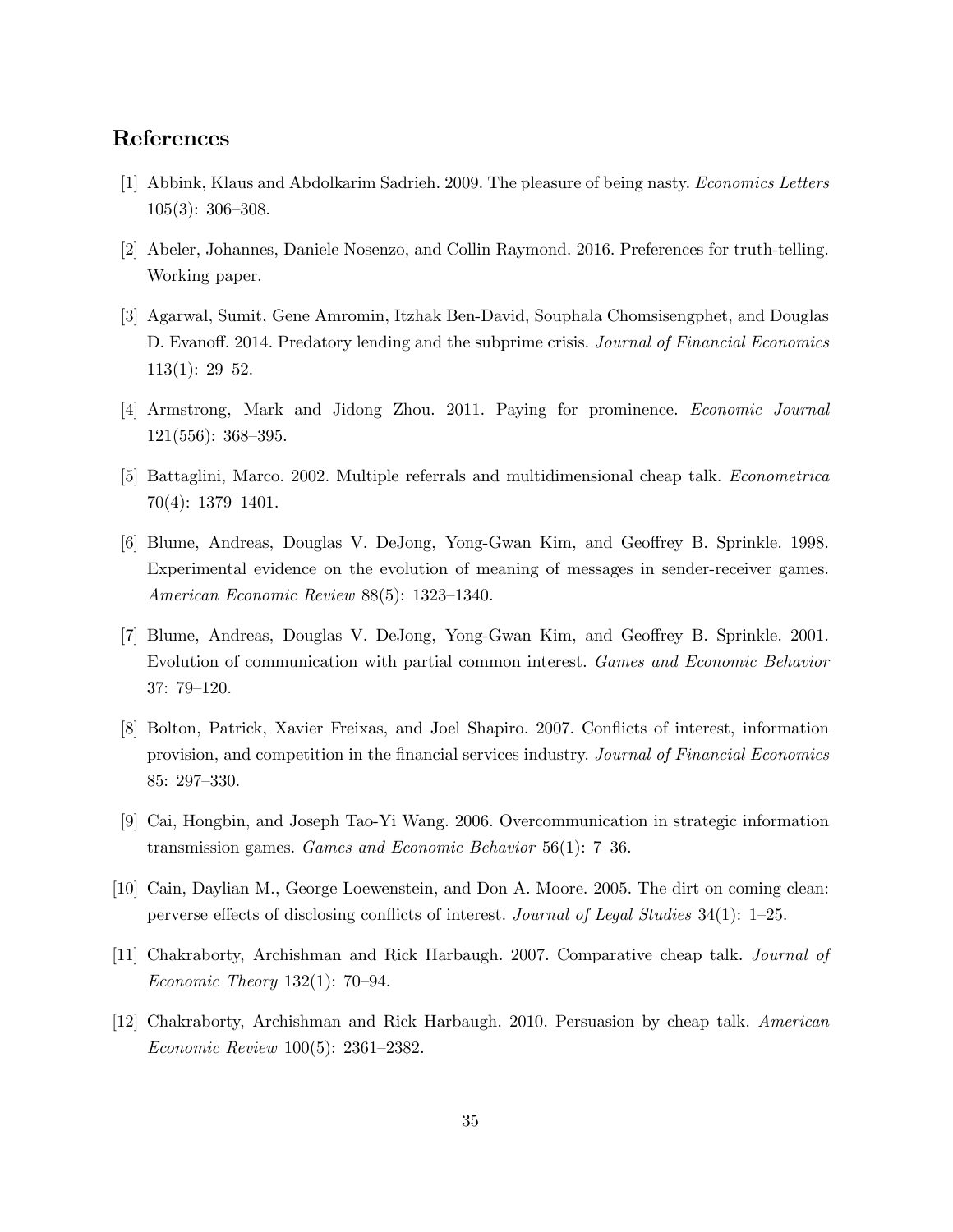- [13] Chakraborty, Archishman and Rick Harbaugh. 2014. Persuasive puffery. Marketing Science 33(3): 382—400.
- [14] Che, Yeon-Koo, Wooter Dessein, and Navin Kartik. 2013. Pandering to persuade. American Economic Review 103(1): 47—79.
- [15] Chiba, Saori and Kaiwen Leong. 2015. An example of conflicts of interest as pandering disincentives. Economics Letters 131: 20—23.
- [16] Chung, Wonsuk. 2012. Product recommendations by a biased seller. Working paper.
- [17] Crawford, Vincent. 2003. Lying for strategic advantage: Rational and boundedly rational misrepresentations of intentions. American Economic Review 93(1): 133—149.
- [18] Crawford, Vincent P. and Joel Sobel. 1982. Strategic information transmission. Econometrica 50(6): 1431—1450.
- [19] Darby, Michael R. and Edi Karni. 1973. Free competition and the optimal amount of fraud. Journal of Law and Economics 16(1): 67—88.
- [20] De Jaegher, Kris and Marc Jegers. 2001. The physician-patient relationship as a game of strategic information transmission. Health Economics 10: 651—658.
- [21] DellaVigna, Stefano and Ethan Kaplan. 2007. The Fox News effect: Media bias and voting. Quarterly Journal of Economics 122(3): 1187—1234.
- [22] Dessein, Wouter. 2002. Authority and communication in organizations. Review of Economic Studies 69(4): 811—838.
- [23] Dickhaut, John, Kevin McCabe, and Arijit Mukherji. 1995. An experimental study of strategic information transmission. Economic Theory 6(3): 389—403.
- [24] Diehl, Christoph and Christoph Kuzmics. 2018. The (non-)robustness of influential cheap talk equilibria when the sender's preferences are state independent. Working paper.
- [25] Dulleck, Uwe, Rudolf Kerschbamer, and Matthias Sutter. 2011. The economics of credence goods: an experiment on the role of liability, verifiability, reputation, and competition. American Economic Review 101 (2): 526—555.
- [26] Egan, Mark, Gregor Matvos, and Amit Seru, 2016. The market for financial advisor misconduct. Journal of Political Economy, forthcoming.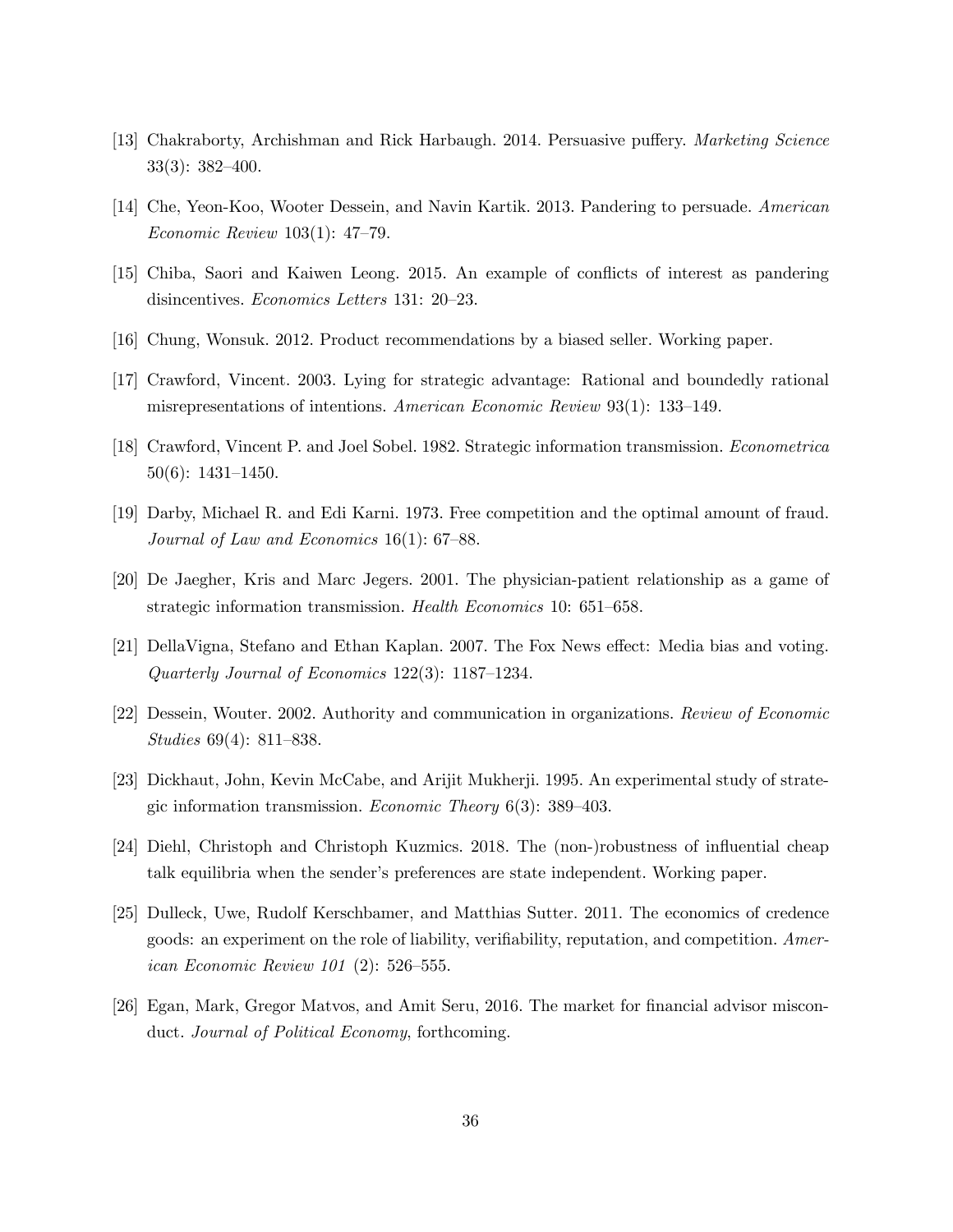- [27] Fischbacher, Urs. 2007. z-Tree: Zurich toolbox for ready-made economic experiments. Experimental Economics 10(2): 171—178.
- [28] Gibson, Rajna, Carmen Tanner, and Alexander F. Wagner. 2013. Preferences for truthfulness: heterogeneity among and within individuals. American Economic Review 103(1): 532–548.
- [29] Gneezy, Uri. 2005. Deception: the role of consequences. American Economic Review 95(1): 384—394.
- [30] Gneezy, Uri, Agne Kajackaite, and Joel Sobel. 2018. Lying aversion and the size of the lie. American Economic Review, 108(2): 419—453.
- [31] Hurkens, Sjaak and Navin Kartik. 2009. Would I lie to you? On social preferences and lying aversion. Experimental Economics 12(2): 180—192.
- [32] Iizuka, Toshiaki. 2012. Physician agency and generic pharmaceuticals. American Economic Review 102(6): 2826—2858.
- [33] Inderst, Roman and Marco Ottaviani. 2012. Competition through commissions and kickbacks. American Economic Review 102(2): 780—809.
- [34] Kartik, Navin. 2009. Strategic communication with lying costs. Review of Economic Studies 76(4): 1359—1395.
- [35] Kartik, Navin, Marco Ottaviani, and Francesco Squintani. 2007. Credulity, lies, and costly talk. Journal of Economic Theory 134(1): 93—116.
- [36] Lafky, Jonathan and Alistair J. Wilson. 2015. Quality vs. quantity in information transmission: theory and evidence. Working paper.
- [37] Lai, Ernest K., Wooyoung Lim, and Joseph Tao-Yi Wang. 2015. An experimental analysis of multidimensional cheap talk. Games and Economic Behavior 91: 114—144.
- [38] Li, Ming and Kristóf Madarász. 2008. When mandatory disclosure hurts: expert advice and conflicting interests. Journal of Economic The ory 139(1): 47—74.
- [39] Morgan, John and Phillip C. Stocken. 2003. An analysis of stock recommendations. RAND Journal of Economics 34(1): 183—203.
- [40] Morris, Stephen. 2001. Political correctness. Journal of Political Economy 109(2): 231—265.
- [41] Nagel, Rosemarie. 1995. Unraveling in guessing games: an experimental study. American Economic Review 85(5): 1313—1326.